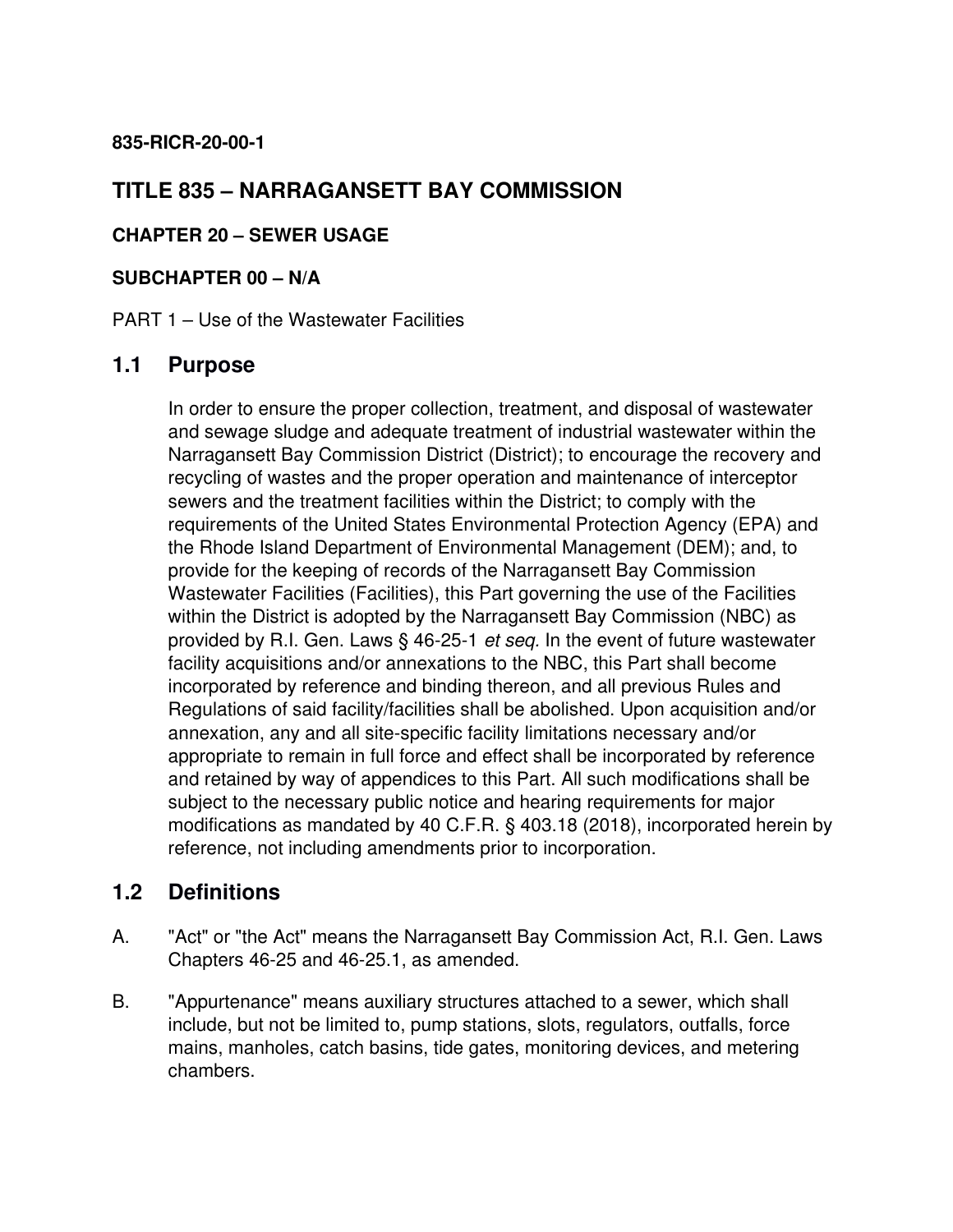- C. "Authorized employees" or "Agents of the NBC" means a person who by reason of his or her general position, contract, or job description with the NBC has specific duties and responsibilities to perform on behalf of the NBC.
- D. "Authorized representative of user" means:
	- 1. If the user is a corporation, authorized representative shall mean:
		- a. The President, a Vice President, Secretary, or Treasurer of the corporation in charge of a principal business function, or any other person who performs similar policy or decision-making functions for the corporation, or
		- b. The manager of one (1) or more manufacturing, production, or operating facilities, provided the manager is authorized to make management decisions that govern the operation of the regulated facility including having the explicit or implicit duty of making major capital investment recommendations, and initiate and direct other comprehensive measures to assure long-term environmental compliance with environmental laws and Regulations; can ensure that the necessary systems are established or actions taken to gather complete and accurate information for submittal of permit applications, complying with permit, reporting and submittal requirements, *et al*, and where authority to sign documents has been assigned or delegated to the manager in accordance with corporate procedures or bylaws.
	- 2. If the user is a partnership, association, or sole proprietorship an authorized representative shall mean a general partner or the proprietor.
	- 3. If the user is representing Federal, State or local governments, or an agent thereof, an authorized representative shall mean a director or highest official appointed or designated to oversee the operation and performance of the activities of the government facility.
	- 4. The individuals described in §§ 1.2(D)(1) through (3) of this Part may designate another authorized representative if said authorization is submitted to the NBC in writing and specifies the individual or position responsible for the overall operation of the facility from which the discharge originates or having overall responsibility for environmental matters of the company.
- E. "Batch discharge" means a discharge that does not flow on a continuous basis or the discharge of all or part of the contents of a tank that occurs intermittently or over a short period of time. A holding tank or equalization tank which receives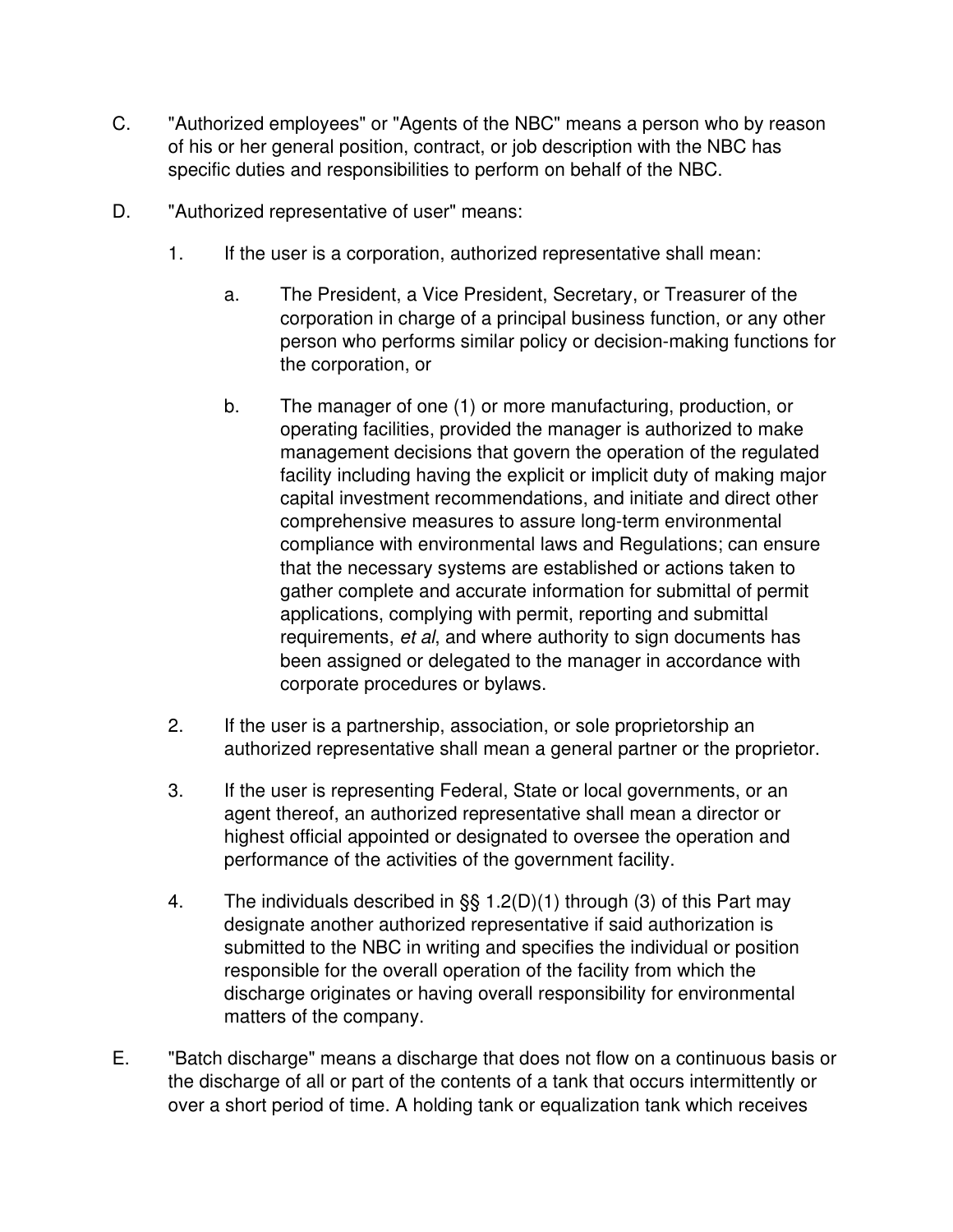concentrated batch discharges that are then discharged or "bled" into the sewer system over an extended period of time shall be considered a batch discharge.

- F. "Best management practices" or "BMP" means a practice or combination of practices determined to be effective and practical means of preventing or reducing the amount of pollution generated. BMPs may include technological, economic, and institutional methods.
- G. "Biochemical oxygen demand" or "BOD" means the quantity of oxygen utilized in the biochemical oxidation of organic matter under standard laboratory procedure for five (5) consecutive days at twenty degrees Centigrade (20° C) (sixty-eight degrees Fahrenheit (68° F)) expressed in terms of weight and concentration (milligrams per liter (mg/l)).
- H. "Biologicals" means preparations made from living organisms and their products, including vaccines, cultures, etc., intended for use in diagnosing, immunizing, or treating humans or animals or in research pertaining thereto.
- I. "Blood products" means any products derived from human blood, including, but not limited to, whole blood, blood plasma, platelets, red or white blood corpuscles, and other derived licensed products, such as interferon, etc.
- J. "Board of Commissioners" means the Narragansett Bay Commission sitting as a governing body at a duly authorized meeting with a quorum being present.
- K. "Body fluids" means liquids emanating or derived from humans including blood, blood products, cerebrospinal, pleural, peritoneal and pericardial fluids, amniotic fluids, and semen and vaginal secretions, but excluding feces, urine, nasal secretions, sputum, sweat, tears, saliva, and breast milk, unless any such excluded substance contains visible blood or is isolation waste.
- L. "Building drain" means that part of the lowest horizontal piping within a building that carries water, wastewater, or stormwater to a building sewer.
- M. "Building sewer" or "house connection" means the sewer pipe or drain line connecting a building or other structure to the public sewer for wastewater disposal.
- N. "Bypass" means the intentional diversion of waste streams from any portion of a user's treatment facility.
- O. "Categorical industrial user" means industrial users subject to EPA categorical pretreatment standards.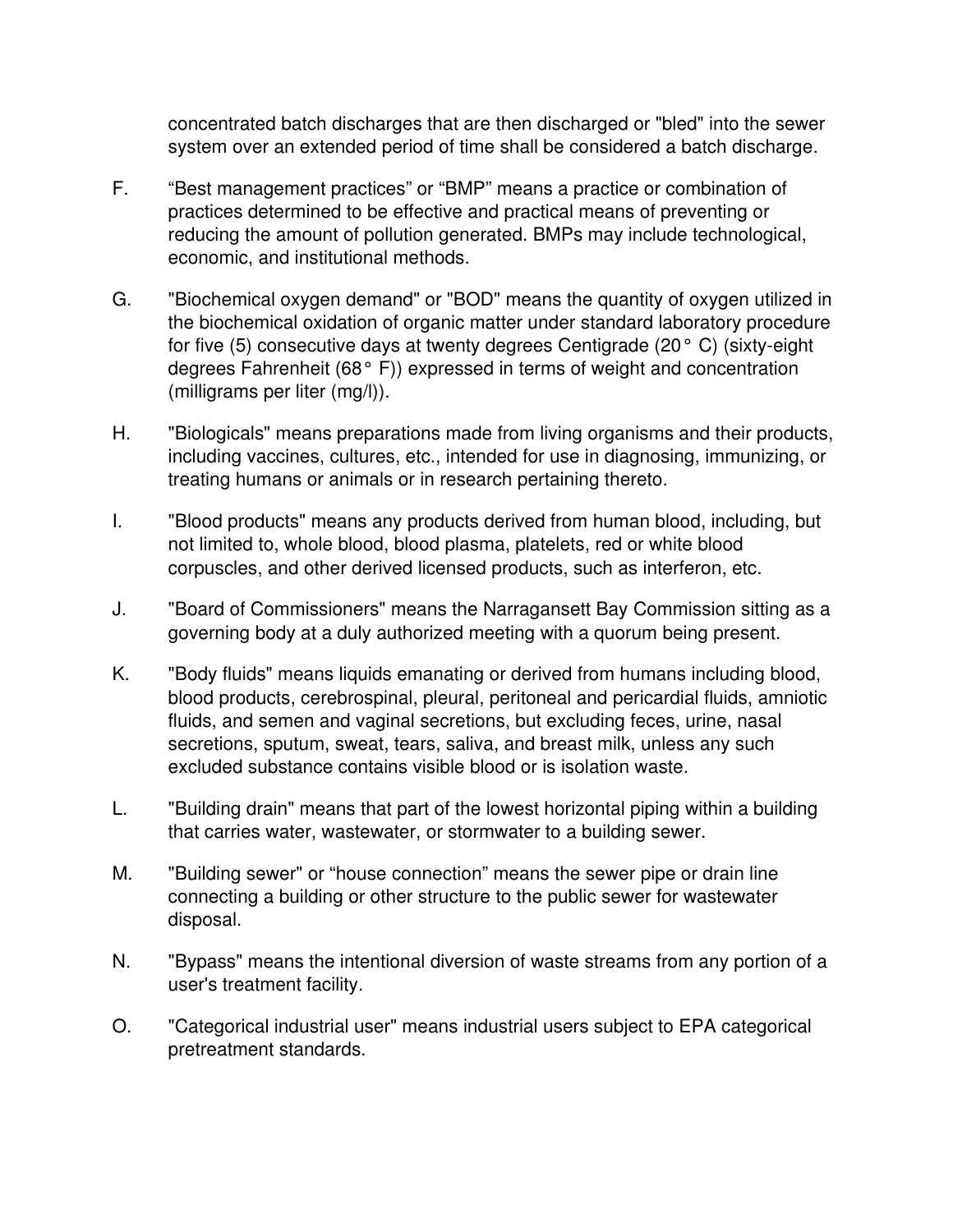- P. "Catch basin" means a cistern located at the point where a street gutter discharges into the sewer and designed to catch and retain matter that would not readily pass through the sewer. It also means a reservoir or well into which surface water may drain off.
- Q. "Categorical pretreatment standard" or "Categorical standard" means any Regulation containing pollutant discharge limits promulgated by the EPA in accordance with §§ 307(b) and (c) of the Federal Water Pollution Control Act, which applies to a specific category of users and which appears in 40 C.F.R. Chapter I, Subchapter N, Parts 405-471 (2018) incorporated herein by reference, not including amendments.
- R. "Chemical oxygen demand" or "COD" means a measure of the amount of oxygen required to oxidize organic and oxidizable inorganic compounds in water.
- S. "Clean Water Act" means the Federal Water Pollution Control Act, also known as the Clean Water Act, as amended, 33 U.S.C. § 1251 *et seq.*
- T. "Color" means the optical density at the visual wavelength of maximum absorption, relative to distilled water, one hundred percent (100%) transmittance is equivalent to zero (0.0) optical density.
- U. "Combined sewer" means a sewer intended to receive and convey both wastewater and surface runoff from storms.
- V. "Commission" means the Narragansett Bay Commission in its capacity as a public corporation or acting though its authorized employees and agents. (See "Board of Commissioners" definition, § 1.2(J) of this Part.)
- W. "Composite sample" means the sample collection technique resulting from the combination of individual wastewater grab samples taken at selected intervals based on either an increment of flow or period of time.
- X. "Concentrated discharge" means either a batch or continuous discharge with a mass load exceeding one hundred percent (100%) of the daily maximum allowable mass load, as calculated for each individual user for any parameter regulated under § 1.5 of this Part. The concentrated discharge mass load shall be calculated as follows:

$$
VxC2
$$
  
Percentage (%) = 3.100  
QxC1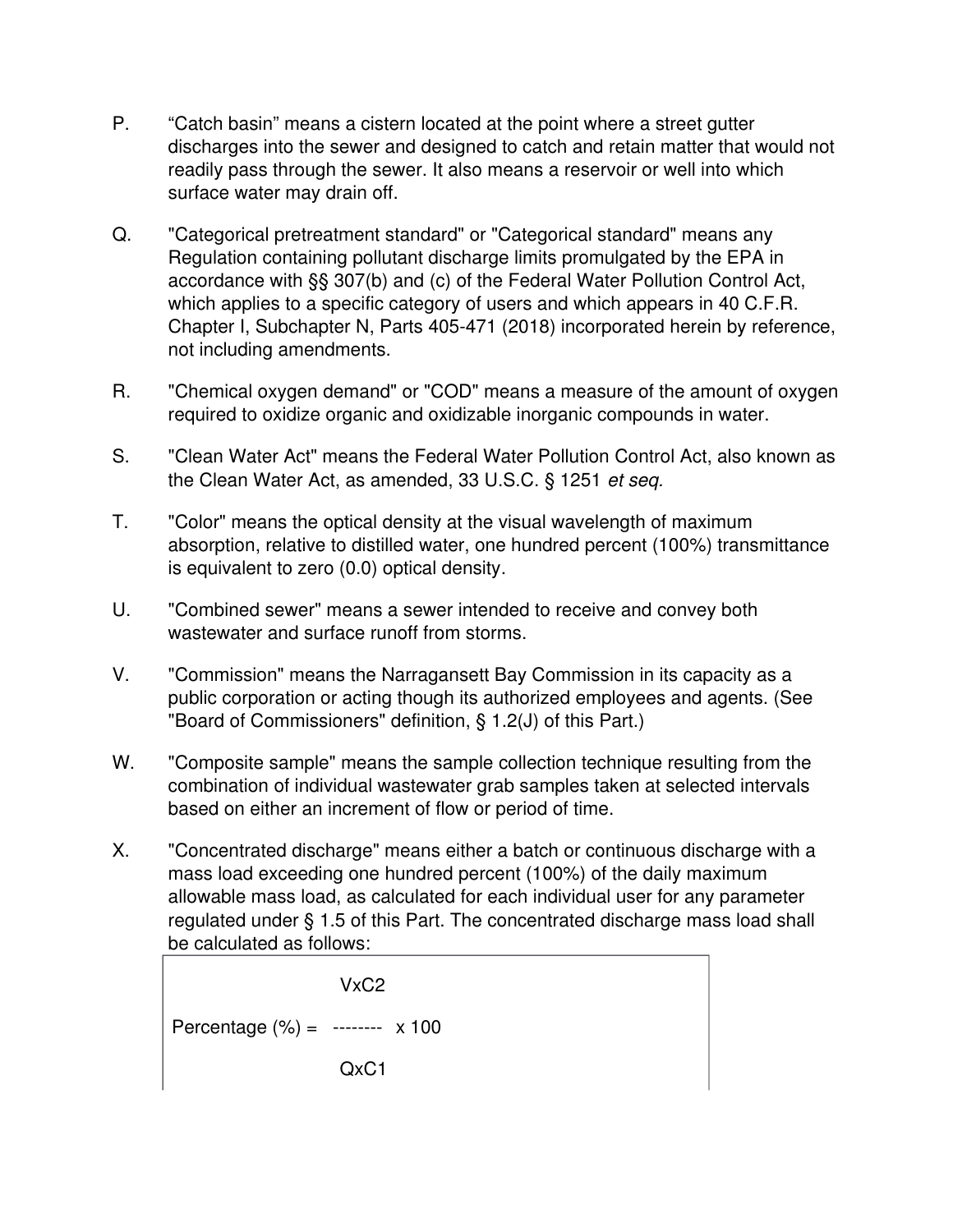Where:

 $V =$  Total volume of the concentrated discharge(s) in gallons.

C2= Concentration of the concentrated discharge in mg/l for any parameter regulated under § 1.5 of this Part.

Q= Average daily flow or regulated process water in gallons as determined by the NBC for the individual user.

 $C1 =$  Daily maximum allowable concentration in mg/l for any parameter regulated under § 1.5 of this Part.

- Y. "Contact cooling water" means any water used for cooling purposes which comes into direct contact with the object being cooled such as any raw material, intermediate product, waste product or finished product.
- Z. "Dilution" means the addition of water or wastewater to another wastewater stream in order to change the concentration of certain pollutants or pollution causing agents.
- AA. "Discharge" means the introduction of water, wastewater, and/or pollutants into the NBC's facilities from any source.
- BB. "District" or "Narragansett Bay Commission District" is defined per R.I. Gen. Laws Chapter 46-25.
- CC. "Direct connection" means the connection of a building sewer directly to a sewer owned by the NBC.
- DD. "Drainlayer" or licensed plumber shall mean either an individual, partnership, or corporation to whom a license has been issued to install and repair sewers, sewer connections, house connections, during the period when such license is valid, and the proper agents and representatives of such drainlayer. A drainlayer may be a state-licensed underground utility contractor or master plumber.
- EE. "Easement" means the acquired legal right to use land owned by others for a specific purpose.
- FF. "Emerging pollutants of concern" means any pollutant or class of pollutants with potential deleterious impacts to the environment and/or public health and which is increasingly being detected in the environment. Long-term impacts of such pollutants may be poorly understood, and regulatory controls on their release may be lacking or under development.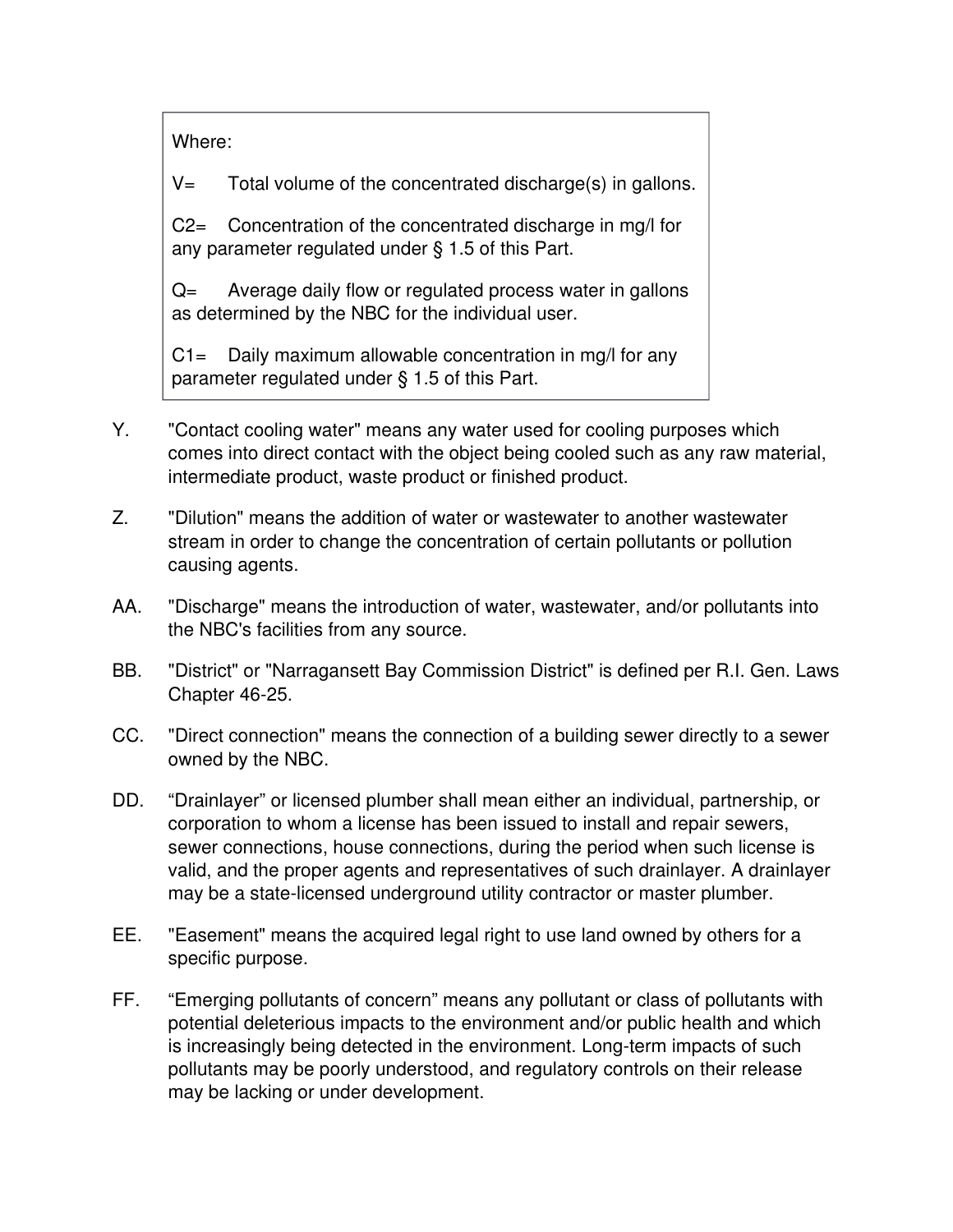- GG. "Environmental Protection Agency" or "EPA" means the U.S. Environmental Protection Agency or, where appropriate, the term may also be used as a designation for the Regional Water Management Division Director or other duly authorized official of said agency.
- HH. "Executive director" means the Executive Director of the Narragansett Bay Commission or his or her designee.
- II. "Existing source" means, but is not limited to, any source of discharge, the construction or operation of which commenced prior to the publication of proposed categorical pretreatment standards under §§ 307(b) and (c) (33 U.S.C. § 1317) of the Clean Water Act, which will be applicable to such source if the standard is thereafter promulgated in accordance with § 307 of the Clean Water Act.
- JJ. "Facility" or "Facilities" (See "Wastewater facilities" definition).
- KK. "Flow monitoring" means methods such as approved open channel flow meters with pressure and velocity sensors, instantaneous level and velocity survey during peak flow hours, or volumetric weir survey during peak flow hours.
- LL. "Garbage" means, but is not limited to, the wastes resulting from the handling, preparation, cooking and serving of food, and from the handling, storage, and sale of produce.
- MM. "Garbage disposal unit" or "Garbage grinder" means a mechanical device used for grinding, shredding, or macerating garbage to a small particle size before discharge to the sewer.
- NN. "Grab sample" means a sample which is collected on a one-time basis with no regard to the flow quantity or volume and without consideration of time.
- OO. "Grease" means volatile and non-volatile residual fats, oils, fatty acids, soaps, waxes, mineral oils, and other materials of similar composition.
- PP. "Grease removal device" means a device for removal of grease and/or oil from a wastewater discharge.
- QQ. "Green infrastructure" refers to the range of measures that use plant or soil systems, permeable pavement or other permeable surfaces or substrates, stormwater harvest and reuse, or landscaping to store, infiltrate, or evapotranspirate stormwater and reduce flows to sewer systems or to surface waters.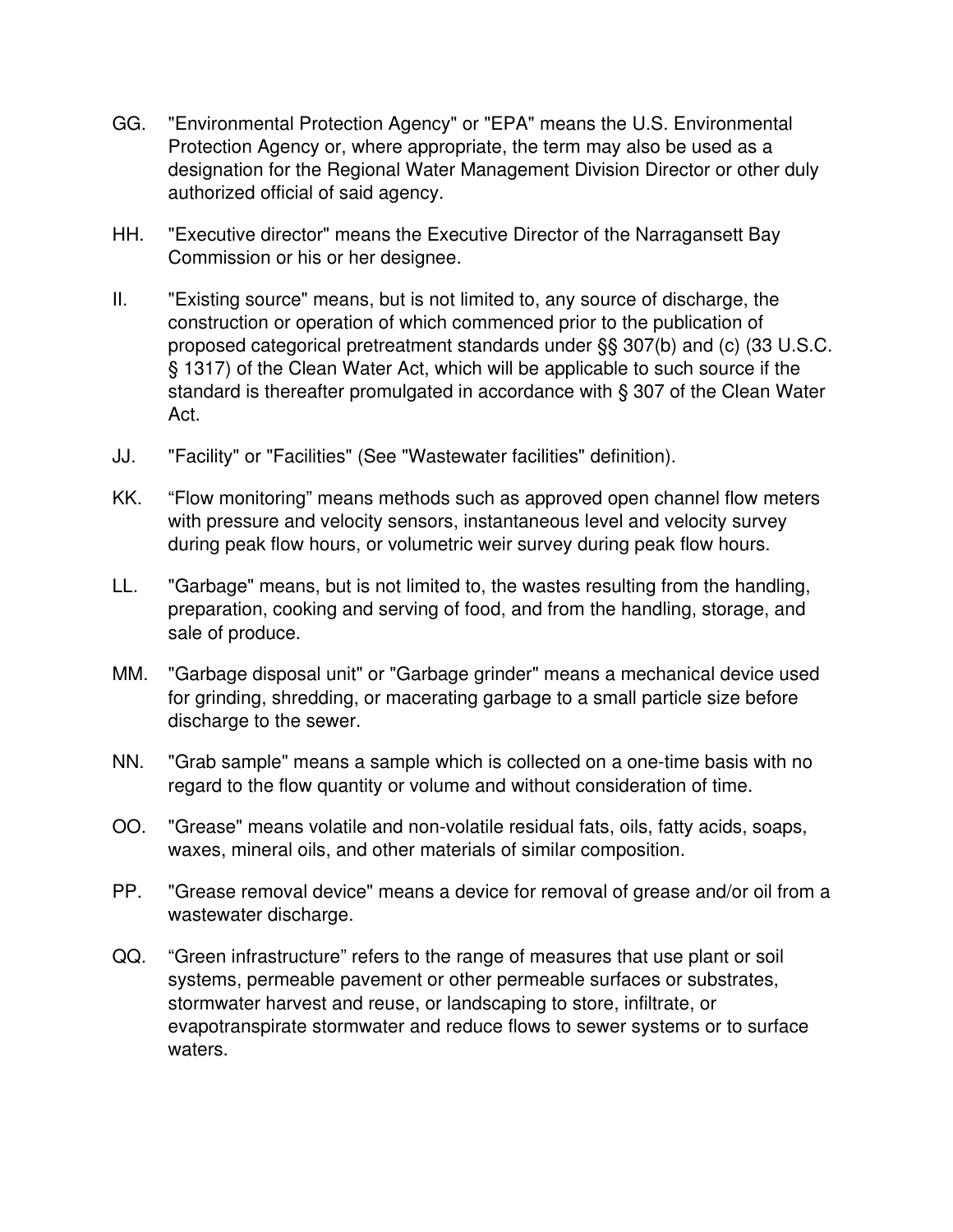- RR. "Indirect connection" means a building sewer connection that is not a direct connection; and whose wastewater discharge shall, notwithstanding the passage in its normal course through other sewers or conduits, ultimately discharge in whole or in part through NBC sewers.
- SS. "Industrial wastes" means wastewater from industrial processes, trade, or business as distinct from domestic or sanitary wastes.
- TT. "Infectious wastes" means wastewater contaminated by or containing any agent or organism, such as a virus or bacteria, capable of being communicated by invasion and multiplication in body tissues and capable of causing disease or adverse health impacts in humans.
- UU. "Interceptor sewer" means sewer lines that receive wastewater from a trunk sewer and convey it to the treatment facility and does not refer to a grease interceptor. These are the largest diameter sewer lines.
- VV. "Interference" means a discharge which, alone or in conjunction with a discharge or discharges from other sources, both: inhibits or disrupts the NBC's facilities, treatment processes or operations, or sludge processes, use, or disposal; and therefore is a cause of a violation of any requirement of the NBC's RIPDES permit (including an increase in the magnitude or duration of a violation) or of the prevention of sewage sludge use or disposal in compliance with any of the following statutory/regulatory provisions or permits issued thereunder (or more stringent State or local Regulations): § 405 of the Clean Water Act; the Solid Waste Disposal Act (SWDA) (42 U.S.C. Chapter 82), including Title II commonly referred to as the Resource Conservation and Recovery Act (RCRA); State Regulations contained in any State sludge management plan prepared pursuant to Subtitle D of SWDA; the Clean Air Act; the Toxic Substances Control Act (15 U.S.C. Chapter 53); and the Marine Protection, Research and Sanctuaries Act (33 U.S.C. § 1401 *et seq.*).
- WW. "Isolation waste" means biological waste and discarded materials contaminated with blood, excretion, exudates, or secretions from humans who are isolated to protect others from certain highly communicable diseases, or isolated animals known to be infected with highly communicable diseases and specified by the Center for Disease Controls (CDC) as classification 4.
- XX. "Low impact development" or "LID" refers to methods of land development that strive to mimic natural processes for managing stormwater on the site while still achieving water protection goals. LID strategies work to improve onsite water management through the use of features that support infiltration and the natural irrigation of the landscape.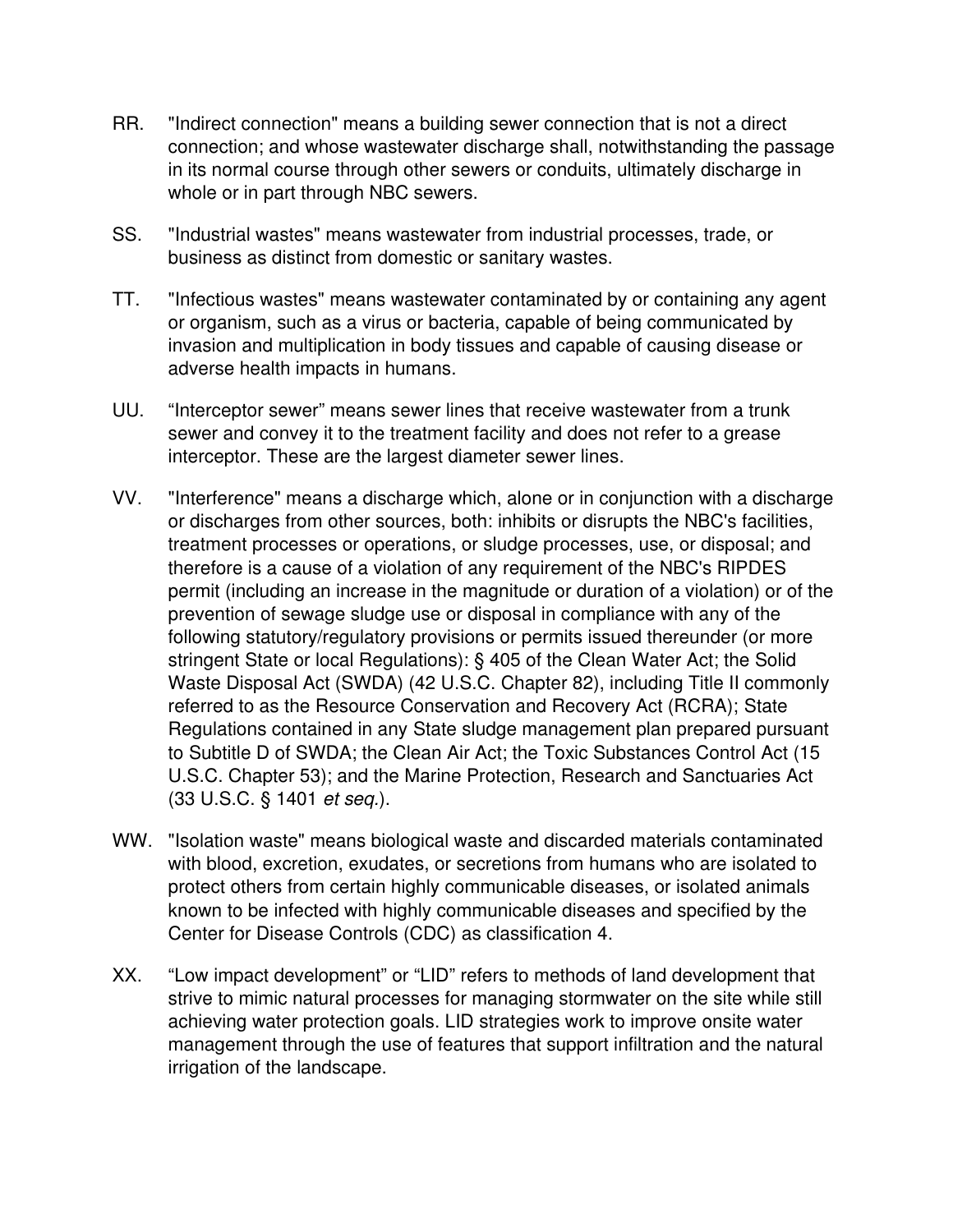- YY. "May" means permissive.
- ZZ. "Medical waste" means any solid waste that is generated in the diagnosis, treatment (e.g., provision of medical services), or immunization of human beings or animals, in research pertaining thereto, or in the production or testing of biologicals.
- AAA. "Municipality" means any city, town, State authority, or sewer district that discharges wastewater into facilities owned by the NBC.
- BBB. "Municipal sewer system" means the system of public sewers, consisting of pipes, catch basins, storm drains, and pump stations owned, operated, and maintained by the cities and towns and not part of the NBC Facilities.
- CCC. "National pretreatment standard" means any Regulation containing pollutant discharge limits promulgated by EPA in accordance with §§ 307(b) and (c) of the Clean Water Act, which applies to a specific category of Industrial Users.
- DDD. "NBC sewer line" means any sewer owned and maintained by the Narragansett Bay Commission. This excludes all sewers owned and maintained by towns, municipalities, or private entities.
- EEE. "New source" means any source of a discharge, the construction or operations of which commenced after the publication of proposed Categorical Pretreatment Standards under § 307(c) of the Clean Water Act, that will be applicable to such source if the standards are thereafter promulgated in accordance with § 307(c),
	- 1. Provided that:
		- a. No other source is located at that site; or
		- b. The source completely replaces the process or production equipment that causes the discharge of pollutants of an existing source at that site; or
		- c. The new wastewater generating process of the source is substantially independent of an existing source at that site; and the construction of the source creates a new facility rather than modifying an existing source at that site.
	- 2. For purposes of this definition, construction or operation has commenced if the owner or operator has:
		- a. Begun, or caused to begin, as part of a continuous on-site construction program: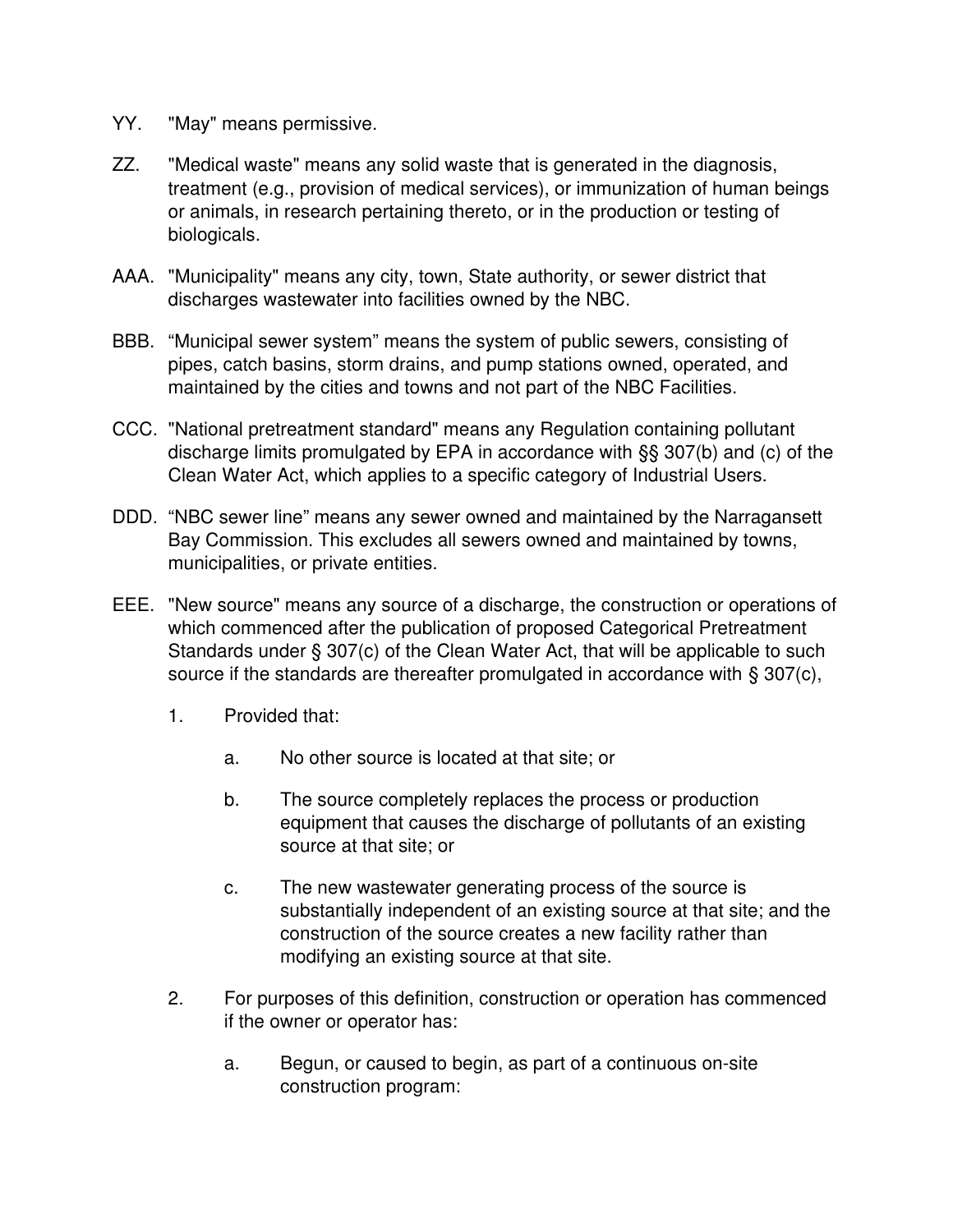- (1) Any placement, assembly, or installation of facilities or equipment; or
- (2) Significant site preparation work including clearing, excavation, or removal of existing structures or facilities that is necessary for the placement, assembly, or installation of new source facilities or equipment; or
- b. Entered into a binding contractual obligation for the purchase of facilities or equipment that are intended to be used in its operation within a reasonable time. Options to purchase or contracts that can be terminated or modified without substantial loss, and contracts for feasibility, engineering, and design studies do not constitute a contractual obligation under this definition.
- FFF. "Noncontact cooling water" means water used for cooling which does not come into direct contact with any raw material, intermediate product, waste product or finished product.
- GGG. "Non-significant categorical user" refers to an industrial user subjected to EPA categorical pretreatment standards discharging no more than one hundred (100) gallons of categorical wastewater daily to the NBC sewer system. This classification of user shall not discharge untreated concentrated wastes and must consistently comply with Pretreatment Standards and Requirements. This definition was established by the EPA through the Pretreatment Streamlining Regulations to ease the regulatory burden on sewer agencies. The NBC may reclassify an industrial user as a non-significant categorical user strictly at the sole discretion of the NBC.
- HHH. "Outfall" means the mouth of a sewer, drain, or conduit where an effluent is discharged into the receiving waters.
- III. "Owner" or "Operator" means any person who owns, leases, operates, controls, or supervises a source.
- JJJ. "Pass through" means a discharge that exits the NBC's facilities into waters of the United States in quantities or concentrations that, alone or in conjunction with a discharge or discharges from other sources, causes a violation of any requirement of the NBC's RIPDES permit (including an increase in the magnitude or duration of a violation).
- KKK. "Person" means any individual, partnership, firm, company, corporation, association, joint stock company, trust, estate, municipality, any local, State or Federal agency, or any other legal entity, or their legal representatives, agents, or assigns.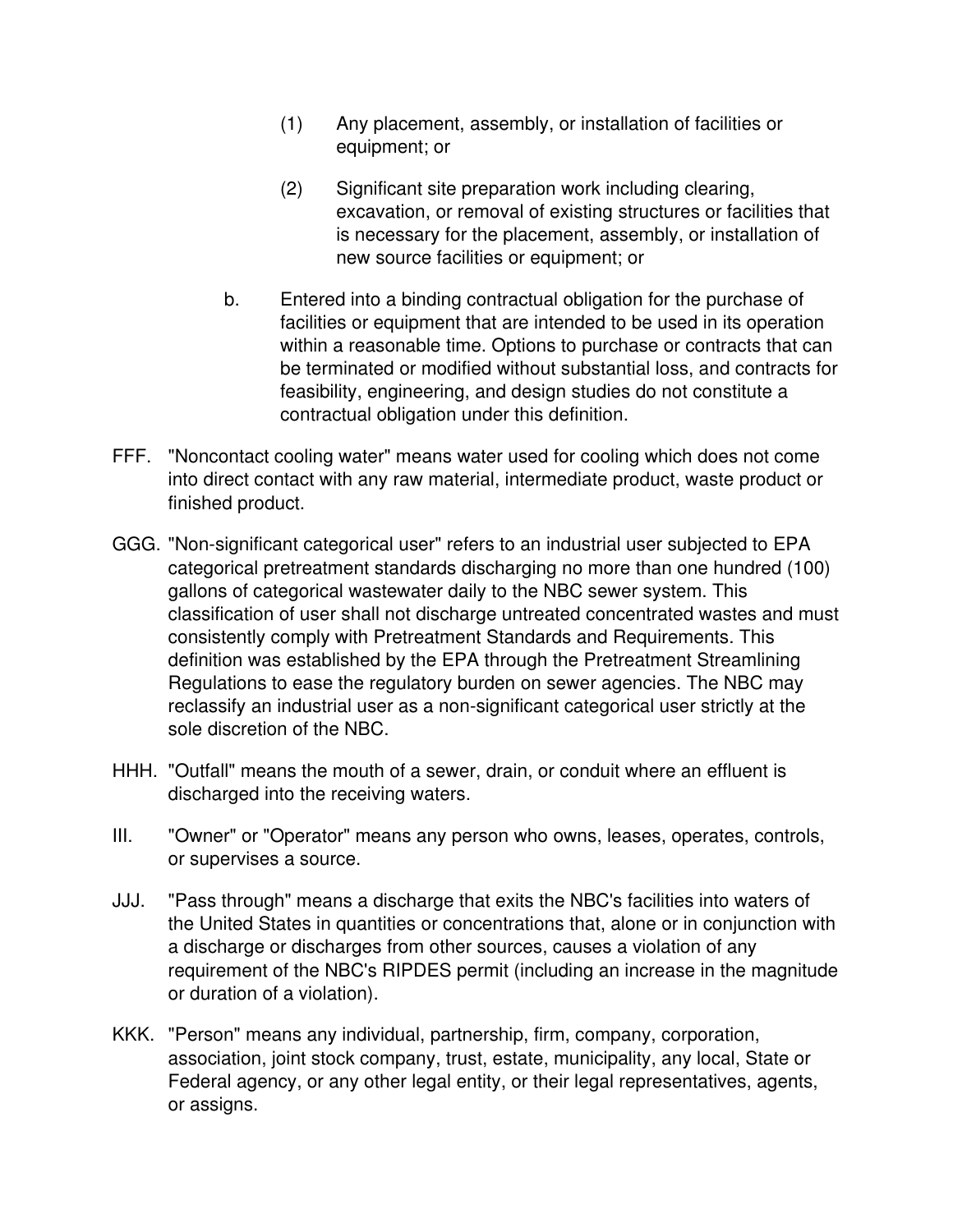- LLL. "PFAS" or "per- and polyfluoroalkyl substance" means any of a man-made class of compounds that have multiple fluorine atoms attached to an alkyl chain (e.g., PFOA, PFOS, GenX); PFAS are considered emerging pollutants of concern.
- MMM. "pH" means the logarithm (to the base 10) of the reciprocal of the hydrogen ion concentration in moles per liter (m/l) of solution. Neutral wastewaters are numerically equal to seven (7), the number increases to show increasing basicity and decreases to show acidity.
- NNN. "Pollutant" means any dredged spoil, solid waste, incinerator residue, sewage, garbage, sewage sludge, munitions, medical wastes, chemical wastes, industrial wastes, biological materials, radioactive materials, heat, wrecked or discarded equipment, rock, sand, cellar dirt, and agricultural and industrial waste that affect the characteristics of wastewater (i.e., pH, temperature, TSS, turbidity, color, BOD, COD, toxicity, odor).
- OOO. "Pollution" means the man-made or man-induced alteration of the chemical, physical, biological, and radiological integrity of water.
- PPP. "Pretreatment" or "Treatment" means the reduction or elimination of pollutant properties in wastewater or their alteration to a less harmful state thereby rendering them less harmful to the facilities prior to or in lieu of discharging or introducing such pollutants into the NBC's facilities. The elimination, reduction, or alteration can be accomplished by physical, chemical, or biological processes, process changes, or by other means, except as prohibited by 40 C.F.R. § 403.6(d) (2018), incorporated herein by reference, not including later amendments.
- QQQ. "Pretreatment standards and requirements" means any substantive or procedural requirement related to pretreatment, including National pretreatment categorical standards and prohibitive discharge standards imposed upon a user.
- RRR. "Publicly owned treatment works" or "POTW" means the facility defined by § 212 of the Clean Water Act owned by the NBC, including any devices and systems used in the storage, treatment, recycling, and reclamation of municipal sewage and industrial waste. The systems include sewers, pipes, and equipment used to carry wastewater to the treatment facility.
- SSS. "Receiving stream" or "Waters of the state" means all streams, lakes, ponds, marshes, watercourses, waterways, wells, springs, reservoirs, aquifers, irrigation systems, drainage systems, and all other bodies or accumulations of water, surface or underground, natural or artificial, public or private, that are contained within, flow or border upon the State of Rhode Island or any portion thereof.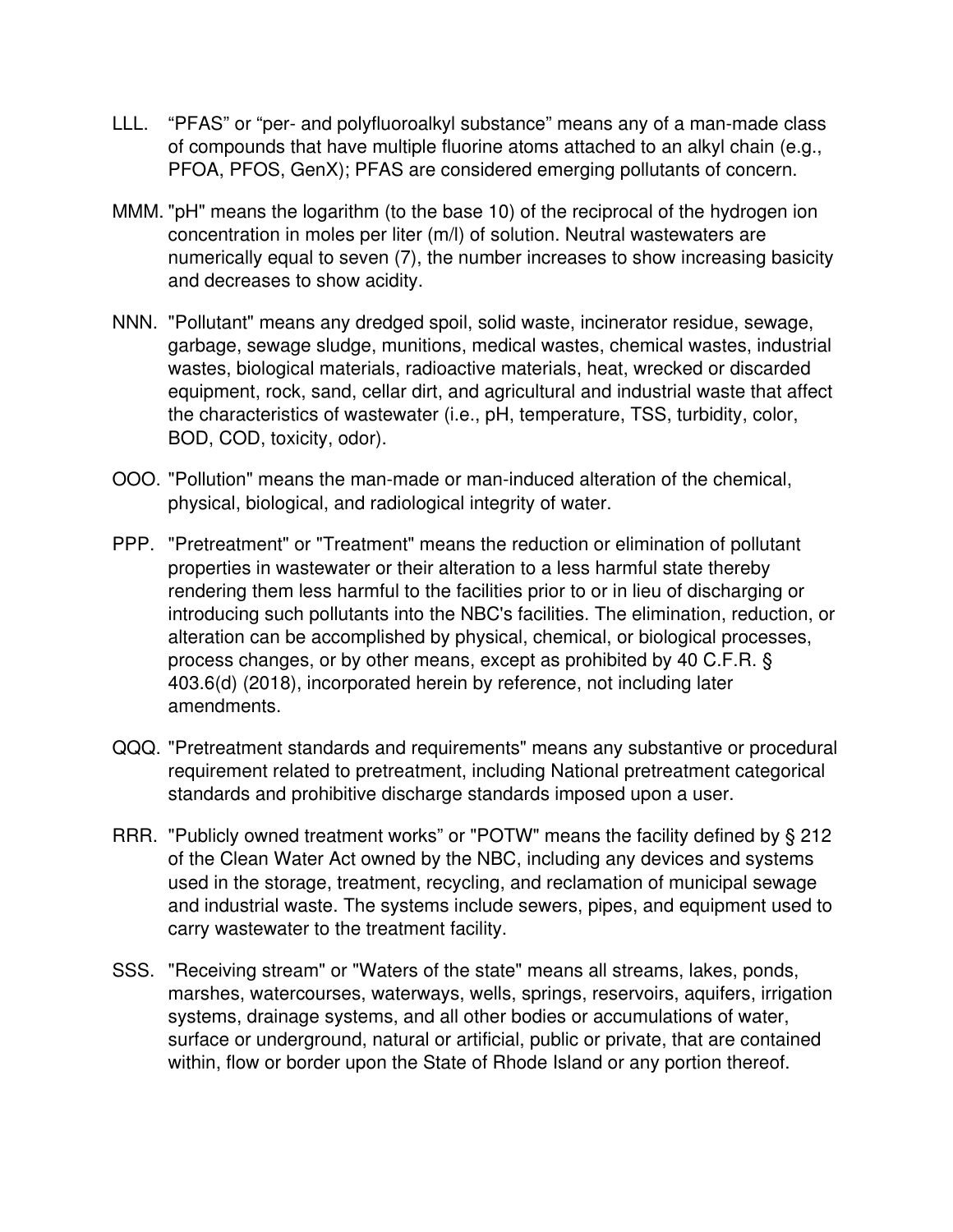- TTT. "Record plan" or "As-built plans" means a revised set of drawings and/or plans submitted by a contractor upon completion of a project that reflects all the changes made during the construction process. The Record Plans show the exact dimensions, geometry, and locations of all the elements included in the project as constructed.
- UUU. "Regulated medical waste" means a special category of solid waste that includes specific types of medical waste that includes solid, semisolid, or liquid materials, but does not include domestic sewage materials. This waste is subject to the handling and tracking requirements of Rhode Island DEM. Categories of regulated medical waste are defined as blood, blood products, body fluids, contaminated sharps, discarded cultures and stocks of infectious agents and associated biologicals, isolation wastes, pathological waste, and oncological waste.
- VVV. "Residential users" means persons only contributing sanitary wastewater to the municipal wastewater system.
- WWW. "Rhode Island Pollutant Discharge Elimination System Permit" or "RIPDES Permit" means a permit issued pursuant to § 402 of the Clean Water Act (33 U.S.C. § 1342).
- XXX. "Sanitary sewer" means a sewer that is designed to carry liquid and water-carried wastes from residences, commercial buildings, industrial plants, and institutions together with minor quantities of ground, storm, and surface wastes that are not discharged intentionally.
- YYY. "Sewage" means human excrement and gray water (e.g. household showers, dish washing operations, etc.).
- ZZZ. "Septage" means the liquid, solid, and gaseous contents of a septic tank, holding tank, chemical toilet, camper, and/or trailer.
- AAAA."Septic tank" means an underground tank used for the disposal of domestic wastes.
- BBBB."Service connection" or "Building connection", means the connection between the building sewer pipe and the public sewer pipe.
- CCCC. "Sewer" means a pipe, conduit, and/or other appurtenance, typically underground, designed to transport wastewater and/or stormwater.
- DDDD. "Sewer use fee" means a charge levied on users for use of the wastewater treatment and collection system.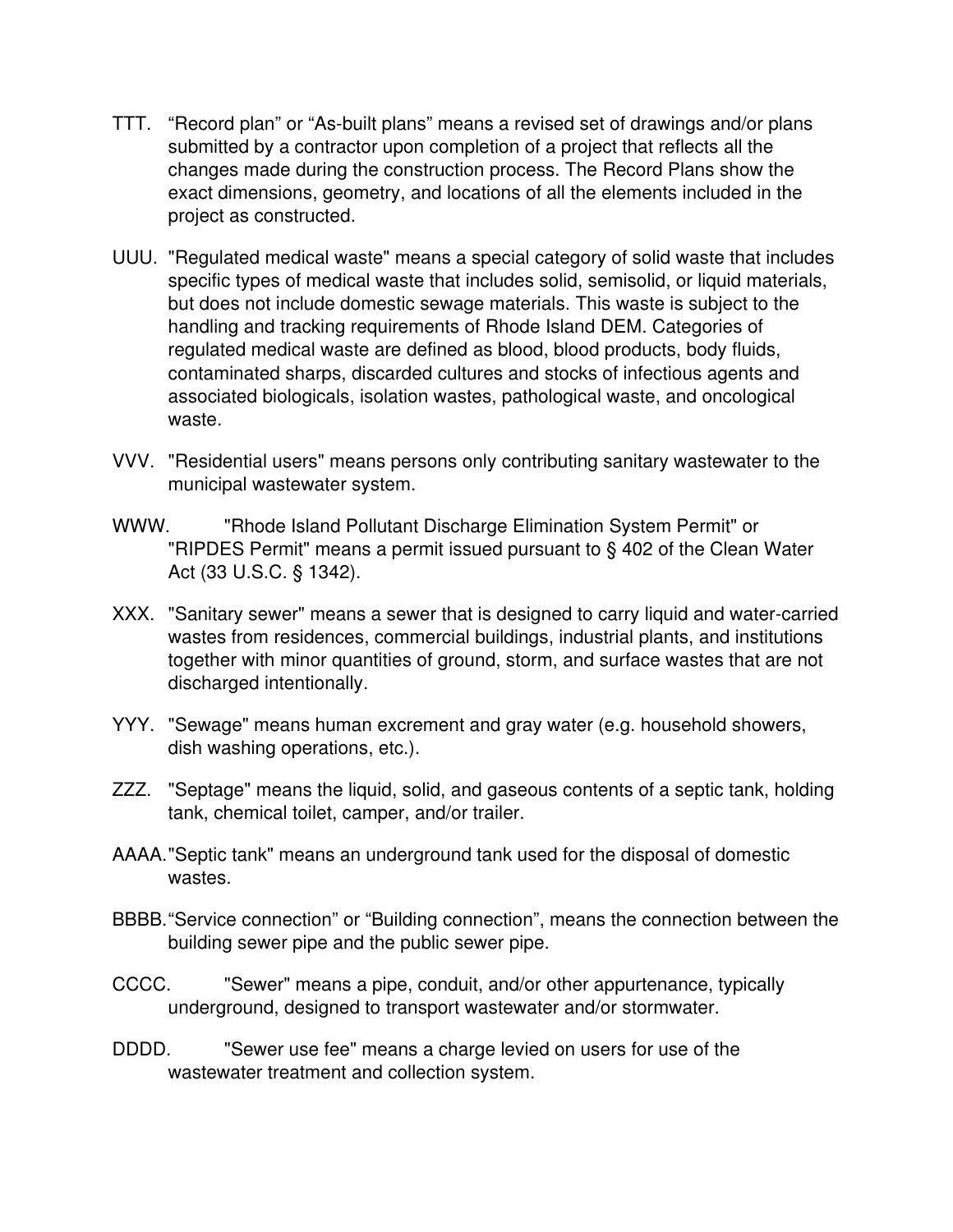EEEE."Shall" means mandatory.

- FFFF. "Significant industrial user" means any industrial user that is classified under any of the following:
	- 1. Industrial user subject to categorical pretreatment standards;
	- 2. Any other industrial user that:
		- a. Discharges an average of five thousand (5,000) gpd or more of process wastewater; or
		- b. Contributes a process waste stream which makes up five percent (5%) or more of the average dry weather hydraulic or organic capacity of the NBC's treatment plant; or
		- c. Is designated as significant by the NBC on the basis that the user has a reasonable potential for adversely affecting the POTW's operation or for violating any pretreatment standard or requirement.
- GGGG. "Significant noncompliance" means:
	- 1. Chronic violations of wastewater discharge limits, defined here as those in which sixty-six percent (66%) or more of all measurements taken during a six (6) month period exceed (by any magnitude) a numerical Pretreatment Standard or Requirement for the same pollutant parameter;
	- 2. Technical Review Criteria (TRC) violations, defined here as those in which thirty-three percent (33%) or more of all of the measurements for the same pollutant parameter taken during a six (6) month period equal or exceed the product of the numerical Pretreatment Standard or Requirement multiplied by the applicable TRC (TRC  $= 1.4$  for BOD, TSS, fats, oil, and grease and 1.2 for all other pollutants except pH);
	- 3. Any other violation of a pretreatment effluent limit (daily maximum or longterm average) that the NBC determines has caused, alone or in combination with other discharges, Interference or Pass Through (including endangering the health of NBC personnel or the general public);
	- 4. Failure to meet, within ninety (90) days after the schedule date, a compliance schedule milestone contained in an NBC notification, permit or enforcement order, for starting construction, completing construction or attaining final compliance;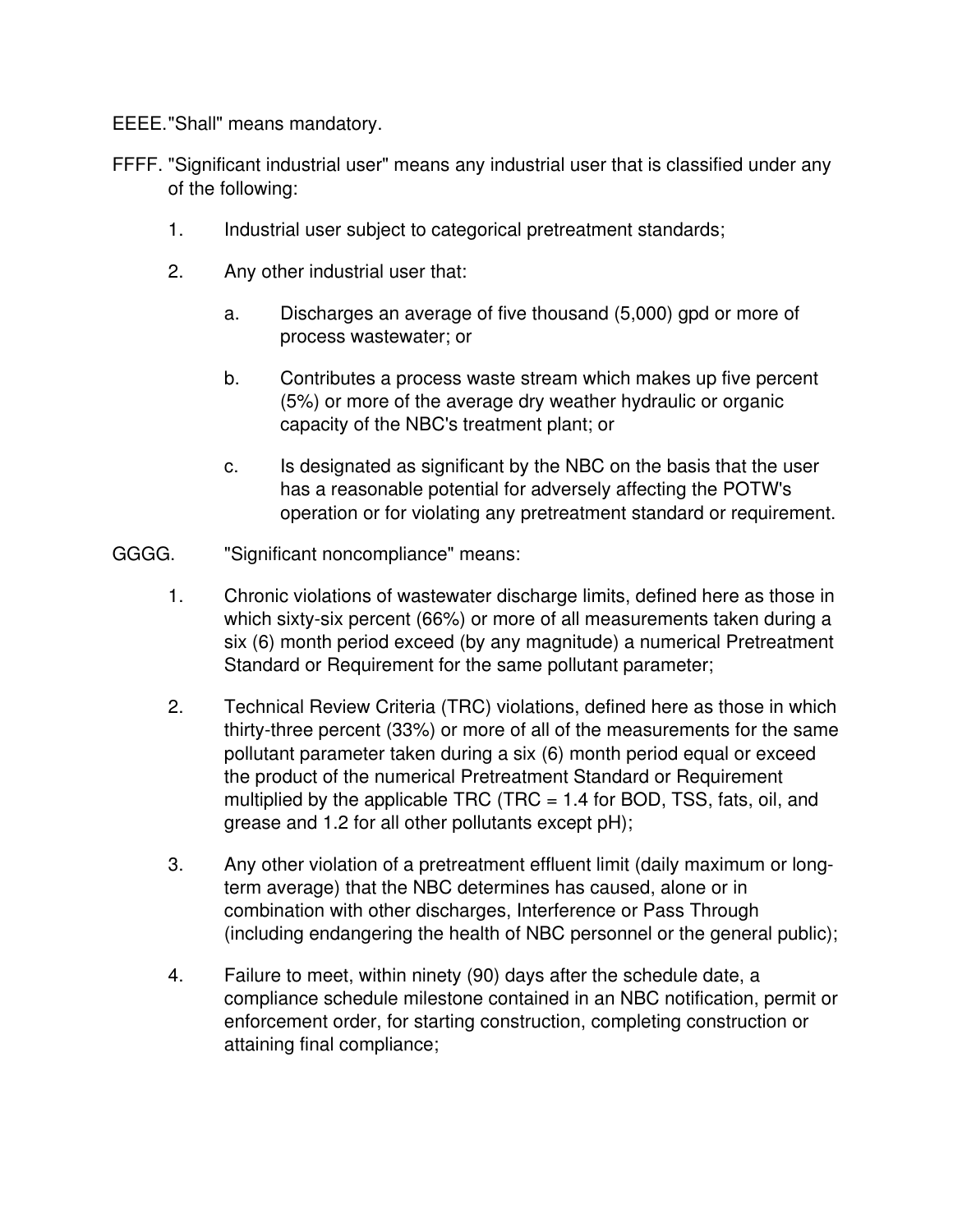- 5. Failure to provide, within thirty (30) days after the due date, required reports such as baseline monitoring reports, ninety (90) day compliance reports, self-monitoring compliance reports, and reports on compliance with compliance schedules;
- 6. Any other violation or group of violations which the NBC determines has adversely affected the operation or implementation of the Industrial Pretreatment Program.
- HHHH. "Sludge" means the solids, residues, and precipitate separated from or created in water and wastewater by the unit processes of a publicly owned treatment works, industrial pretreatment system, or water treatment or purification processes.
- IIII. "Slug" means any discharge of a non-routine, episodic nature, including but not limited to, an accidental spill or a non-customary batch discharge.
- JJJJ. "Source" means any building, structure, facility, or installation from which there is or may be the discharge of pollutants.
- KKKK."Standard methods" means methods for the examination of water and wastewater published jointly by the American Public Health Association, the American Water Works Association, and the Water Pollution Control Federation.
- LLLL. "Standard industrial classification code" or "SIC code" means a classification pursuant to the Standard Industrial Classification Manual issued by the U.S. Office of Management and Budget.
- MMMM. "Storm sewer" means a sewer that carries stormwater and other wash waters or drainage, but excludes domestic, sanitary, commercial, and industrial wastes. Also called a "storm drain."
- NNNN. "Stormwater" means surface water and any other source of run-off. It is normally collected in sewers separate from the sanitary sewers and receives minimal, if any, treatment prior to discharge to receiving waters.
- OOOO. "Subdivision" means the division or re-division of a lot, tract, or parcel of land into two (2) or more lots, tracts, and/or parcels. Any adjustment to existing lot lines of a recorded lot by any means shall be considered a subdivision. The division of property for purposes of financing constitutes a subdivision.
- PPPP."Surface water pollutant" means stormwater or other wash water or drainage carrying any pollutants which affect the characteristics of wastewater.
- QQQQ. "Suspended solids" means: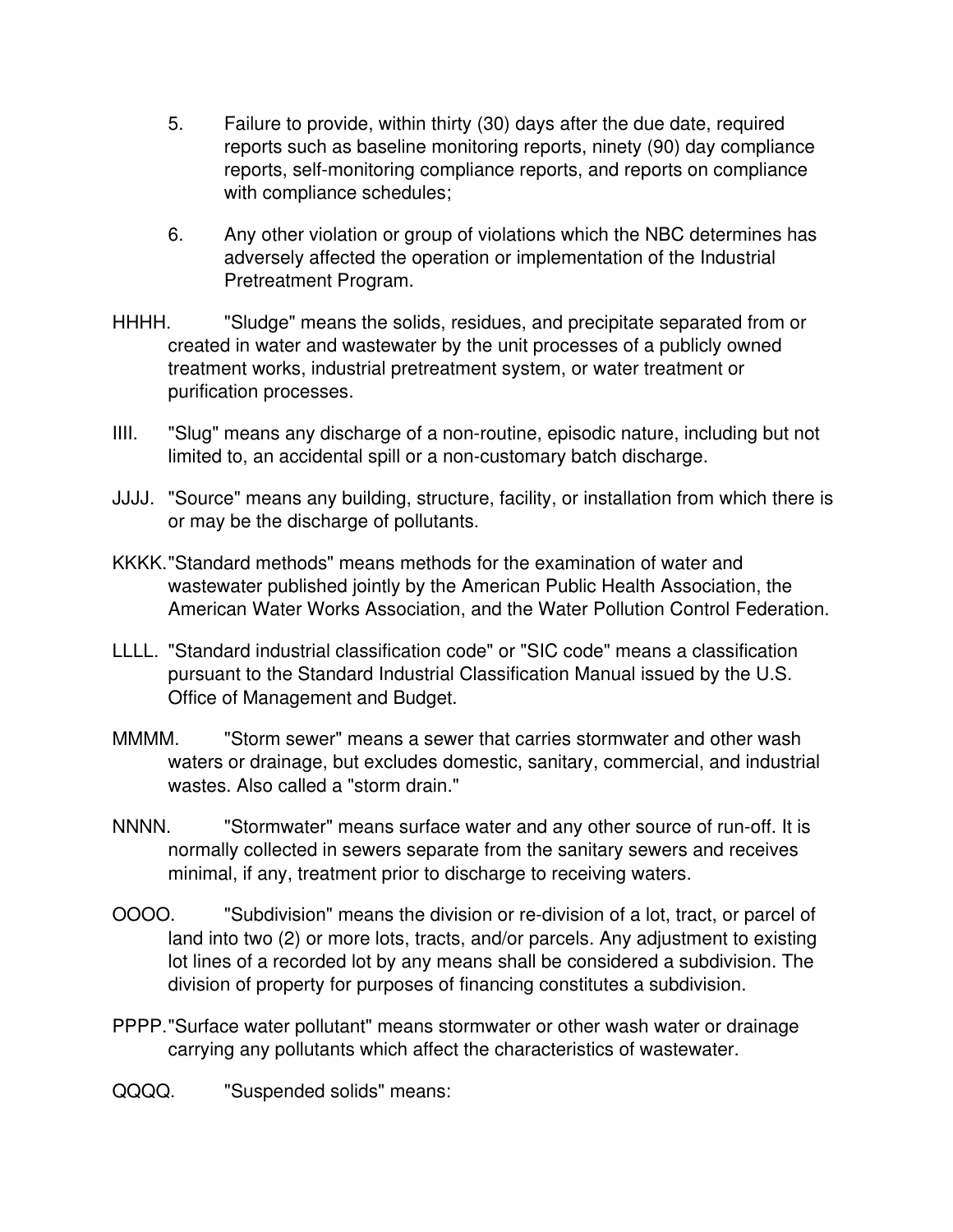- 1. Insoluble solids that either float on the surface or are suspended in water, wastewater, or other liquids;
- 2. Solid organic or inorganic particles (colloidal, dispersed, coagulated, flocculated) physically held in suspension by agitation or flow; or
- 3. The quantity of material removed from wastewater in a laboratory test, as prescribed in "Standard Methods for the Examination of Water and Wastewater" (2017) or the most current edition in publication and referred to as nonfilterable residue.
- RRR. "Toxic pollutants" means any substance listed as toxic under § 307(a)(l) of the Clean Water Act, and listed under the Hazardous Substances Right-to-Know Act, R.I. Gen. Laws § 28-21-1 *et seq.*, and as may otherwise be designated by the NBC.
- SSSS."Treatment plant effluent" means any discharge from an NBC wastewater treatment plant into waters of the State.
- TTTT. "Turbidity" means a condition in water or wastewater caused by the presence of suspended matter, resulting in the scattering and absorption of light rays and determined by measurement of light diffraction, usually reported in arbitrary turbidity units.
- UUUU. "User" means any person, firm, corporation, government or other entity that discharges, causes or permits the discharge of wastewater into the NBC's facilities.
- VVVV."Wastewater" means all the spent water of a community. It may include, but not be limited to, a combination of the liquid and water-carried wastes from residences, commercial buildings, industrial plants, institutions, and governmental facilities, whether treated or untreated, together with any groundwater, surface water, and stormwater that may be present which are contributing to the NBC's facilities.
- WWWW. "Wastewater facilities" or "Facilities" means the structures, equipment, and processes required for the collection, treatment, and disposal of wastewater and sewage sludge that are owned and operated by the NBC.
- XXXX."Wastewater treatment plant" or "Treatment plant" means an arrangement of devices and structures for treating wastewater and sludge. Sometimes used as synonymous with waste treatment plant, sewage treatment plant, or wastewater treatment works.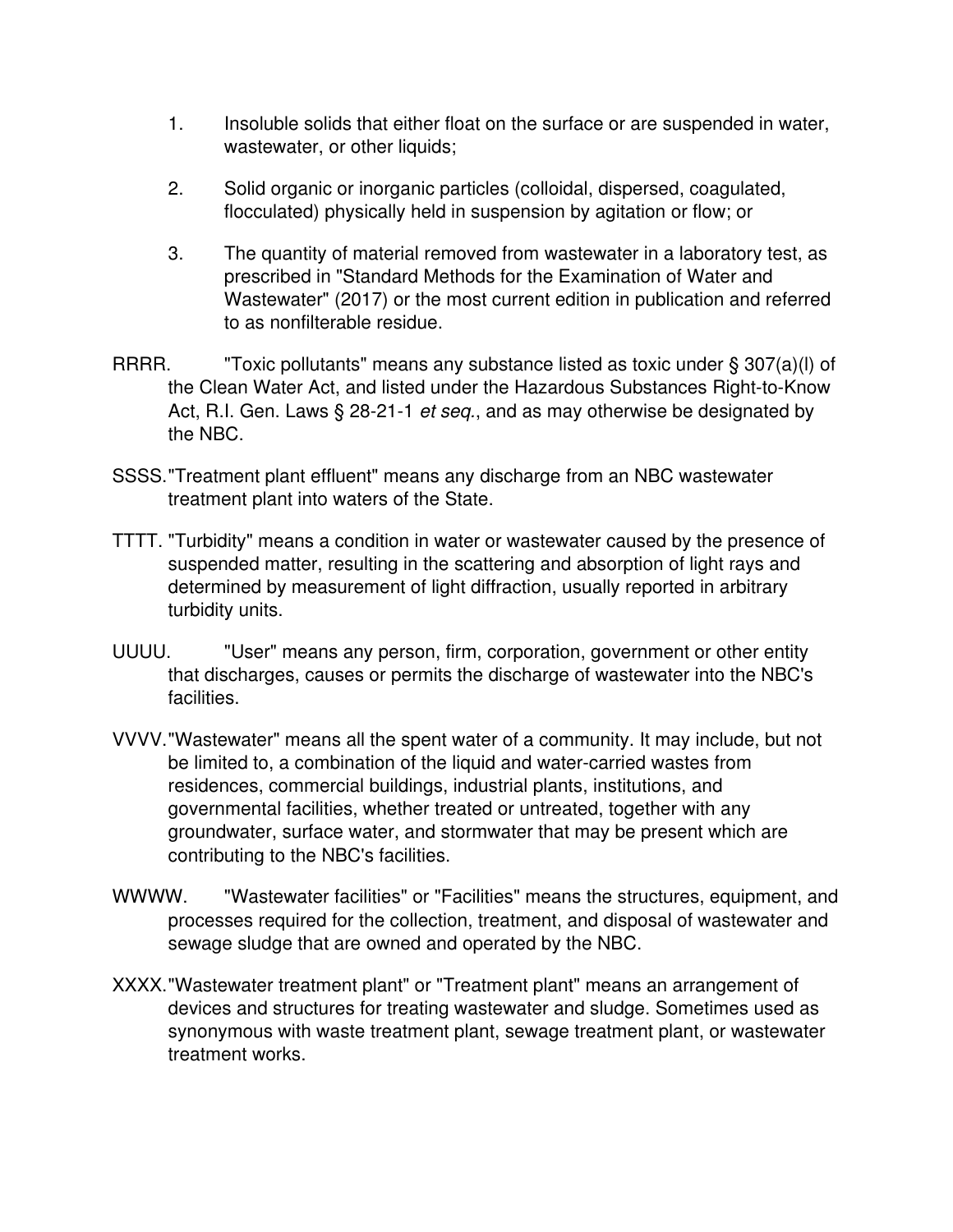YYYY."Zero discharge wastewater pretreatment system" means a pretreatment system with no process wastewater discharges to the sewer system.

| ZZZZ. ABBREVIATIONS. The following abbreviations shall have the designated |  |  |
|----------------------------------------------------------------------------|--|--|
| meanings:                                                                  |  |  |

| <b>ASTM</b> | <b>American Society of Testing</b><br><b>Materials</b>        |  |
|-------------|---------------------------------------------------------------|--|
| <b>BOD</b>  | <b>Biochemical Oxygen Demand</b>                              |  |
| <b>COD</b>  | <b>Chemical Oxygen Demand</b>                                 |  |
| C.F.R.      | <b>Code of Federal Regulations</b>                            |  |
| <b>DEM</b>  | Rhode Island Department of<br><b>Environmental Management</b> |  |
| <b>EPA</b>  | <b>Environmental Protection Agency</b>                        |  |
| <b>FOG</b>  | Total Oil & Grease (fats, oils and<br>grease)                 |  |
| gpd         | gallons per day                                               |  |
|             | liter                                                         |  |
| <b>LID</b>  | Low Impact Development                                        |  |
| mg/l        | milligrams per liter                                          |  |
| m/l         | moles per liter                                               |  |
| <b>PFAS</b> | Per- and polyfluoroalkyl<br>substances                        |  |
| <b>POTW</b> | <b>Publicly Owned Treatment Works</b>                         |  |
| <b>NBC</b>  | Narragansett Bay Commission                                   |  |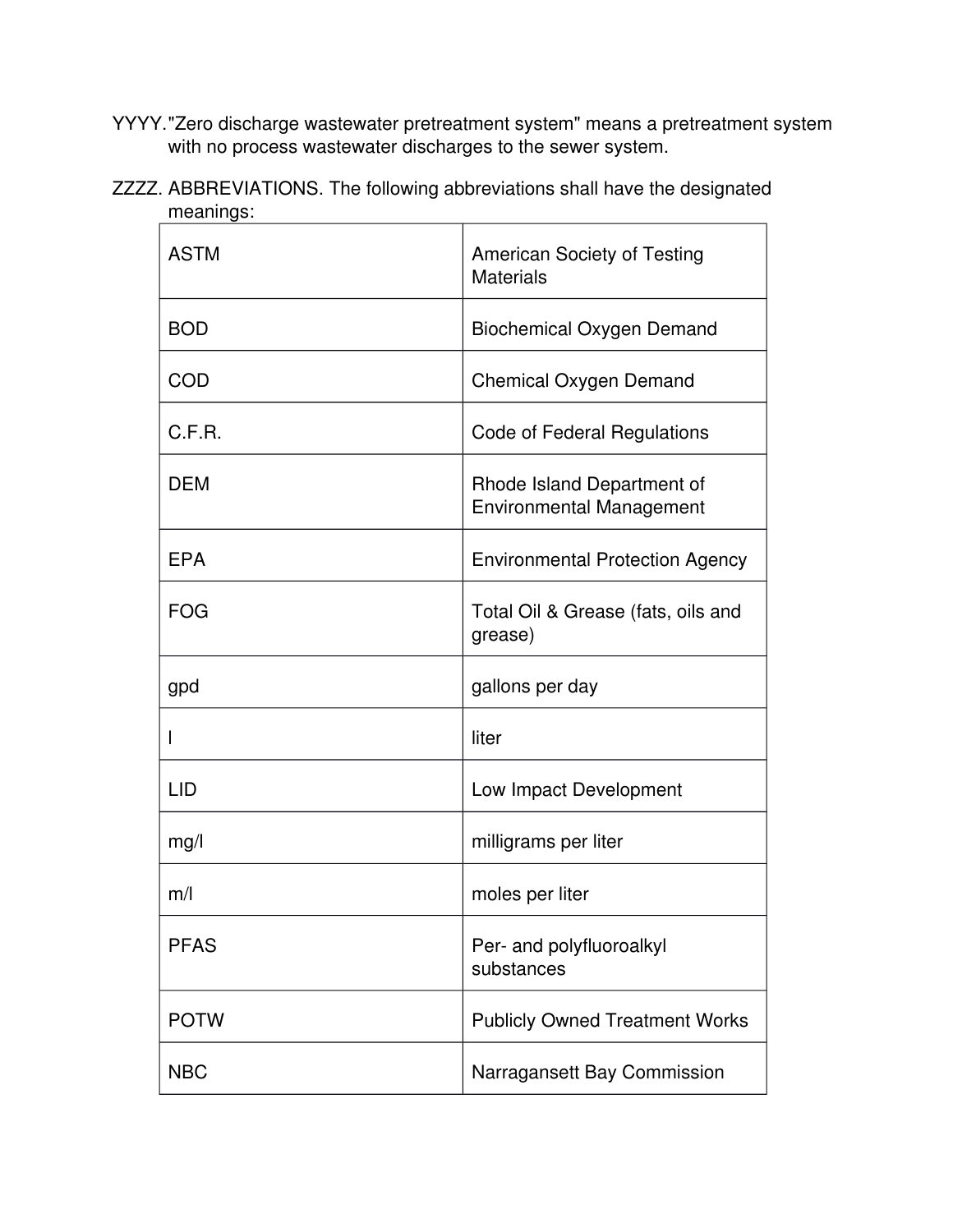| <b>NPDES</b>   | <b>National Pollution Discharge</b><br><b>Elimination System</b>                                                                                               |
|----------------|----------------------------------------------------------------------------------------------------------------------------------------------------------------|
| R.I. Gen. Laws | Rhode Island General Laws, as<br>amended                                                                                                                       |
| <b>RIPDES</b>  | Rhode Island Pollution Discharge<br><b>Elimination System</b>                                                                                                  |
| <b>SIC</b>     | <b>Standard Industrial Classification</b><br>Code                                                                                                              |
| <b>TRC</b>     | <b>Technical Review Criteria</b>                                                                                                                               |
| <b>TSS</b>     | <b>Total Suspended Solids</b>                                                                                                                                  |
| TTO            | <b>Total Toxic Organics (including</b><br>the list of pollutants as defined in<br>40 C.F.R. § 433.11(e) and<br>including the pollutants xylene and<br>acetone) |
| <b>WEF</b>     | <b>Water Environment Federation</b>                                                                                                                            |

# **1.3 Municipal Permitting, Protocols & Responsibilities**

# **1.3.1 Municipal Permit Application**

- A. Each municipality shall obtain a permit from the NBC for all existing and new municipal sewer connections to the NBC's Facilities. Examples of new municipal connections include sanitary or stormwater flows that previously were not discharged to the NBC Facilities resulting from new sewer pipes, redirecting of sewer pipes, and/or as a result of NBC acquiring existing treatment facilities from a city or town not previously in the District. Application for this permit shall be made on a form provided by the NBC. The permit application is to be prepared by the municipality at its own expense and submitted as required by the NBC.
- B. Application Review
	- 1. Each municipality shall furnish all necessary information and data in accordance with any guidelines established by the NBC.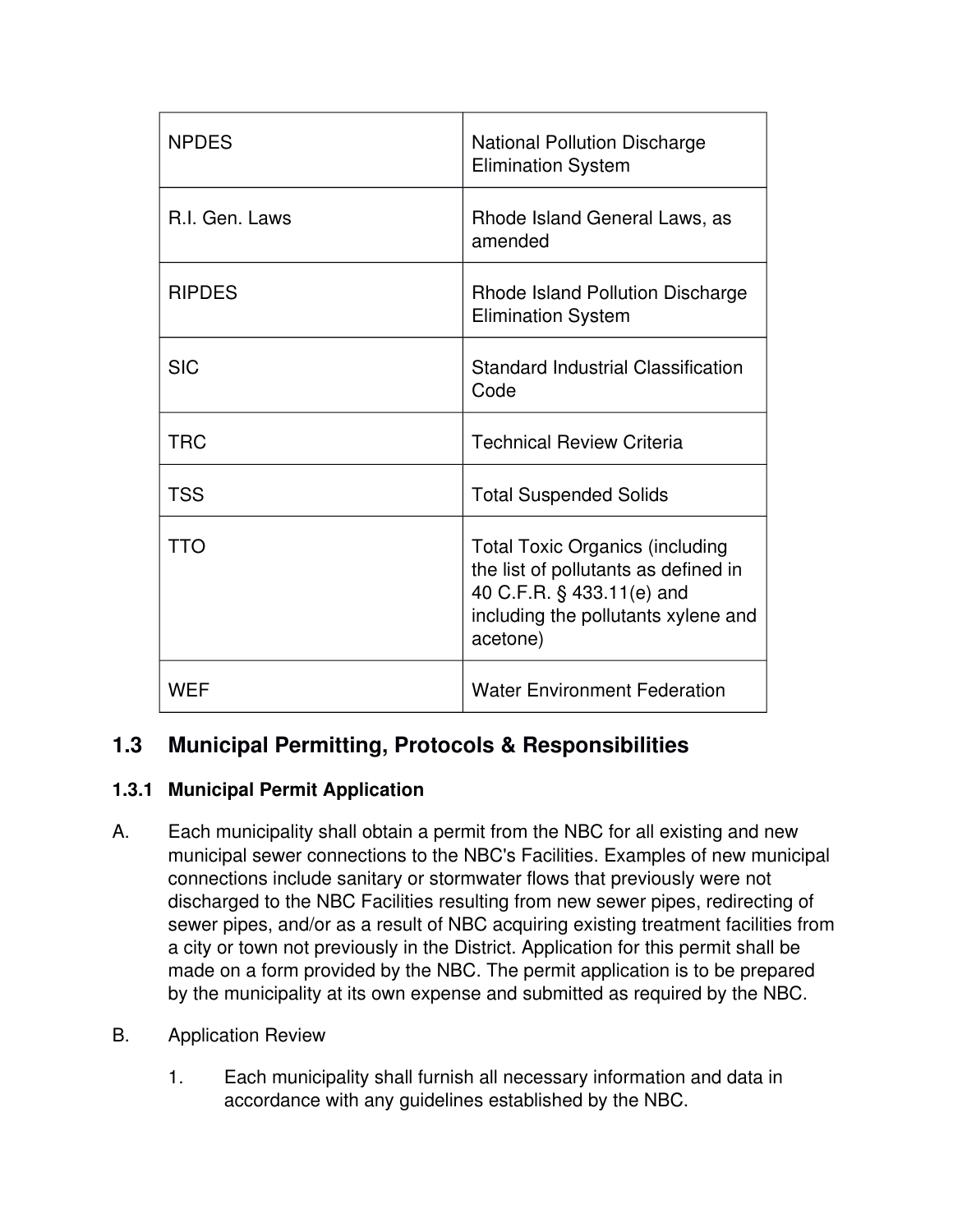- 2. The NBC shall evaluate the adequacy of data furnished with the permit application. If insufficient data has been furnished the NBC shall require the municipality to provide additional data within a specified time. After reviewing the data, the NBC may issue the permit and may stipulate special conditions and terms upon which the permit will be issued.
- C. Amendments by the NBC

The NBC may change the conditions of a permit from time to time as circumstances, including law or Regulations enacted or promulgated by the State or Federal government or its agencies, may require. A municipality may request a hearing on proposed amendments to its permit in accordance with the provisions of § 1.10 of this Part.

D. Municipal Applications to Amend Permit

Any municipality proposing a new connection or the elimination of an existing connection to the NBC's Facilities shall apply for an amendment to its permit prior to constructing or eliminating the connection. The municipality shall furnish all necessary data in accordance with any guidelines established by the NBC. After reviewing the data, the NBC may issue or deny an amendment to the permit for the proposed connection or for the elimination of an existing connection. No new connection or elimination of an existing connection may be made without first being granted such an amendment.

#### **1.3.2 Municipality Notification and System Responsibilities**

- A. Municipal User Lists. Each municipality shall furnish the NBC with a list of all new users within the municipality on a monthly basis.
- B. Each municipality that has authority over building permits shall require all persons proposing to connect to the facilities and who are required to obtain a permit from the NBC to do so prior to the issuance of a building permit by said municipality. Each municipality shall notify the NBC of all applications for building permits for structures subject to the provisions of § 1.4 of this Part.
- C. Municipalities should not approve the shedding of stormwater into the NBC Facilities from new or existing building sites.
- D. Each municipality must notify the NBC in advance of performing any activities that would impact proper flow in the NBC Facilities. This may include flushing of fire hydrants, and flushing of sewer lines to free blockages, etc. The flushing of materials causing blockages in the NBC Facilities is prohibited.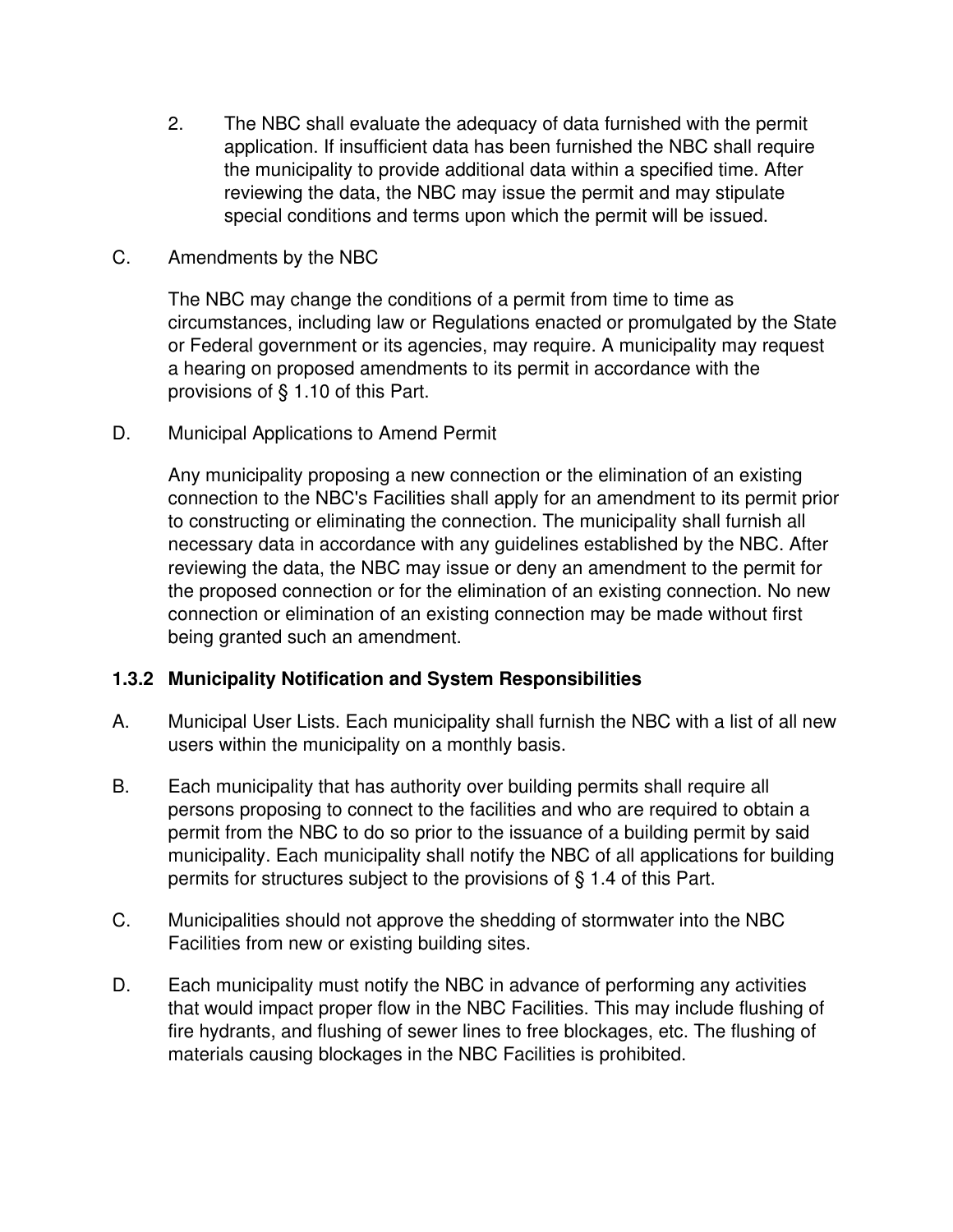- E. Each municipality must immediately notify the NBC of emergency situations that could impact the NBC Facilities, such as breaks in water main distribution lines and spills of chemicals, toxic or hazardous materials that could impact the NBC Facilities.
- F. Each municipality is responsible for operating and maintaining their sewage collection transport infrastructure, including pumping stations, pipes, catch basins, etc.
- G. Municipal and public water supply utilities providing potable water that ultimately discharges to the NBC Facilities must notify the NBC a minimum of sixty (60) days in advance of instituting any significant changes in chemicals used that could alter the quality of influent or effluent at an NBC wastewater treatment plant.

# **1.4 Building Sewer Connection Permits and Requirements**

#### **1.4.1 Mandatory Connections**

The owner of any building or property generating sanitary or industrial wastewater situated within the District and abutting on any street, alley, or rightof-way in which a public sewer is located, is required, at his or her own expense, to construct a building sewer and connect it to the public sewer. Structures required to connect shall include, but not be limited to, industrial and commercial facilities, single family or multi-family residential properties, all subdivisions, publicly owned buildings, and non-profit institutions.

#### **1.4.2 Direct Connections**

The requirements of this section shall apply to all persons that directly discharge or propose to discharge to the NBC Facilities. No person(s) shall uncover, make any direct connection with or opening into, use, disturb, tamper with, construct, enlarge, alter, move or change the use or occupancy of a building or structure or increase flow by more than twenty percent (20%) to any NBC owned sewer or appurtenance thereof without first being granted a written permit from the NBC. The NBC may require the owner at his or her own expense to perform appropriate testing, monitoring or inspections of the NBC Facilities and any non-NBC owned facility related to the proposed sewer connection.

#### **1.4.3 Indirect Connections**

The requirements of this section shall apply to all persons that indirectly discharge or propose to discharge to the NBC facilities via an indirect connection through sewer lines owned by a local municipality or other entity. No person(s) shall make any connection or construct, enlarge, alter, move or change the use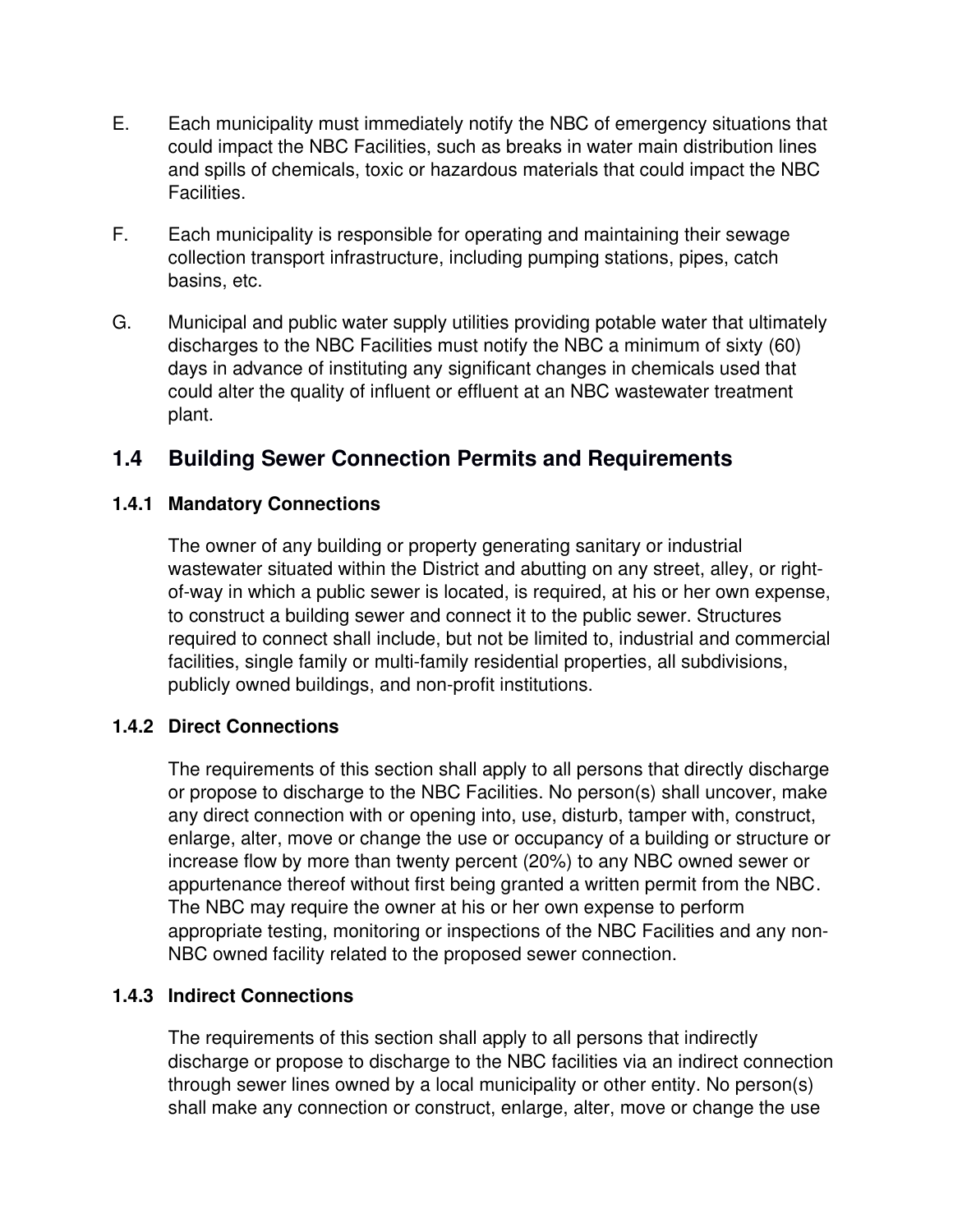or occupancy of a building or structure that is indirectly connected to the NBC's Facilities that will increase the flow by more than twenty percent (20%) to any NBC owned sewer or appurtenance thereof without first being granted a written permit from the NBC. The NBC may require the owner, at his or her own expense, to perform appropriate testing, monitoring or inspections of the NBC Facilities and any non-NBC owned facility related to the proposed sewer connection.

## **1.4.4 Stormwater Connections**

- A. No person(s) shall make direct or indirect connections or shed stormwater from roof down spouts, foundation drains, areaway drains, or other sources of stormwater, which in turn are connected to any public sewer, unless the NBC determines that a combined sewer is the only reasonable means available for disposal, such connection receives NBC approval, and the NBC issues a sewer connection permit. Prior to issuance of such permit, the applicant shall be required to execute and bear the cost of developing a Stormwater Management Plan Application, if required by the NBC. The Storm Water Management Plan Application may require, but may not be limited to, the following studies and/or evaluations:
	- 1. A site plan showing all stormwater flows from the site or drainage area and all points of discharge;
	- 2. Investigation of mitigating measures to eliminate or reduce storm flow from the project;
	- 3. The use of LID and design methods that utilize green infrastructure and other technologies to eliminate or reduce storm flow from the project;
	- 4. BMP approach to stormwater management to eliminate or reduce storm flow from the project;
	- 5. Investigation of alternative options available to direct discharges into natural waterways.
- B. The NBC also shall consider the following factors when determining if a combined sewer is the only reasonable means available for disposal and whether to permit the discharge of stormwater to the sanitary sewer system: (Not in any order of priority)
	- 1. The present condition of the areaway basin at the point of the proposed storm connection;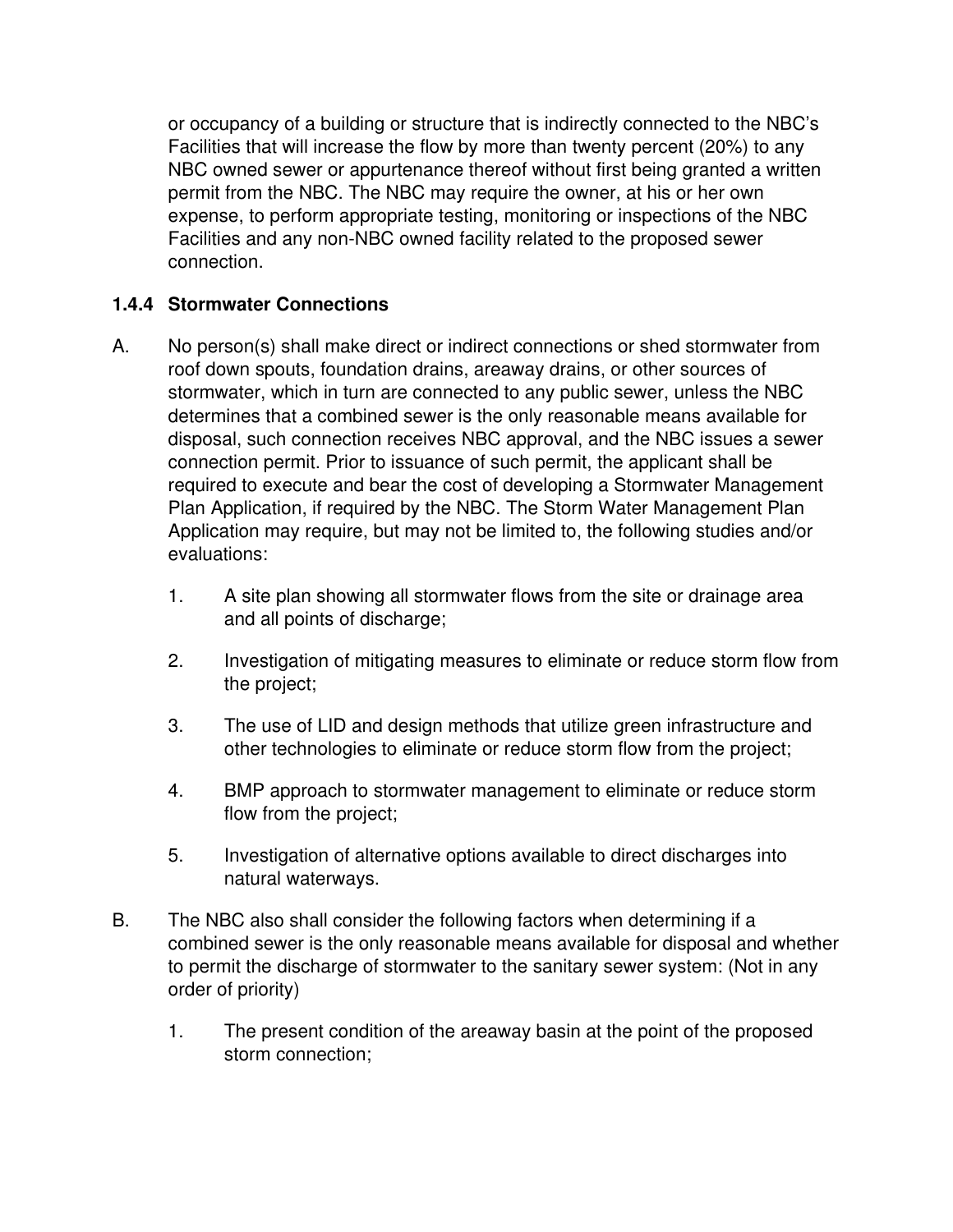- 2. The potential impact of the proposed connection on the existing downstream connection;
- 3. The economic impact of the proposed connection on the NBC and the applicant; and
- 4. Any measures taken by the applicant to separate present and future flows, and to mitigate storm flows from the project.

# **1.4.5 Sewer Alteration Permit**

- A. Any person(s) planning to initiate construction which will modify or expose structures such as, but not limited to, manholes, catch basins, and sewers owned by the NBC shall obtain a sewer alteration permit before performing any alterations to the NBC's Facilities. The sewer alteration permit application shall be obtained from the NBC and the applicant shall submit the completed application and any required information prior to the issuance of a sewer alteration permit. The sewer alteration permit application information required includes, but is not limited to, the following:
	- 1. Contact name, company name, address and phone number.
	- 2. Description of the project along with a sketch or map identifying the location of the project and a drawing which indicates at least two (2) points of reference (typically closest NBC-owned manholes) with distance measurements corresponding to each structure or connection to be altered.
	- 3. Method(s) and material(s) to be used to construct the alteration.
	- 4. Method(s) which will be utilized to prevent debris from entering NBC sewers.
	- 5. Record Plans prepared at the completion of the alteration confirming the details of the changes made to the NBC sewers and appurtenances.

#### **1.4.6 Sewer Connection Permits Required**

The owner(s) of any property subject to the provisions of §§ 1.4.2, 1.4.3, 1.4.4, or 1.4.5 of this Part must obtain a permit in accordance with those provisions. Such permit shall be effective for one (1) year from the effective date of the permit and shall be renewable at the NBC's option for one (1) additional year. Said renewal shall be requested by the owner at least two (2) weeks prior to the expiration date.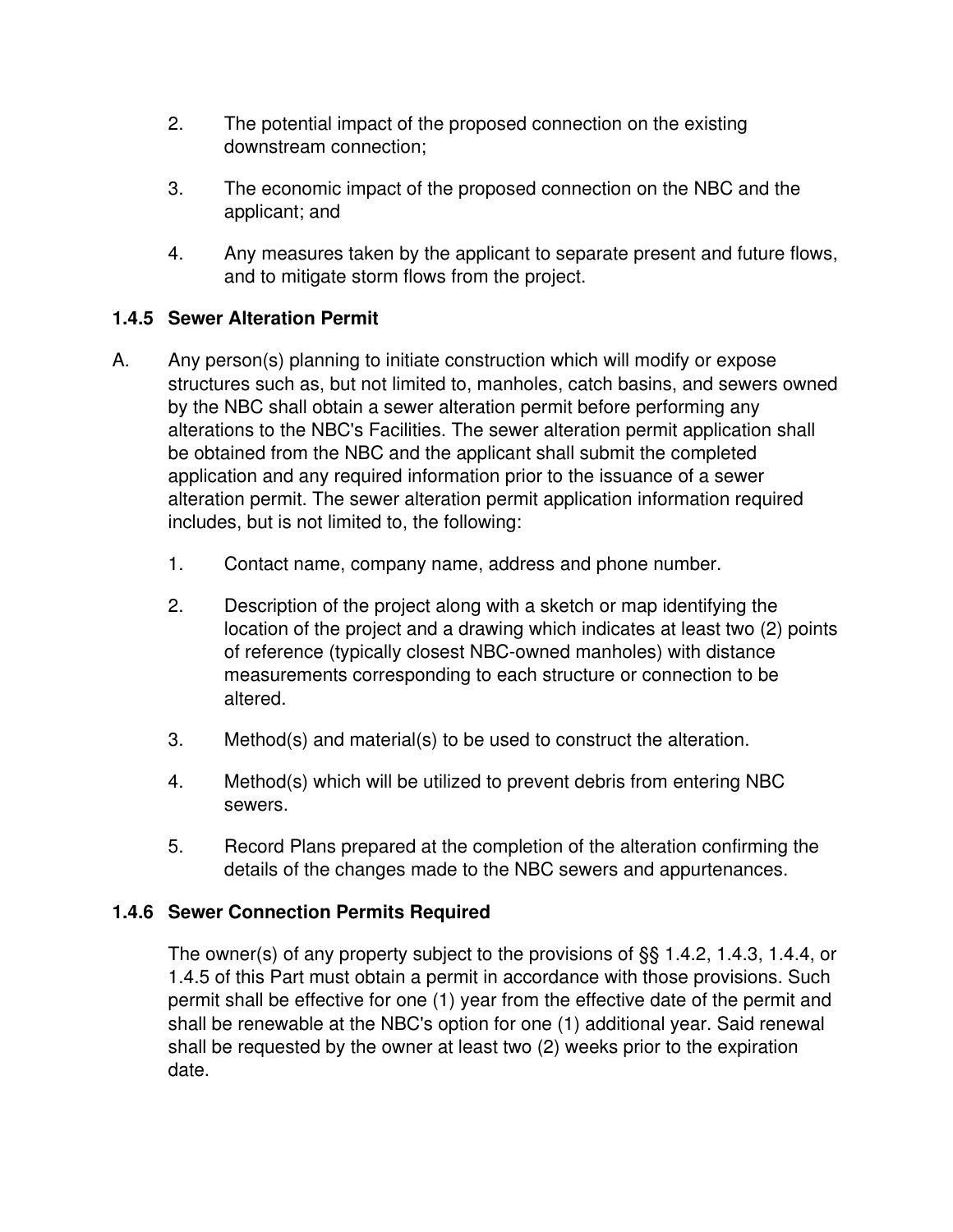## **1.4.7 Transfer of Permits**

Permits are not automatically transferable. Permits are issued to a specific applicant for a specific use and connection. A permit shall not be reassigned, transferred, or sold to a new owner, new user, different premises, or a new or changed operation without prior written NBC approval.

## **1.4.8 Sewer Connection Permit Application**

- A. Persons seeking a sewer connection permit must complete and file an application with the NBC, together with any applicable permit fee. The sewer connection permit application shall include, but not limited to, the following information:
	- 1. Name of owner/applicant and address of premise(s) which applicant wishes to connect to the NBC's Facilities;
	- 2. Name and signature of property owner;
	- 3. Overall site plan and plot plan;
	- 4. Detailed plans of the proposed sewer connection;
	- 5. The location of each connection to the sewer line;
	- 6. The proposed use of the property to be connected to the sewer;
	- 7. Any other pertinent features, specifications, or information which the NBC may require to assist in its evaluation of the application.
- B. The NBC may require that designs and/or drawing plans which include mechanical or plumbing components be stamped by a licensed Rhode Island Professional Engineer. All applications for building sewer connection permits must be signed by the owner of the premises and the licensed plumber or licensed drainlayer who is constructing the sewer connection. The NBC shall evaluate the data furnished by the owner and may require additional information pertinent to the application. Based on the application, the NBC may issue a building sewer connection permit, subject to the terms and conditions enumerated in the permit. The NBC may deny a request for a permit when the information supplied indicates the user will be unable to reasonably meet the NBC's standards, or if it is determined that the NBC Facilities cannot accommodate the quantity or quality of proposed sewage. Any person denied a permit may request a hearing in accordance with the provisions of § 1.10 of this Part.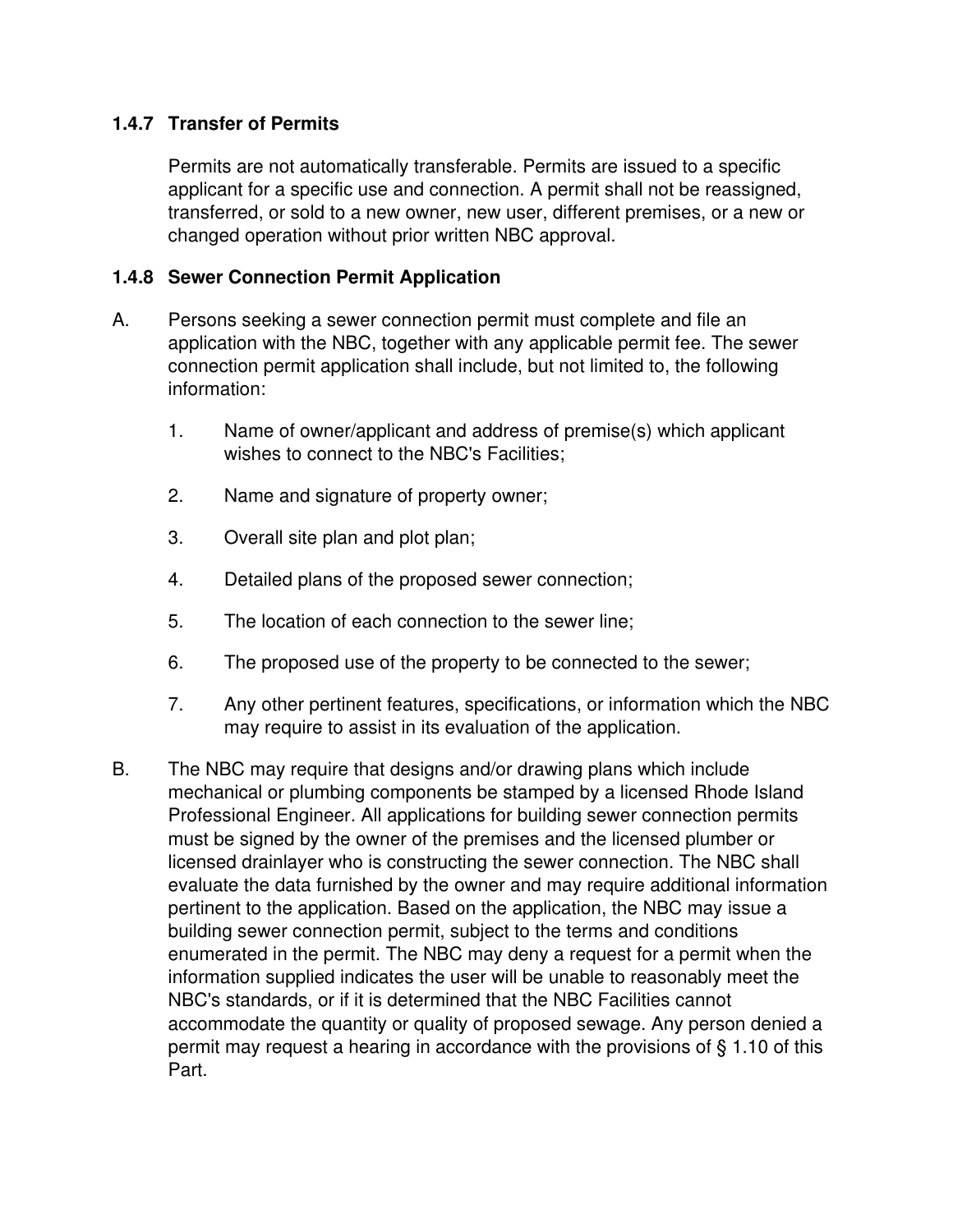#### **1.4.9 Fees**

All permits referenced in § 1.4 of this Part shall be subject to applicable fees as set forth in the NBC's Tariffs as approved by the Rhode Island Public Utilities Commission.

#### **1.4.10 Expedited Permit Process**

Application for an expedited permit is permissible and shall be made in accordance with R.I. Gen. Laws Chapter 42-117.

#### **1.4.11 Permit Conditions**

- A. Persons seeking sewer connection and/or sewer alteration permits are subject to specific permit provisions contained in the permit as well as to provisions of this Part and all other Regulations, user charges, and fees established by the NBC. Permit conditions may include, but are not limited to, the following:
	- 1. Compliance with Federal, State, and other governmental laws, Rules and Regulations;
	- 2. Submittal of Record Plans within sixty (60) days after the final inspection by the NBC, indicating, at a minimum, pipe sizes, materials, slope, details of pipe trench, details of connections to the NBC Facilities, pipe to pipe details, cleanout (including cap) and specifications of all materials and other components utilized for the connection. All non-NBC utilities shall be indicated on the plan. The plan shall show, at minimum, the building to be connected, the building connection and the NBC Facility to be connected to in plan and profile view. Commercial plans shall be stamped by a Professional Engineer registered in the State of Rhode Island;
	- 3. Use of water-conserving fixtures in the proposed structure or dwelling;
	- 4. Implementation of LID and BMP approach to stormwater management and mitigation;
	- 5. Obtaining necessary town or city permit and compliance with any applicable town or city requirements;
	- 6. Provision for authorized NBC personnel and agents to enter and inspect the premises;
	- 7. Posting of performance bonds for materials and/or labor costs associated with such permitted sewer connection;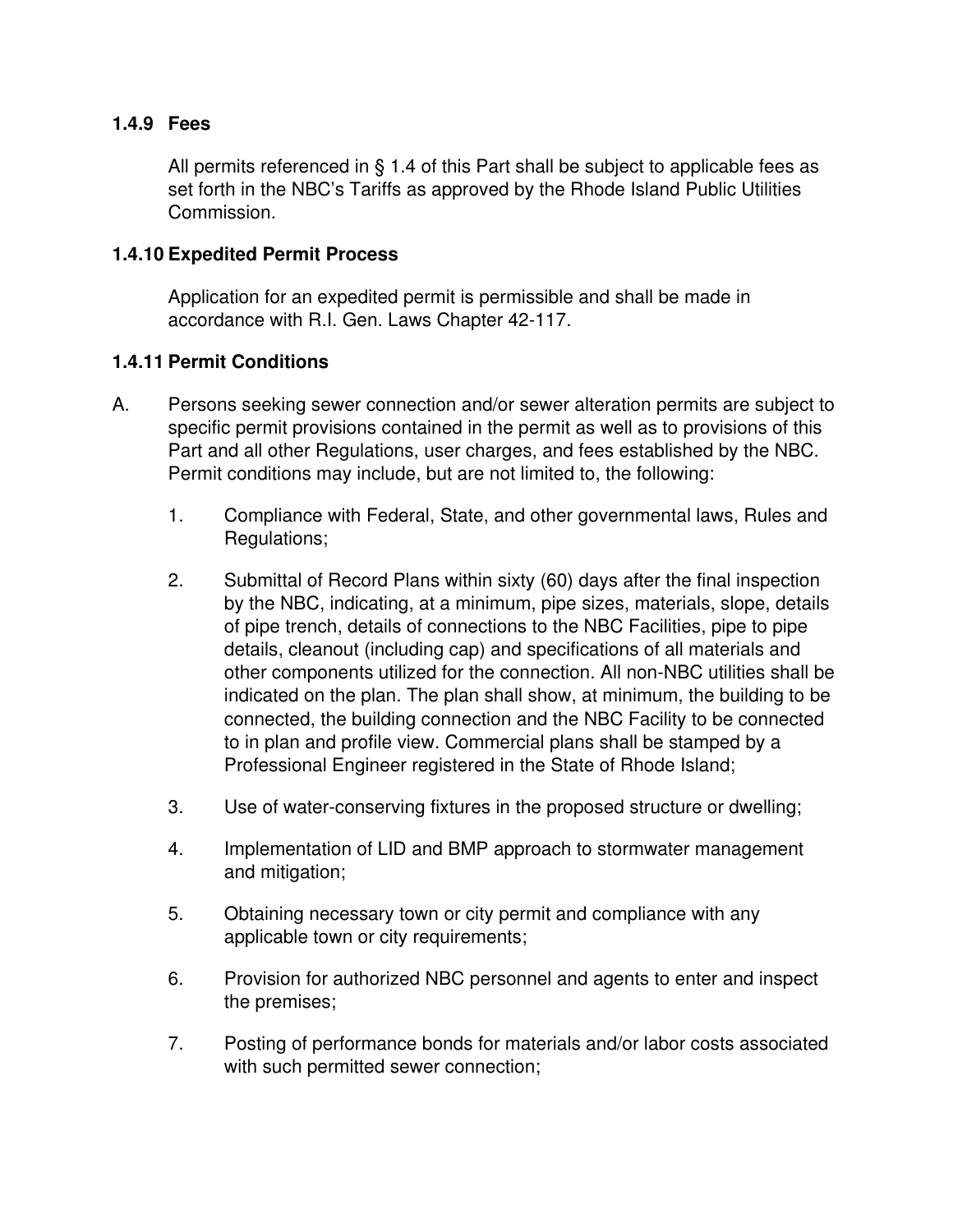- 8. Posting of the sewer connection permit on site until the construction is completed;
- 9. Televising the sewer line before and after the construction to ensure the structural integrity;
- 10. Monitoring the soil activity near and around all NBC Facilities in the area of construction; and
- 11. Any other reasonable conditions necessary to ensure compliance with the provisions of R.I. Gen. Laws § 46-25-1 *et seq.*

## **1.4.12 Sewer Connection Plans**

- A. Persons seeking a sewer connection permit must submit plans in accordance with the requirements set out in § 1.4.8 of this Part. In addition, such plans must meet the following specifications:
	- 1. All plans must show a "North" arrow and shall be oriented so the "North" arrow points upward or to the right-hand side of the plan; and
	- 2. All plans must be identified by titles which describe the nature of the project or the work encompassed on the plan; and
	- 3. All plans submitted for subdivision developments must bear the stamp, seal and signature of a licensed Rhode Island Professional Engineer responsible for the design.
- B. Such plans and specifications shall be in conformance with applicable and appropriate standards of the ASTM and WEF or other standards the NBC may require or deem appropriate. Review by the NBC does not constitute any form of guarantee or insurance with respect to performance of the sewers or other wastewater facilities proposed. The NBC does not assume responsibility for means, methods or techniques used, or for the safety of construction work on the site, or for compliance with applicable laws and Regulations.

#### **1.4.13 Flow Monitoring/Impact Analysis**

Persons seeking a sewer connection permit who anticipate the flow into the sewer from their proposed structure or dwelling to exceed two thousand (2,000) gallons per day may be required by the NBC to demonstrate through flow monitoring that the NBC sewer line, into which the person proposes to connect, has the capacity to accept the proposed additional flow.

#### **1.4.14 Discharge from Swimming Pools**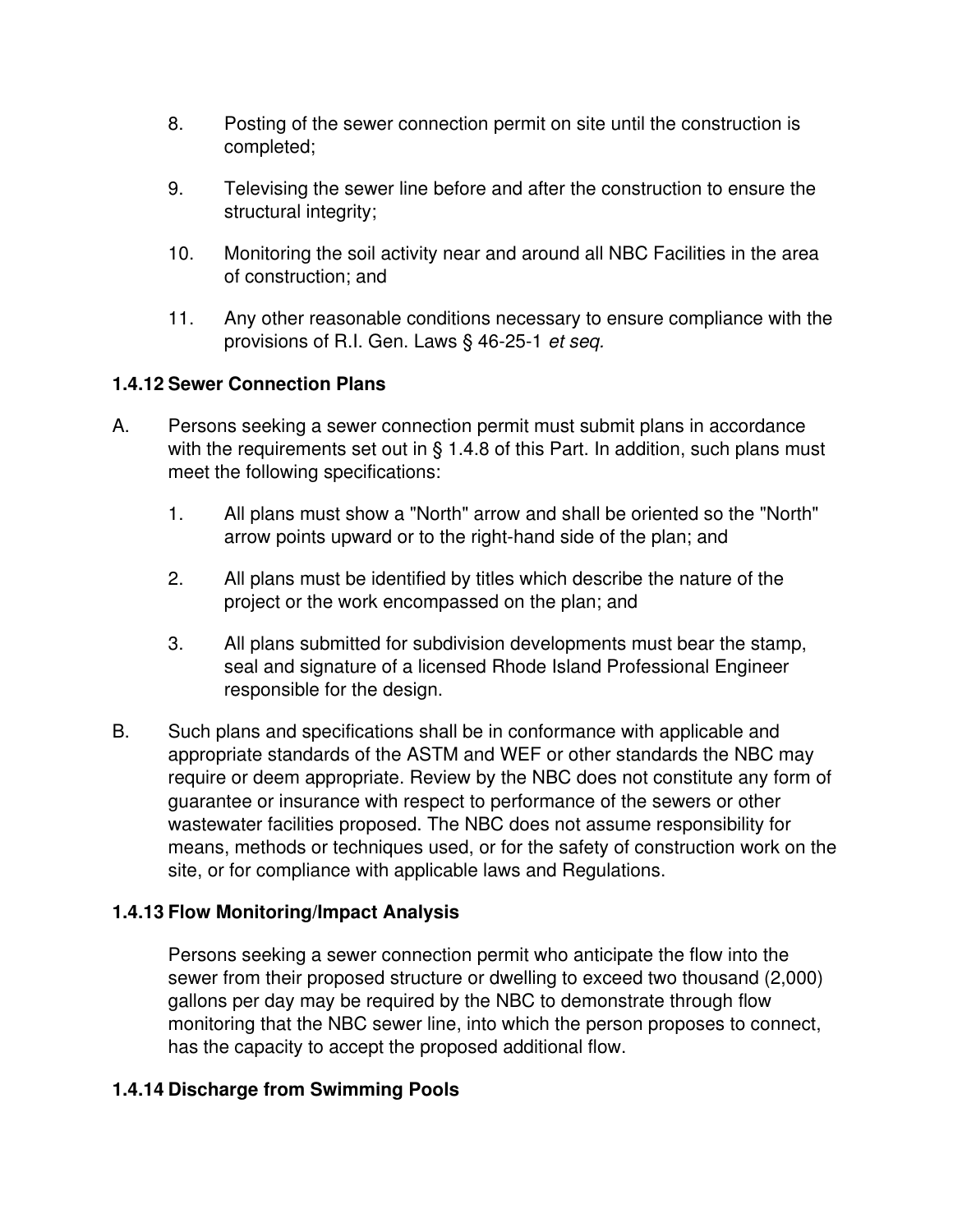The NBC shall be notified by the owner of the proposed discharge of water from a swimming pool to a public sewer. The NBC shall have the right to approve or deny the request, designate the time and rate of flow permitted, and to enter upon the premises to inspect the project prior to and during that operation. If an owner fails to provide such notification or disregards instructions, whether accidentally or intentionally, the owner will be held responsible for any damage that may be caused from such discharge subject to the enforcement powers contained in this Part, and the NBC shall not be held liable for said violation.

#### **1.4.15 Connection Costs**

All costs and expenses attributable to the installation of the main sewer line as determined by the Commission using method(s) reasonably related to the Commission's cost of construction may be borne by the owner(s); all costs and expenses attributable to the installation and connection of the building sewer shall be borne by the owner(s). The owner(s) shall indemnify and hold harmless the NBC from any loss or damage that may result from the installation of the building sewer.

#### **1.4.16 Building Sewers**

A separate and independent building sewer shall be provided for every newly constructed building. All building plans that involve altering a pre-existing shared building sewer must construct a new separate and independent building sewer for each building. All building sewers shall conform to all Federal, State, and local governmental laws, Rules and Regulations.

#### **1.4.17 Existing Building Sewers**

Existing building sewers or service connections may not be used for direct or indirect connections for a new building.

#### **1.4.18 Building Sewer Construction**

The size, slope, alignment, materials of construction of a building sewer, and the methods to be used in excavating, placing the pipe, jointing, testing, and back filling the trench, shall all conform to the requirements of applicable governmental codes or other Rules and Regulations of the NBC. In the absence of code provisions, the materials and procedures set forth in appropriate specifications of the ASTM and WEF Manual of Practice No. 9 shall apply.

#### **1.4.19 Building Sewer Elevation**

Building check valves shall be installed as per 510-RICR-00-00-3, Rhode Island Plumbing Code. At a minimum, if the elevation at which the building sewer enters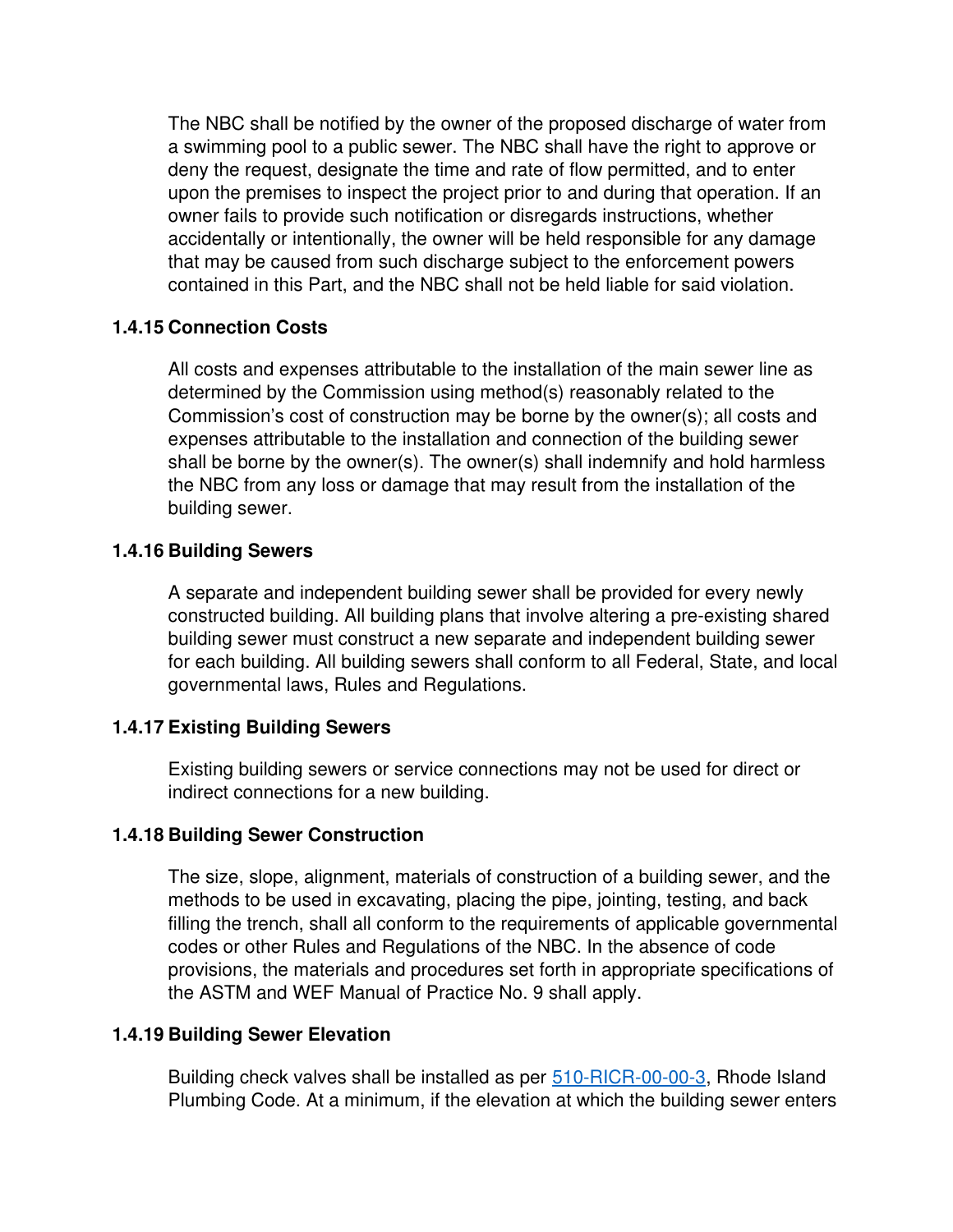the building is lower than the elevation of the crown of the public sewer at the point of connection, at least one (1) check valve shall be installed in the building sewer or building drain in an accessible location to prevent backflow. In all buildings in which any building drain is too low to permit gravity flow to the public sewer, sanitary sewage carried by such building drain shall be lifted to the public sewer by a pump and a check valve shall be installed in an accessible location to prevent backflow. Whenever a check valve is installed in accordance with the provisions of this paragraph, it shall be installed and maintained at the owner's expense.

## **1.4.20 Temporary or Permanent Connection Abandonment**

- A. An owner may abandon a sewer connection on a temporary or permanent basis with formal written notice to the NBC. All abandoned sewer connections shall be properly capped. Such cap shall be securely installed to prevent the escape of wastewater, gases, and the infiltration of groundwater and/or debris. Sewer connections shall be capped and sealed in accordance with the requirements established by the NBC and local municipalities.
- B. If an owner desires to disconnect the sewer connection from the publicly owned sewer, the owner shall not be permitted to remove that portion of the sewer between the publicly owned sewer and the property line unless that portion of the sewer has been determined to be non-functional by a drainlayer or licensed plumber.
- C. If an owner desires to permanently abandon the sewer connection, at the owner's expense the sewer shall be capped at said property line and removed from the property line to the initial point of connection.
- D. New sewers installed to replace abandoned sewers shall comply with all new sewer connection permit requirements as specified herein.

#### **1.4.21 Clean Outs**

Clean outs shall be installed in accordance with 510-RICR-00-00-3, Rhode Island Plumbing Code. House connections may require the installation of clean outs at the property line to serve as the required cleanout for the house connection within the public right-of-way. Clean outs shall be made by installing a "Y" and one eighth (1/8) bends of the same diameter as the building sewer, up to a maximum of four inches (4"). For house connections larger than eight inches (8"), a manhole may be required. The clean out shall be brought to the finished ground level and be properly capped. The location of the property line clean out shall be properly documented and reported to the NBC.

#### **1.4.22 Safety Requirements**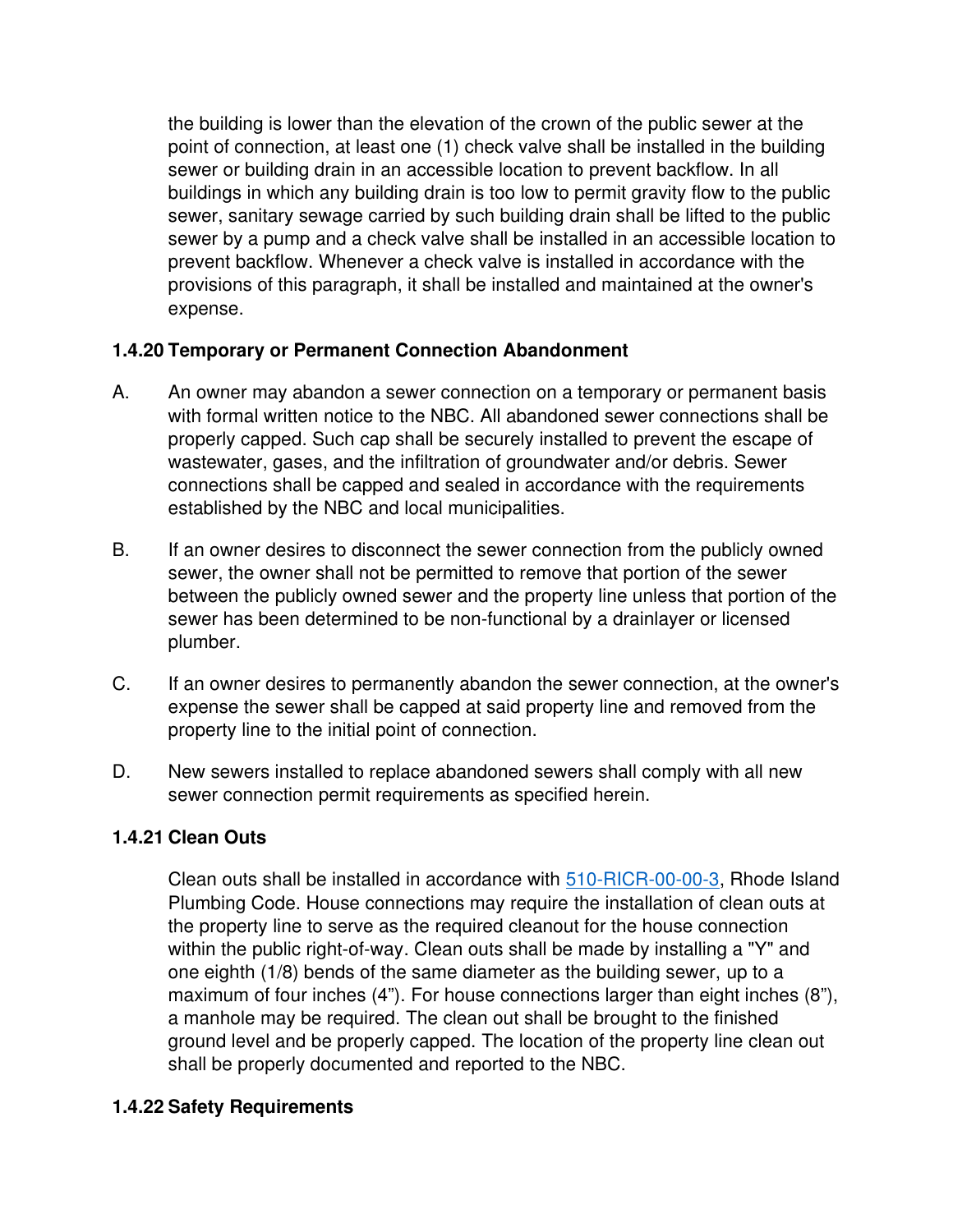All excavations for building sewer installation shall be adequately guarded with barricades and lights so as to protect the public from hazard. Streets, sidewalks, parkways, and other public property disturbed in the course of the work shall be restored in a manner satisfactory to the NBC and the municipality.

## **1.4.23 Interference with Traffic Flow**

No contractor shall block any driveway, street, road or railroad at any time without the permission of the controlling agencies. Every effort shall be made to permit the movement of vehicular traffic at all times. Whenever it becomes necessary to cross or interfere with roads, walks, or drives, whether public or private, the contractor shall maintain, at its expense, safe bridges or other means of ingress and egress.

## **1.4.24 Notice to the NBC**

- A. After a permit has been issued, the NBC shall be given advanced notice as specified in the approved permit before any construction or excavation work is begun on any direct or indirect connection. All work shall be performed by a licensed plumber or drainlayer. If the NBC has not been properly notified, it may require the completed work to be uncovered for examination, at the owner's expense. (See § 1.10 of this Part).
- B. Requests for inspections scheduled after normal business hours will require an additional payment be made to the NBC within sixty (60) days of the inspection to cover the NBC's additional expenses.

# **1.5 Discharge Requirements, Limitations, and Prohibitions**

#### **1.5.1 Authority**

The NBC may limit, reject or prohibit any direct or indirect discharge of pollutants or combination of pollutants, as defined by applicable Federal or State law or as described below, into the facilities. The NBC may, in its discretion, affix labels to those tanks which contain substances which are prohibited from being discharged to the facilities or which may not be discharged to the facilities without adequate pretreatment.

#### **1.5.2 General Discharge Limitations and Prohibitions**

A. In addition to those limitations and prohibitions specified in §§ 1.5.3, 1.5.4, 1.5.5, and 1.5.6 of this Part, no person shall discharge or cause or allow to be discharged directly or indirectly into the facilities any other substances, water, or wastewater that either singly or by interaction with other substances will, or is likely to: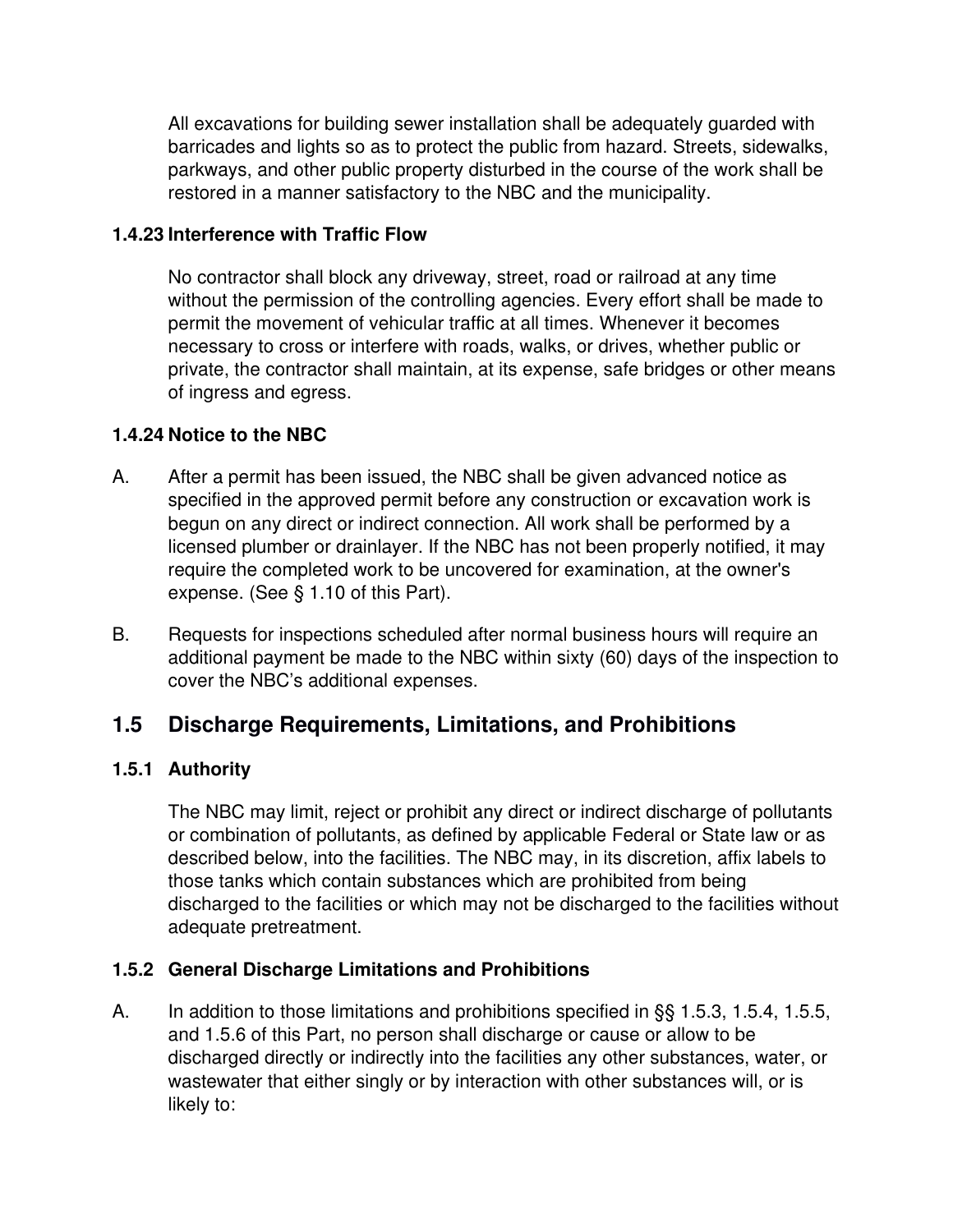- 1. Interfere with the operation of the facilities by:
	- a. Harming either the sewerage system or wastewater treatment process;
	- b. Being otherwise incompatible with the treatment process; or
	- c. Contaminating the sludge or contributing to sludge disposal problems; or
- 2. Violate applicable Federal or State law, including Federal or State hazardous waste regulations, or the terms of the NBC's Federal and State permits, including but not limited to, the NBC's RIPDES Permits; or
- 3. Endanger the environment by adversely affecting receiving waters or otherwise; or
- 4. Endanger the health or welfare of persons.

# **1.5.3 Specific Discharge Limitations**

- A. No person shall discharge or cause or allow to be discharged either directly or indirectly into the facilities any substance, water, or wastewater which has:
	- 1. Heat in amounts which will inhibit biological activity in the NBC's Facilities resulting in Interference, but in no case heat in such quantities that the temperature at the NBC's Wastewater Treatment Plants exceeds forty degrees Centigrade (40° C) (one hundred four degrees Fahrenheit (104° F)).
	- 2. Pollutants that result in the presence of toxic gases, vapors, or fumes within the NBC's facilities in a quantity that may cause acute worker health and safety problems.
	- 3. Any water, waste, or chemical which by itself or by interaction with other materials, emits chemical contaminants into the atmosphere of any confined area of the wastewater system at levels in excess of short term exposure limit Threshold Limit Value (TLV-STEL) established for air borne contaminants by the American Conference of Governmental Industrial Hygienists (ACGIH) or the National Institute for Occupational Safety and Health.
	- 4. Unusual concentrations of dissolved solids such as, but not limited to, sodium sulfate.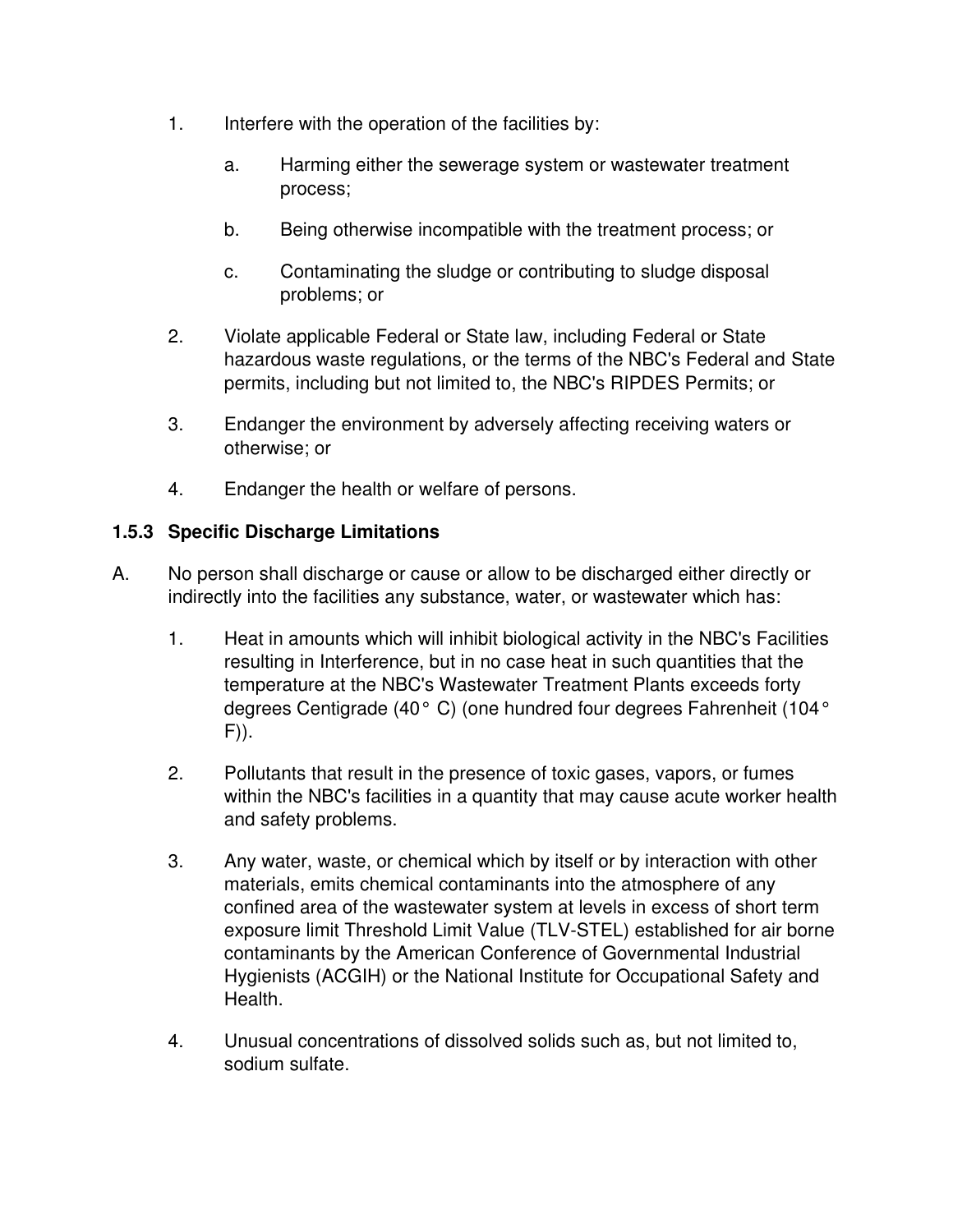- 5. A discharge effluent with a pH outside of the approved pH range or having any other corrosive properties capable of causing damage or hazard to facility equipment or structures or which may be injurious to NBC personnel. The pH range for Field's Point is 5.0 standard units (s.u.) to 11.0 s.u. The pH range for Bucklin Point is 5.0 s.u to 11.0 s.u.
- 6. Any radioactive wastes or isotopes of such half-life or concentration as may exceed limits established by State or Federal laws or Regulations.
- 7. Color or turbidity in such an amount that it will impact or discolor the influent wastewater of the treatment facilities or prevent the NBC from discharging a treated effluent in compliance with any State or Federal Rules, Regulations or permit requirements.
- 8. Petroleum oil, non-biodegradable cutting oils, waste oils, or products of mineral oil origin that would result in a Total Petroleum Hydrocarbon concentration greater than twenty-five (25) mg/l.
- 9. Fats, wax, grease, or oils of vegetable or animal origin with concentrations in excess of one hundred (100) mg/l or containing other substances which may solidify or become viscous at temperatures between zero degrees Centigrade ( $0^{\circ}$  C) (thirty-two degrees Fahrenheit (32 $^{\circ}$  F)) and forty degrees Centigrade (40° C) (one hundred four degrees Fahrenheit (104° F)). Waters or wastes containing such substances, excluding normal household waste, shall exclude all visible floating oils, fats and greases. The use of chemical or physical means (such as temperature variation, emulsifying agents, mechanical mixers) to bypass or release fats, oils and greases into the wastewater facilities is prohibited.
- 10. Total Oil and Grease (Fats, Oils and Grease) (FOG) of mineral, animal, vegetable and other origins is not to exceed one hundred twenty-five (125) mg/l.
- 11. Any garbage that has not been properly shredded to at least particles less than one half inch (1/2") in any dimension. Garbage grinders may be connected to public sewers from homes and residential units. Hotels, institutions, restaurants, hospitals, catering establishments or similar places where garbage originates from the preparation of food in commercial facility kitchens may be permitted, providing that all requirements of § 1.8.8(A)(7) of this Part are satisfied. The installation and operation of any garbage grinder equipped with a motor of three quarters (3/4) horsepower (0.76 hp metric) or greater shall be subject to the review and approval of the NBC.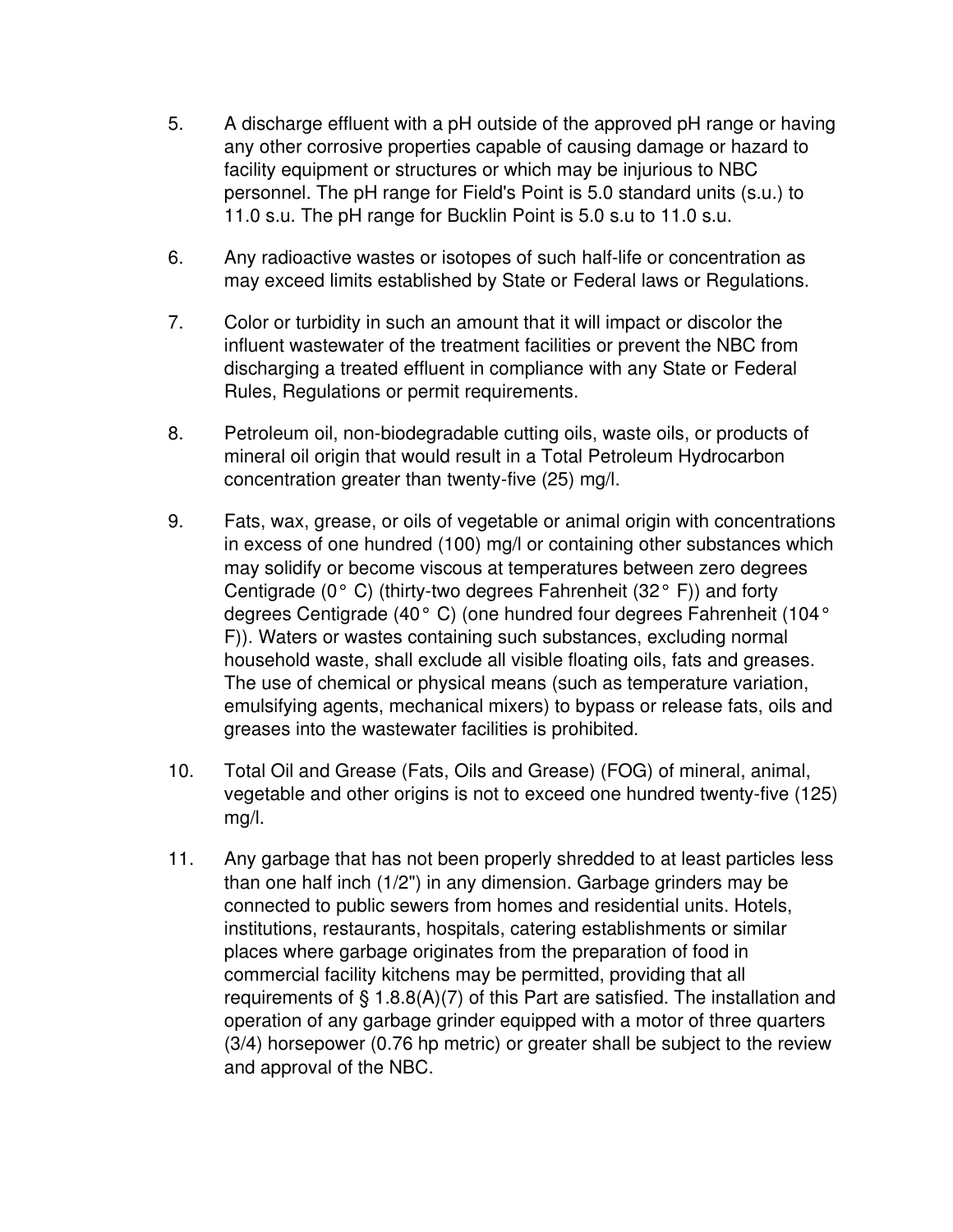12. Chlorine demand in such quantities as to constitute a significant load on the wastewater facilities or which may cause the effluent from the NBC's Wastewater Treatment Facilities to violate any State or Federal Rules, Regulations or permit requirements, including, but not limited to, National Pollutant Discharge Elimination System (NPDES) and Rhode Island Pollutant Discharge Elimination System (RIPDES) permits.

## **1.5.4 Specific Facility Limitations**

A. No person shall discharge or cause or allow to be discharged either directly or indirectly into the facilities, any substance, water, or wastewater which has concentrations of the substances listed below in excess of the assigned discharge limitations. There will be no waivers or exceptions granted with respect to compliance with any of the limits listed below.

| Parameter                                                             | Maximum Daily Limit (mg/L) |
|-----------------------------------------------------------------------|----------------------------|
| Ammonia                                                               | $50+$ *                    |
| Arsenic (Landfills)                                                   | 0.40                       |
| Arsenic (All other users)                                             | 0.02                       |
| Biochemical Oxygen Demand (BOD)                                       | $300^*$ ++                 |
| Cadmium                                                               | 0.11                       |
| Chromium                                                              | 2.77                       |
| Copper                                                                | 1.20                       |
| Cyanide (Metal Finishing and Non-Ferrous Metal<br>Forming Facilities) | 0.58                       |
| Cyanide (All other users)                                             | 0.40                       |
| Lead                                                                  | 0.60                       |
| Mercury                                                               | 0.005                      |

1. Field's Point Discharge Limitations: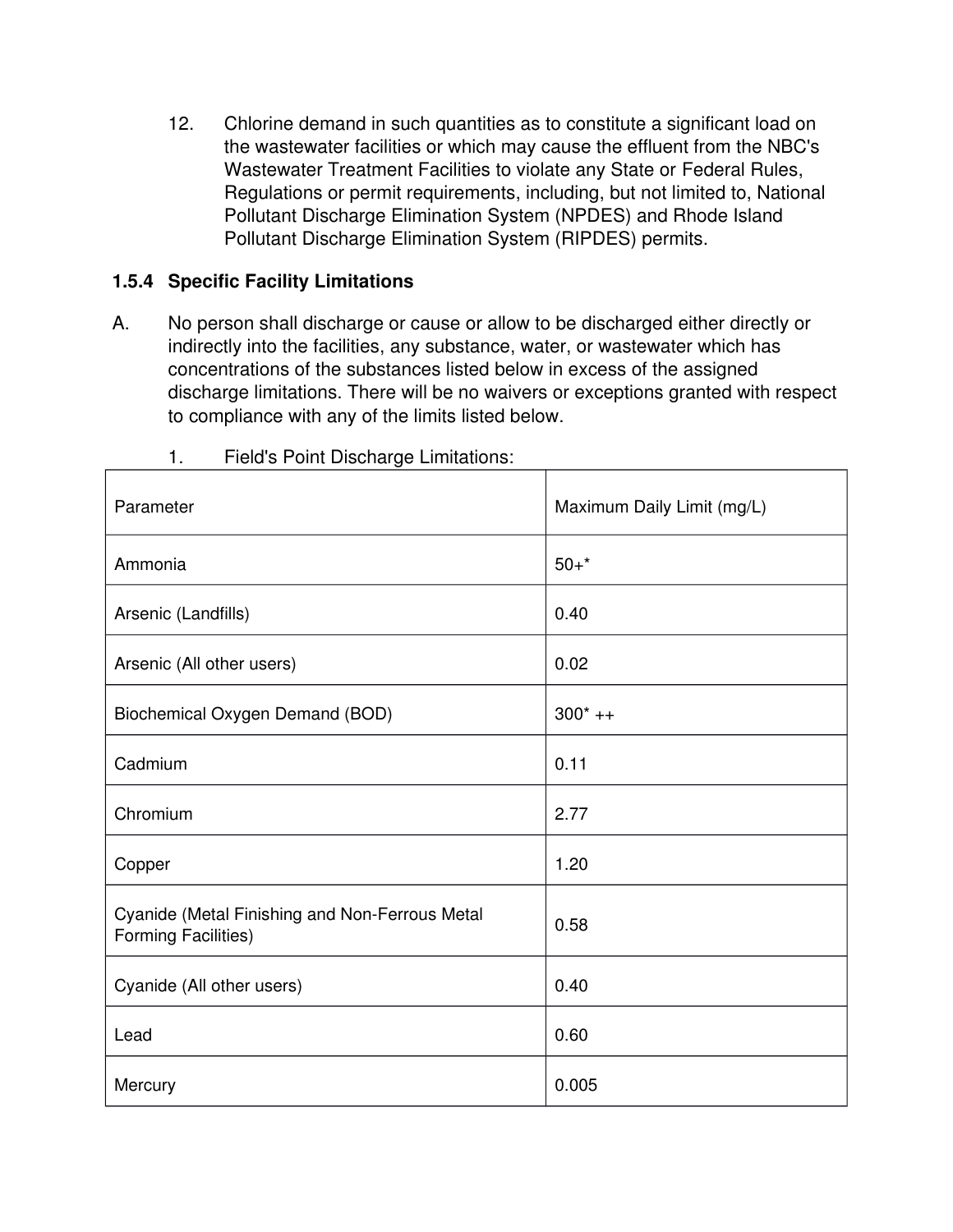| <b>Nickel</b>                                              | 1.62                      |
|------------------------------------------------------------|---------------------------|
| Nitrogen                                                   | $115+$ *                  |
| Total Oil & Grease (O&G)                                   | 125                       |
| Silver                                                     | 0.43                      |
| <b>Total Suspended Solids (TSS)</b>                        | $300^*$ ++                |
| Total Toxic Organics (TTO) including xylene and<br>acetone | 2.13                      |
| Zinc                                                       | 2.61                      |
| pH Range at all times                                      | 5.0 - 11.0 standard units |

- + Seasonal Limit applicable from May 1st to October 31st
- \* Applies to all users not subject to mass-based limits
- ++ Concentrations exceeding these limits may be subject to a surcharge as determined by rates set and approved by the Rhode Island Public Utilities Commission.
- 2. Field's Point Mass-based Limits:

| Category                                                               | <b>BOD</b><br>(lbs./1,00)<br>$0$ gal.) | <b>TSS</b><br>(lbs./1,00)<br>$0$ gal.) | Total<br>Nitrogen<br>(lbs./1,000)<br>gal.) | Ammonia<br>(lbs./1,000)<br>gal.) |
|------------------------------------------------------------------------|----------------------------------------|----------------------------------------|--------------------------------------------|----------------------------------|
| <b>Pharmaceutical Operations</b>                                       | 5                                      | 5                                      |                                            |                                  |
| <b>Textile Operations</b>                                              | 20                                     | 20                                     |                                            | $\overline{\phantom{0}}$         |
| <b>Industrial Laundries</b>                                            | 10                                     | 10                                     |                                            |                                  |
| Facilities Discharging Toxic and/or<br>Prohibited Pollutants with High | 10                                     | 10                                     |                                            |                                  |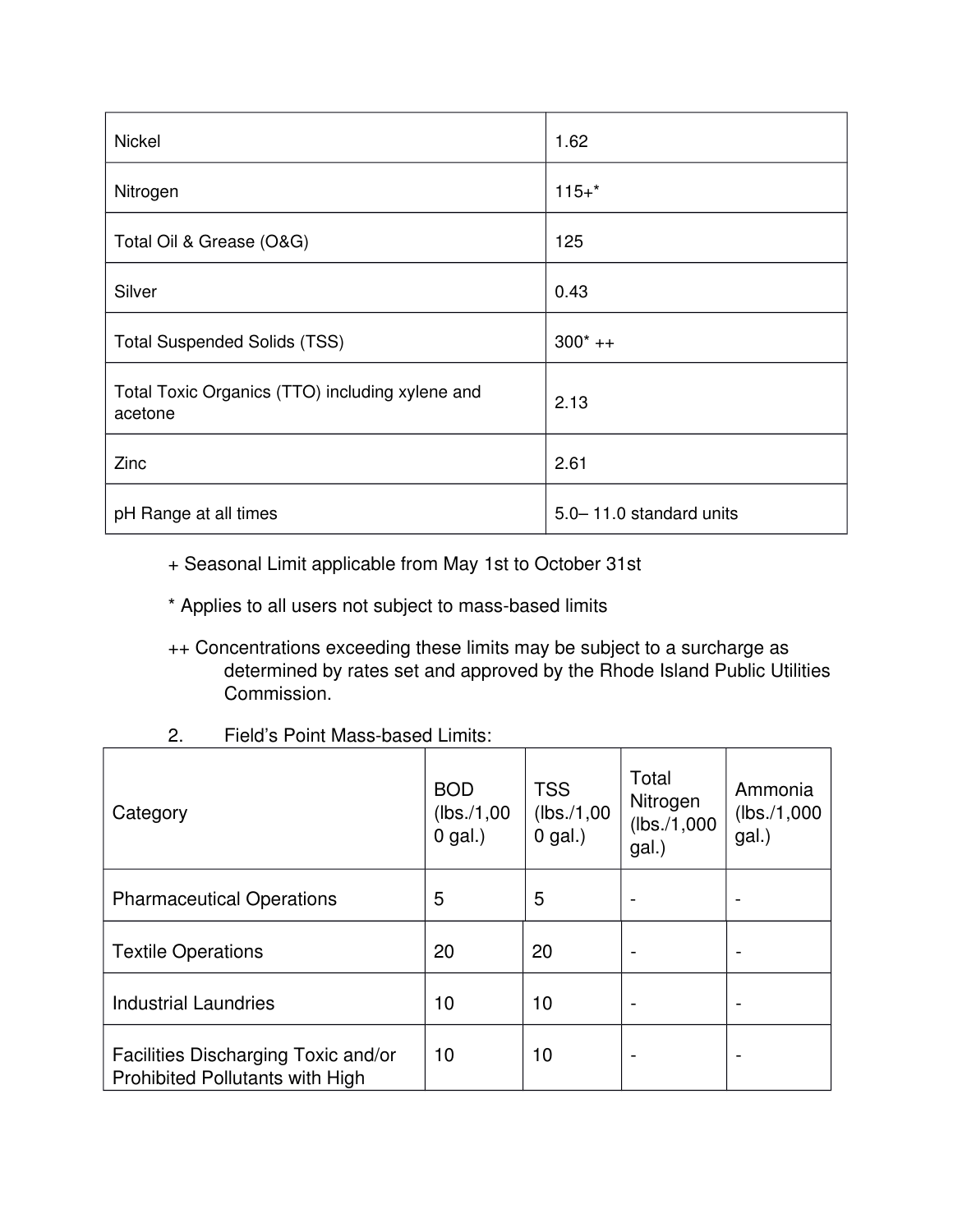| <b>Conventional Pollutant Loads</b>                                                             |    |    |    |   |
|-------------------------------------------------------------------------------------------------|----|----|----|---|
| Non-Textile Operations Using<br>Pigments & Dyes                                                 | 20 | 20 |    |   |
| <b>Wholesale Food Processing</b><br>Operations with High Conventional<br><b>Pollutant Loads</b> | 75 | 75 | 10 | 2 |
| Manufacturers with High<br><b>Conventional Pollutant Loads with</b><br>Low Flow                 | 10 | 10 |    |   |
| <b>Brewing &amp; Distilling Operations</b>                                                      | 10 | 10 |    |   |

# 3. Bucklin Point Discharge Limitations:

| Parameter                                                                                    | Maximum Daily Limit<br>(mg/L) |
|----------------------------------------------------------------------------------------------|-------------------------------|
| Ammonia                                                                                      | $50^{+*}$                     |
| Arsenic                                                                                      | 0.03                          |
| Biochemical Oxygen Demand (BOD)                                                              | $300^*$ ++                    |
| Cadmium                                                                                      | 0.11                          |
| Chromium                                                                                     | 2.77                          |
| Copper                                                                                       | 1.20                          |
| <b>Cyanide (Metal Finishing and Non-Ferrous</b><br><b>Precious Metal Forming Facilities)</b> | 0.50                          |
| Cyanide (All other users)                                                                    | 0.40                          |
| Lead                                                                                         | 0.69                          |
| Mercury                                                                                      | 0.06                          |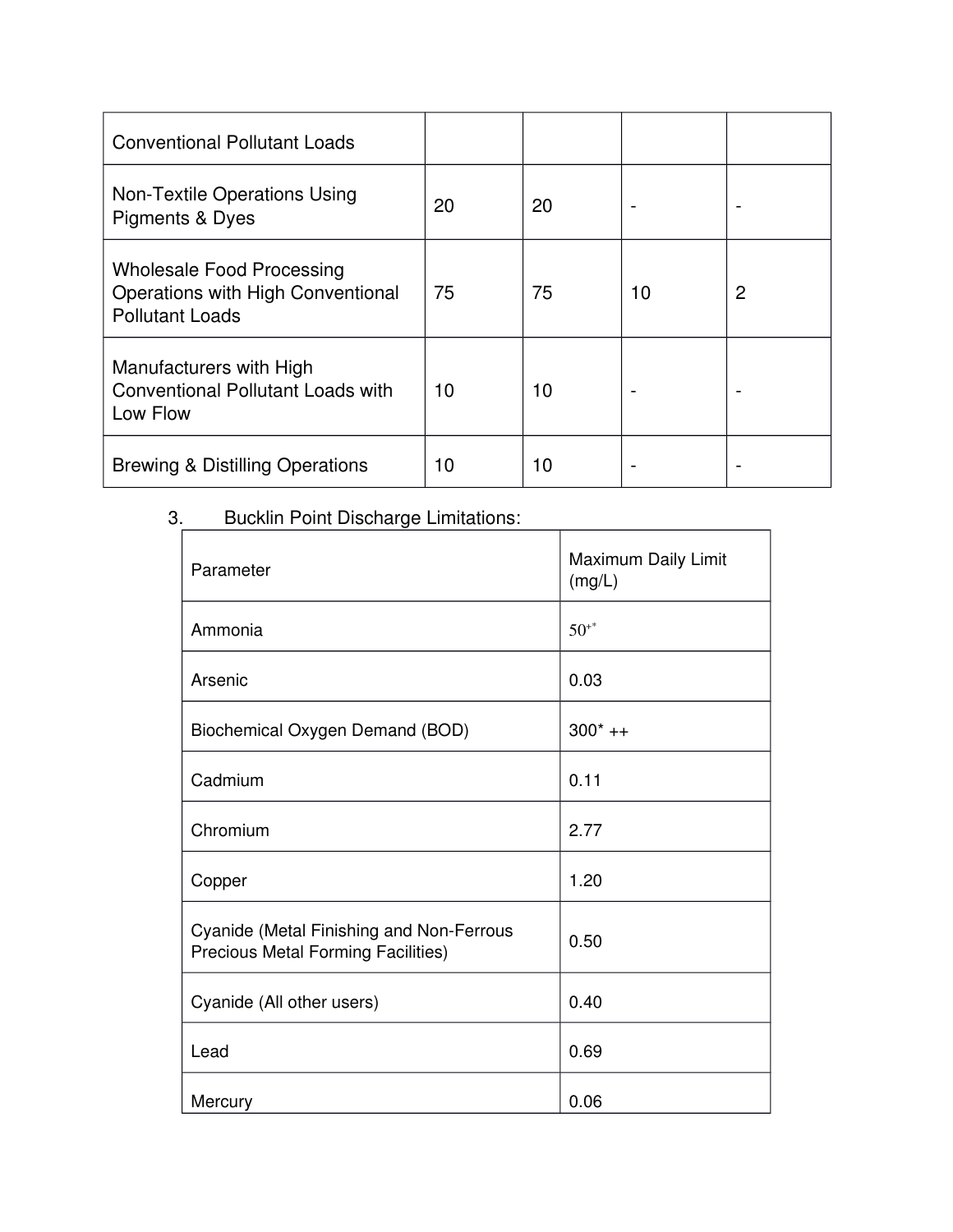| Nickel (Metal Finishing and Non-Ferrous<br><b>Precious Metal Forming Facilities)</b> | 1.62                        |
|--------------------------------------------------------------------------------------|-----------------------------|
| Nickel (All other users)                                                             | 0.50                        |
| Nitrogen                                                                             | $115^{+*}$                  |
| Total Oil & Grease (O&G)                                                             | 125                         |
| Silver                                                                               | 0.40                        |
| <b>Total Suspended Solids (TSS)</b>                                                  | $300^*$ ++                  |
| Total Toxic Organics (TTO) including xylene<br>and acetone                           | 2.13                        |
| Zinc                                                                                 | 1.67                        |
| pH Range at all times                                                                | $5.0 - 11.0$ standard units |

+ Seasonal Limit applicable from May 1st to October 31st

\* Applies to all users not subject to mass-based limits

++ Concentrations exceeding these limits may be subject to a surcharge as determined by rates set and approved by the Rhode Island Public Utilities Commission.

| Category                         | <b>BOD</b><br>(lbs./1,00)<br>$0$ gal.) | <b>TSS</b><br>(lbs./1,00)<br>$0$ gal.) | Total<br>Nitrogen<br>(lbs./1,000)<br>gal.) | Ammonia<br>(lbs./1,00)<br>$0$ gal.) |
|----------------------------------|----------------------------------------|----------------------------------------|--------------------------------------------|-------------------------------------|
| <b>Pharmaceutical Operations</b> | 5                                      | 5                                      |                                            |                                     |
| <b>Textile Operations</b>        | 20                                     | 20                                     | $\overline{\phantom{a}}$                   | -                                   |

4. Bucklin Point Mass-based Limits: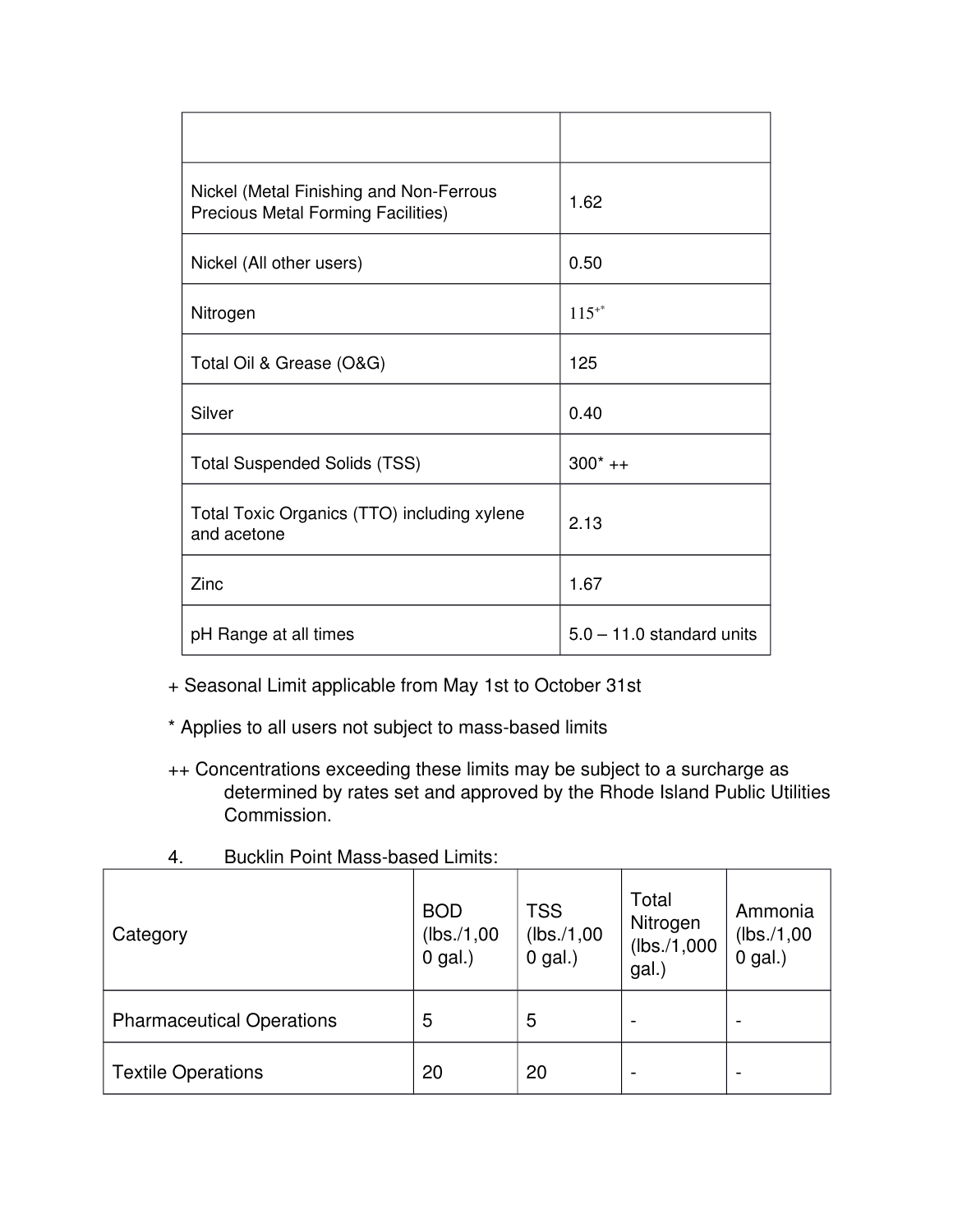| <b>Industrial Laundries</b>                                                                                          | 10  | 10 |                 |                 |
|----------------------------------------------------------------------------------------------------------------------|-----|----|-----------------|-----------------|
| Facilities Discharging Toxic and/or<br><b>Prohibited Pollutants with High</b><br><b>Conventional Pollutant Loads</b> | 10  | 10 |                 |                 |
| Non-Textile Operations Using<br><b>Pigments &amp; Dyes</b>                                                           | 20  | 20 |                 |                 |
| Aerogel Manufacturing with High<br><b>Conventional Pollutant Load</b>                                                | 570 | 10 | 300<br>lbs./day | 300<br>lbs./day |
| <b>Wholesale Food Processing</b><br>Operations with High Conventional<br><b>Pollutant Loads</b>                      | 75  | 75 | 10              | $\overline{2}$  |
| Manufacturers with High<br><b>Conventional Pollutant Loads with</b><br>Low Flow                                      | 10  | 10 |                 |                 |
| <b>Brewing &amp; Distilling Operations</b>                                                                           | 10  | 10 |                 |                 |

# **1.5.5 General Discharge Prohibitions**

No person shall discharge or cause or allow to be discharged either directly or indirectly into the NBC's Facilities, any substance, water, or wastewater which may cause Pass Through or Interference.

# **1.5.6 Specific Discharge Prohibitions**

- A. Certain substances are specifically prohibited from being discharged into the NBC's Facilities. These prohibited substances include, but are not limited to, the following:
	- 1. Groundwater, stormwater, and surface waters, roof runoff, tidewater, subsurface drainage, non-contact cooling water, and uncontaminated industrial process waters, unless approved by the NBC (See § 1.4 of this Part)
	- 2. Slugs as defined in § 1.2 of this Part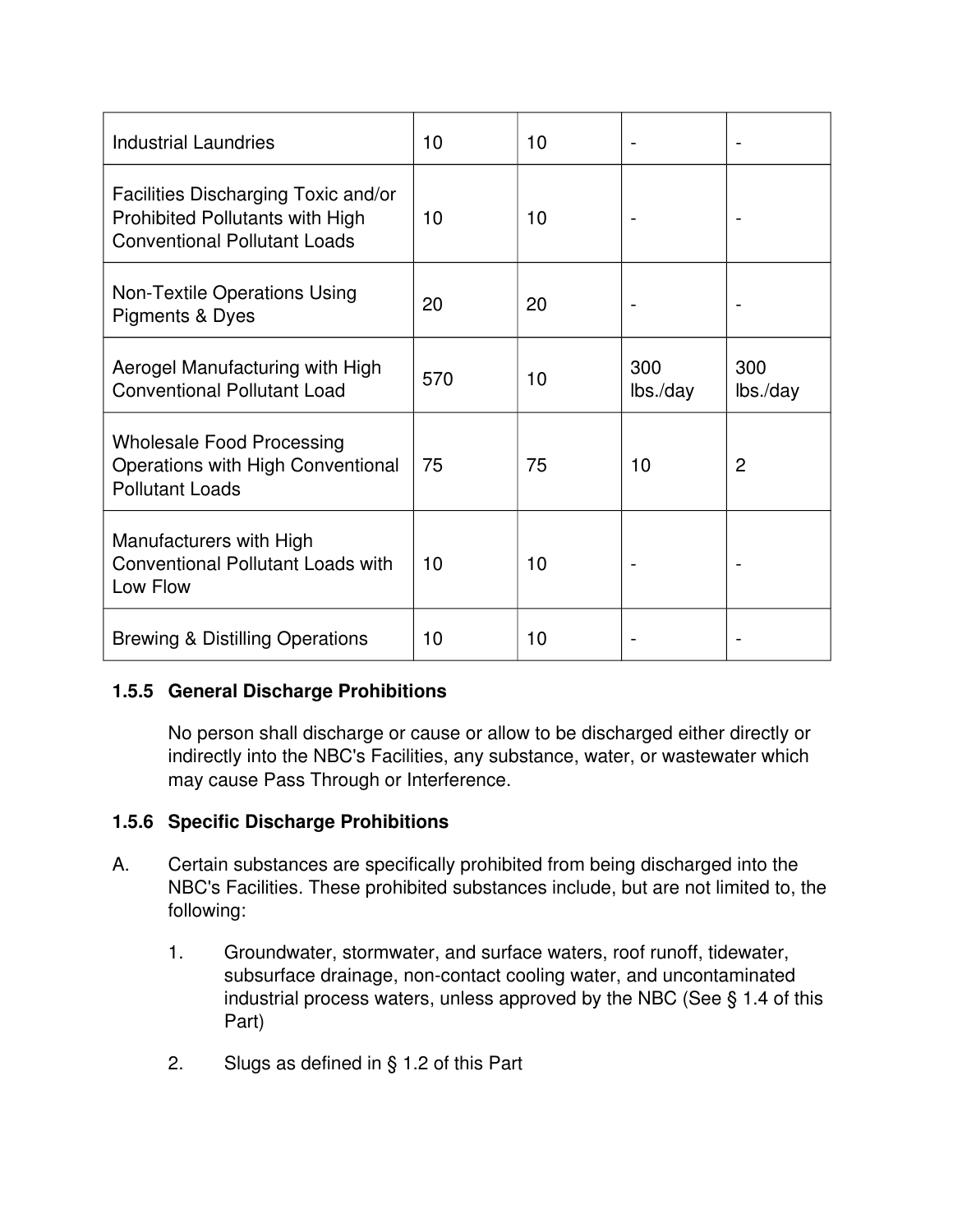- 3. Sludge or deposited solids of any type, including but not limited to, those generated from an industrial or commercial pretreatment, water treatment, or wastewater treatment process (e.g., hydroxide or degreaser sludge)
- 4. Concentrated discharges as defined in § 1.2 of this Part
- 5. Batch discharges as defined in § 1.2 of this Part unless prior written approval is granted from the NBC
- 6. Any material identified as hazardous waste according to 40 C.F.R. Part 261 (2018), incorporated herein by reference, not including later amendments, except as may be specifically authorized by the NBC
- 7. Any wastewater having a lethal concentration of fifty percent (LC50) as determined by a toxicity test of ninety-six (96) hours or less using one hundred percent (100%) of the industrial user's discharge and aquatic test species chosen by the NBC
- 8. Gasoline, benzene, naphtha, fuel oil, or other flammable or explosive liquids, solids, or gases
- 9. Any substances which by reason of their nature or quantity may create a fire or explosion hazard in the NBC's Facilities or be injurious to NBC personnel or to the operation of the NBC's Facilities including, but not limited to, waste streams with a closed cup flash point of less than sixty degrees Centigrade (60° C) (one hundred forty degrees Fahrenheit (140° F)) using the test methods specified in 40 C.F.R. § 261.21 (2018)
- 10. Any solid or viscous pollutants in amounts which may cause obstruction to the flow in a sewer or may result in interference with the operation of the collection system or waste treatment facilities such as, but not limited to: grease, garbage with particles greater than one half inch (1/2") in any dimension, wipes (even those labelled as "flushable") or any material which can be disposed of as trash, ashes, bones, cinders, sand, mud, straw, shavings, metal, glass, rags, feathers, tar, plastics, wood, underground garbage, whole blood, hair and fleshings, entrails, paper or Styrofoam dishes, cups, milk containers, lime slurries, and grease from deep-frying operations
- 11. Any trucked or hauled pollutants except at discharge points designated by the NBC
- 12. Black boils, pickling solutions, acid etches, acid activators, and brite dip acids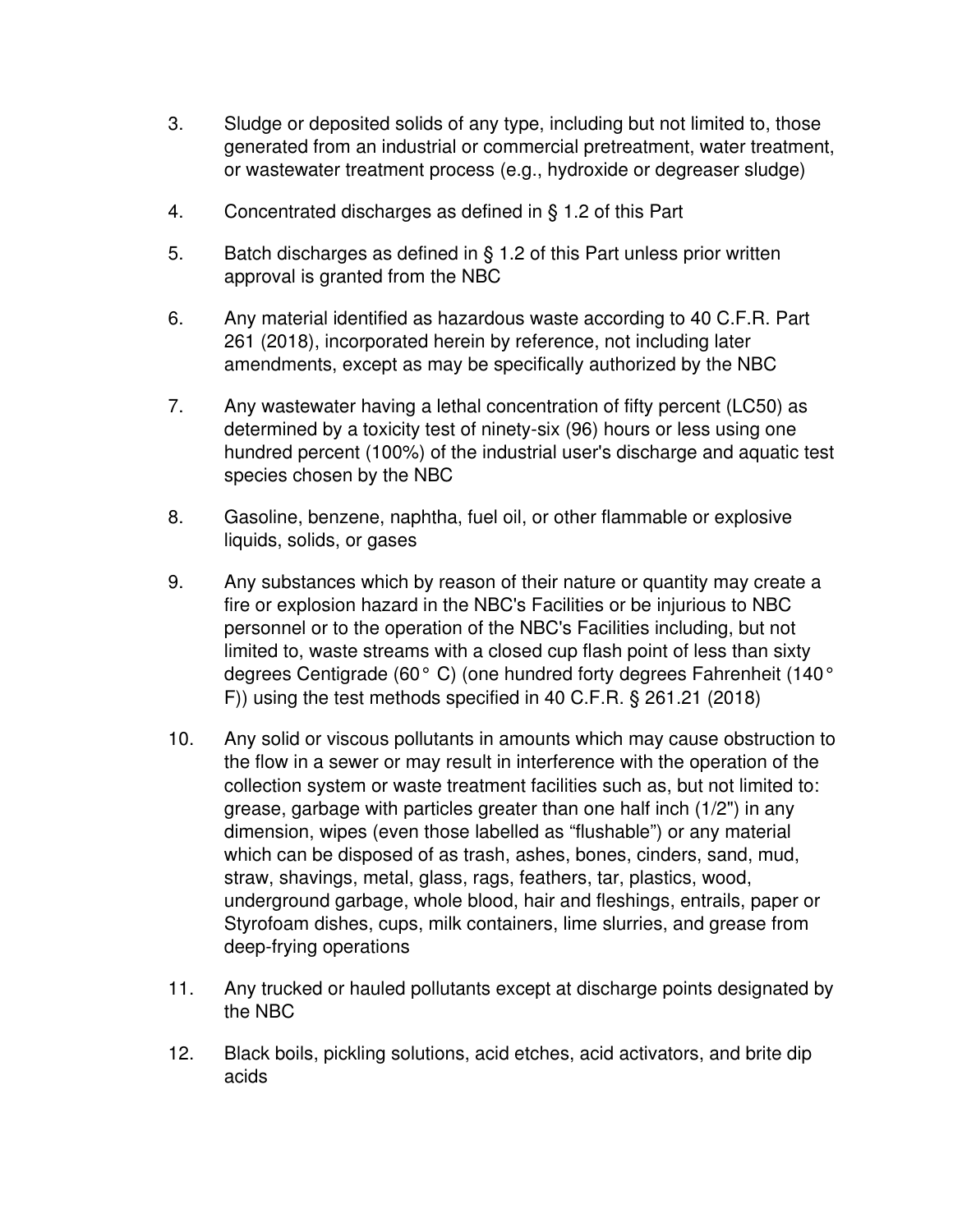- 13. Solvents in concentrations exceeding the NBC discharge limitation specified in § 1.5.4 of this Part. Solvents include but are not limited to trichloroethane, trichloroethylene, xylene, Freon, paint thinners, and strippers.
- 14. Cyanide, acid, or solvent-based stripping solutions
- 15. Concentrated plating baths or solutions
- 16. Waste oils
- 17. Isolation Wastes or Regulated Medical Waste (See definitions under § 1.2 of this Part)
- 18. Any substance which may cause a public nuisance, cause hazard to life or prevent entry into the sewers for maintenance or repair
- 19. Concentrated dyes and pigments that have not been thoroughly exhausted through the coloring process and colored wastewater in concentrations that would cause discoloration of the influent to the NBC Wastewater Treatment Facilities

#### **1.5.7 Federal Categorical Pretreatment Standards**

Users subject to categorical pretreatment standards are required to comply with applicable standards as set out in 40 C.F.R. Chapter I, Subchapter N (2018) incorporated herein by reference, not including later amendments.

#### **1.5.8 Dilution Prohibition**

No user shall, by increasing the use of wastewater or water, in any way, attempt to dilute a discharge as a partial or complete substitute for adequate treatment to achieve compliance with the limitations contained in the Federal Categorical Pretreatment Standards, 40 C.F.R. Chapter I, Subchapter N (2018), or in any other pollutant specific limitation developed by the NBC. The NBC shall, in its sole discretion, use EPA formulas or any other reasonable method for determining discharge levels where dilution is reasonably suspected.

#### **1.5.9 Remedies**

- A. If any wastewater is discharged or is proposed to be discharged to the wastewater facilities in violation of the limitations or prohibitions described in § 1.5 of this Part, the NBC may in its sole discretion:
	- 1. Reject the wastes;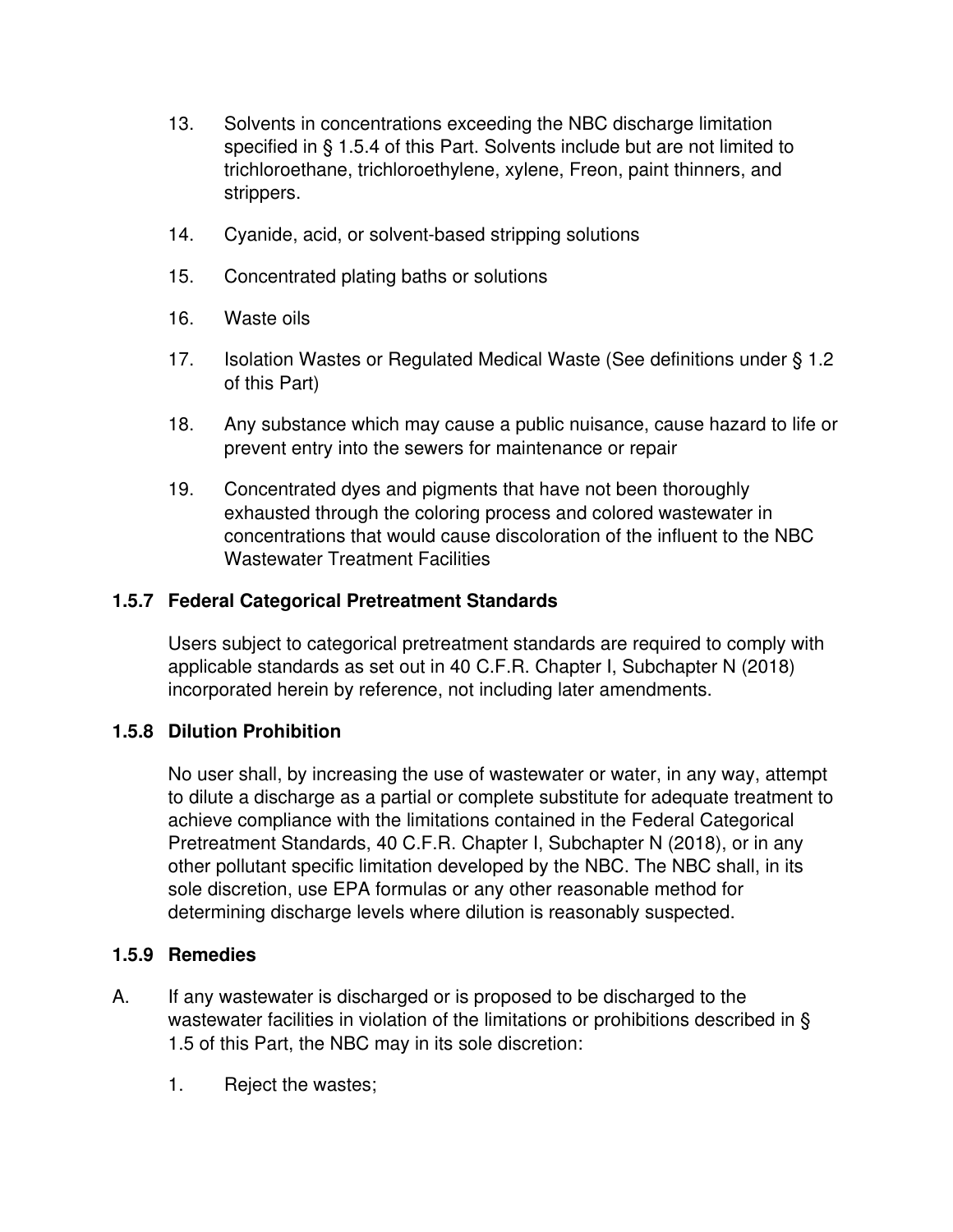- 2. Require a discharger to demonstrate and implement those in-plant modifications which will reduce or eliminate the discharge of such substances to conform with this Part;
- 3. Require pretreatment, including storage facilities or flow equalization necessary to reduce or eliminate the objectionable characteristics or substances, so that the discharge will not violate this Part;
- 4. Require controls to be installed which will regulate the quantities and rates of discharge;
- 5. Require surcharge payments to be made to the NBC to cover its added cost of handling, monitoring, and treating the wastes which exceed threshold values in accordance with rates set and approved by the Rhode Island Public Utilities Commission;
- 6. Revoke a discharger's permit; and
- 7. Take any other administrative sanctions, enforcement actions, and remedial actions as may be desirable, necessary, or permitted to achieve the purpose of this Part.

# **1.6 Interference with NBC Property**

No person shall maliciously, willfully, or negligently break, damage, destroy, uncover, deface, or tamper with any NBC owned structure, appurtenance or equipment. No person shall dump garbage, fill, refuse, or other materials on land easements, rights-of-way, or other structures, including manholes, which are part of the wastewater facilities. Persons initiating construction activities that may alter NBC structures must be permitted pursuant to the requirements outlined in § 1.4 of this Part. Persons causing such interference shall be billed by the NBC for any actual damages, the cost of correcting the interference and may be subject to civil and/or criminal penalties pursuant to R.I. Gen. Laws § 46-25-25.2, and § 1.10 of this Part.

# **1.7 Inspection Powers**

#### **1.7.1 General Powers**

- A. Inspections shall be conducted at the discretion of the NBC. Duly authorized employees and agents of the NBC, upon presenting identification and appropriate credentials, are authorized:
	- 1. To enter without delay and at reasonable times those premises (public or private) of any person or class of user either receiving services from the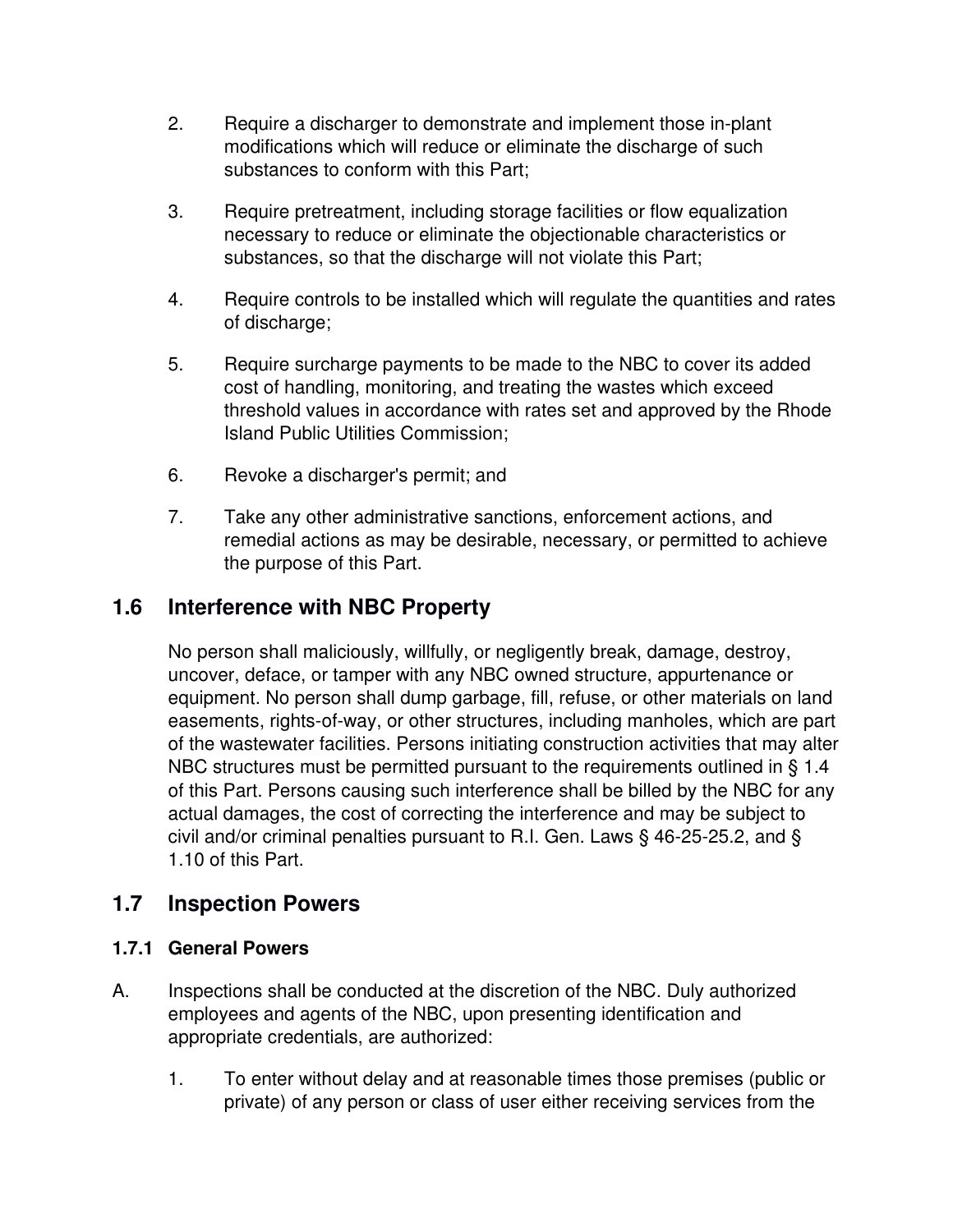NBC or applying for services from the NBC in which a discharge source or treatment system is located or which records required to be maintained pursuant to R.I. Gen. Laws § 46-25-25 are kept;

- 2. During regular working hours and at other reasonable times, and within reasonable limits and in a reasonable manner, to have access to and to copy any records, inspect any monitoring equipment or method required pursuant to R.I. Gen. Laws § 46-25-25 and sample and/or analyze any effluents which the owner or operator of such discharge source is required to sample and/or analyze under R.I. Gen. Laws § 46-25-25 and any Rules and Regulations adopted pursuant thereto; and
- 3. During such on-site inspections, to carry out all inspections, surveillance, and monitoring procedures necessary to determine, independent of information supplied by any person discharging into the facilities, compliance or noncompliance with NBC pretreatment requirements.

## **1.7.2 User Documentation**

- A. The NBC may, by Regulation, order, permit, or otherwise, require any person who discharges into the facilities to:
	- 1. Establish and maintain records;
	- 2. Make reports;
	- 3. Install, calibrate, use and maintain monitoring equipment or methods (including where appropriate, biological monitoring methods);
	- 4. Sample and/or analyze discharges and effluents (in accordance with the method, at the locations, at the intervals, and in the manner as the NBC shall prescribe); and/or
	- 5. Provide other information relating to discharges into the facilities of the project as the NBC may reasonably require to ensure compliance with prescribed pretreatment. Such information shall include, but not be limited to, those records, reports and procedures required by applicable State and Federal law.

## **1.8 Wastewater Discharge Permit System**

## **1.8.1 Wastewater Discharge Permits Required**

A. Existing Sources: All industrial and commercial users connected to the NBC's Wastewater Facilities must obtain a wastewater discharge permit. All industrial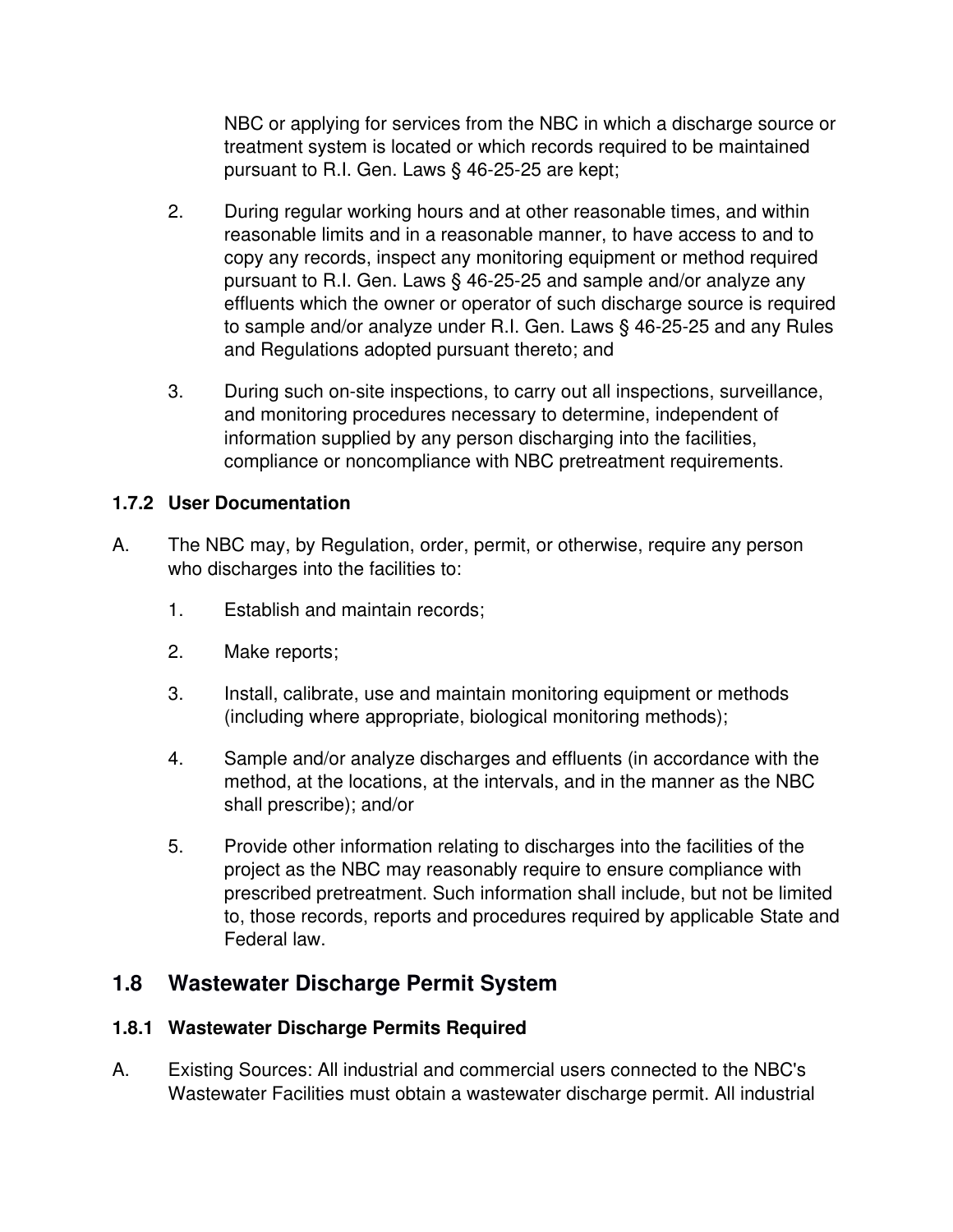and commercial users proposing to connect to or discharge into any part of the NBC's Wastewater Facilities must obtain a wastewater discharge permit before connecting to or discharging to the facilities.

B. New Sources: New industrial and commercial sources must obtain a wastewater discharge permit before connecting to or discharging to the facilities. The industrial and commercial user must be in compliance with effluent limitations upon start-up of operations. Any required pretreatment must be installed and operational in accordance with plans and approved by the NBC. The pretreatment system shall be inspected and approved by NBC personnel before a wastewater discharge permit will be issued.

## **1.8.2 Compliance Required**

No permit holder shall discharge industrial wastewater in excess of the quantity, rate of discharge, concentrations, or any other limits specified in the permit. Any person desiring to modify his or her permit must first apply for an amended permit.

## **1.8.3 Expedited Permit Process**

Application for an expedited permit is permissible and shall be made in accordance with the Expedited Permit Process, R.I. Gen. Laws § 42-117-1 *et seq*.

## **1.8.4 Wastewater Discharge Permit Application**

- A. Industrial users seeking a wastewater discharge permit must have completed and filed with the NBC an application on the prescribed form, together with any applicable fee. In support of this application, the user shall submit the following information:
	- 1. Name, business address, name of owner or business, name of building owner, location of the facility (if different from business address) and Standard Industrial Classification (SIC) number of the applicant;
	- 2. Total water consumption from all sources and supporting documentation when appropriate;
	- 3. Type, frequency, volume of discharge, and amount of raw materials processed (average and maximum per day);
	- 4. Average daily and thirty (30) minute peak wastewater flow rates, including daily, monthly, and seasonal variations, if any;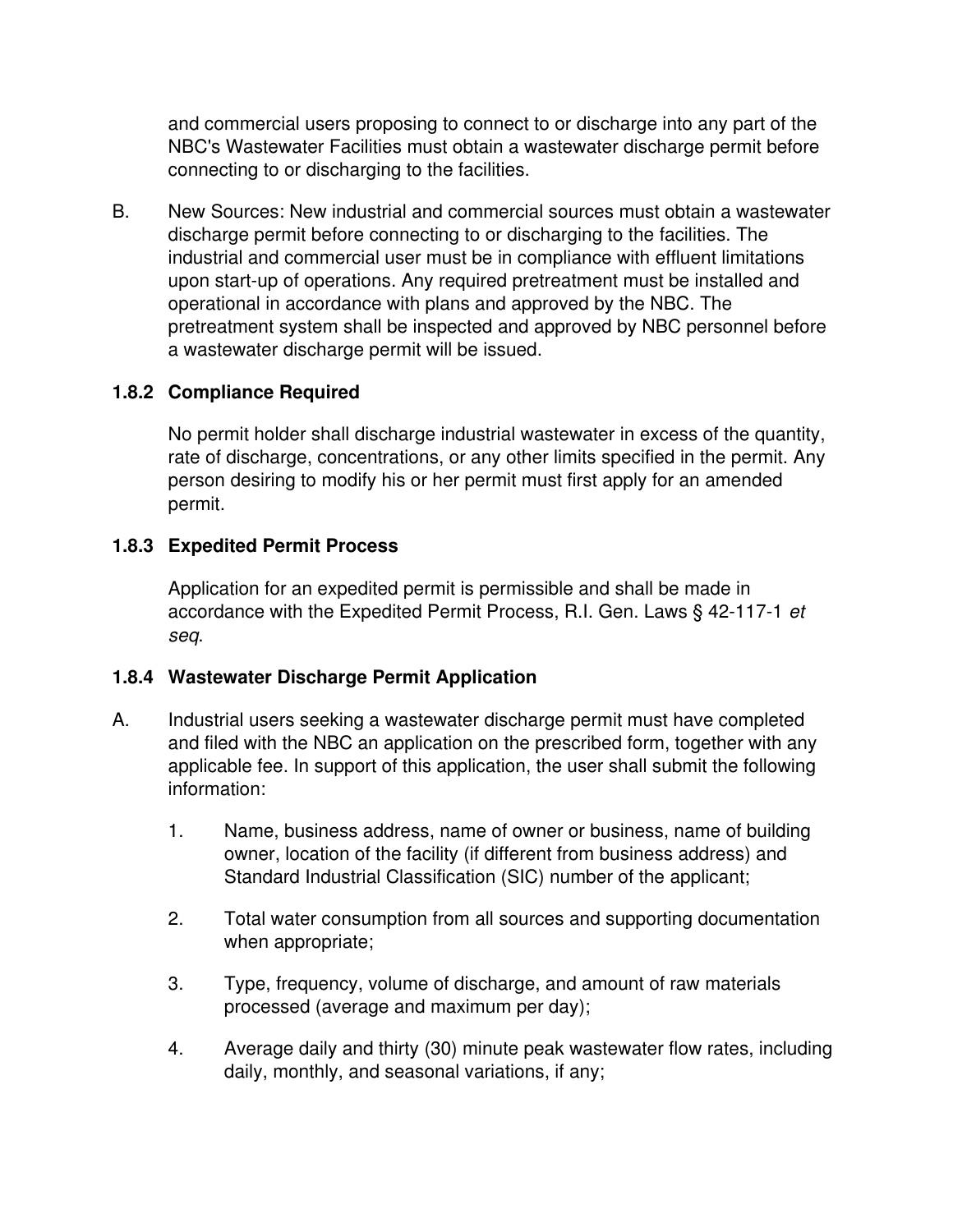- 5. Site plan, floor plans, mechanical and plumbing plans, pretreatment plans and details to show all building connections and appurtenance by size, location, and elevation;
- 6. Description of activities, pretreatment facilities, and plant processes conducted on the premises including all materials and types of material that could be discharged;
- 7. Type(s) of product(s) produced;
- 8. Number of employees, number of shifts, and hours of work;
- 9. The name and concentration of any pollutants in the discharge, for a minimum of four (4) consecutive operating days, as required under § 1.9 of this Part, that are regulated by the NBC, the State, or the Federal government; and a written statement as to whether or not applicable pretreatment standards are being met, and if not, whether additional inplant modification and additional pretreatment is required for the user to meet such applicable pretreatment standards;
- 10. If additional pretreatment or in-plant modification will be required to meet the pretreatment standards, the user will provide a schedule by which to achieve the standards in the shortest possible time. This schedule will be reported as the Pretreatment Compliance Schedule. The following conditions shall apply to this schedule:
	- a. The schedule shall contain increments of progress in the form of dates for the commencement and completion of major events leading to the construction and operation of additional pretreatment required for the user to meet the applicable pretreatment standards (e.g. hiring an engineer, completing preliminary plans, executing contracts for major components, commencing construction, completing construction). No increment shall exceed nine (9) months.
	- b. Not later than fourteen (14) days following each completion date in the schedule, the user shall submit a progress report to the NBC including at minimum, whether or not, the user complied with the increments of progress. If such increment of progress was not completed on time, the user shall also report the date on which the user expects to complete the increment of progress, the reason for the delay, and the steps being taken by the user to return to the schedule established. In no event shall completion dates be more than nine (9) months apart;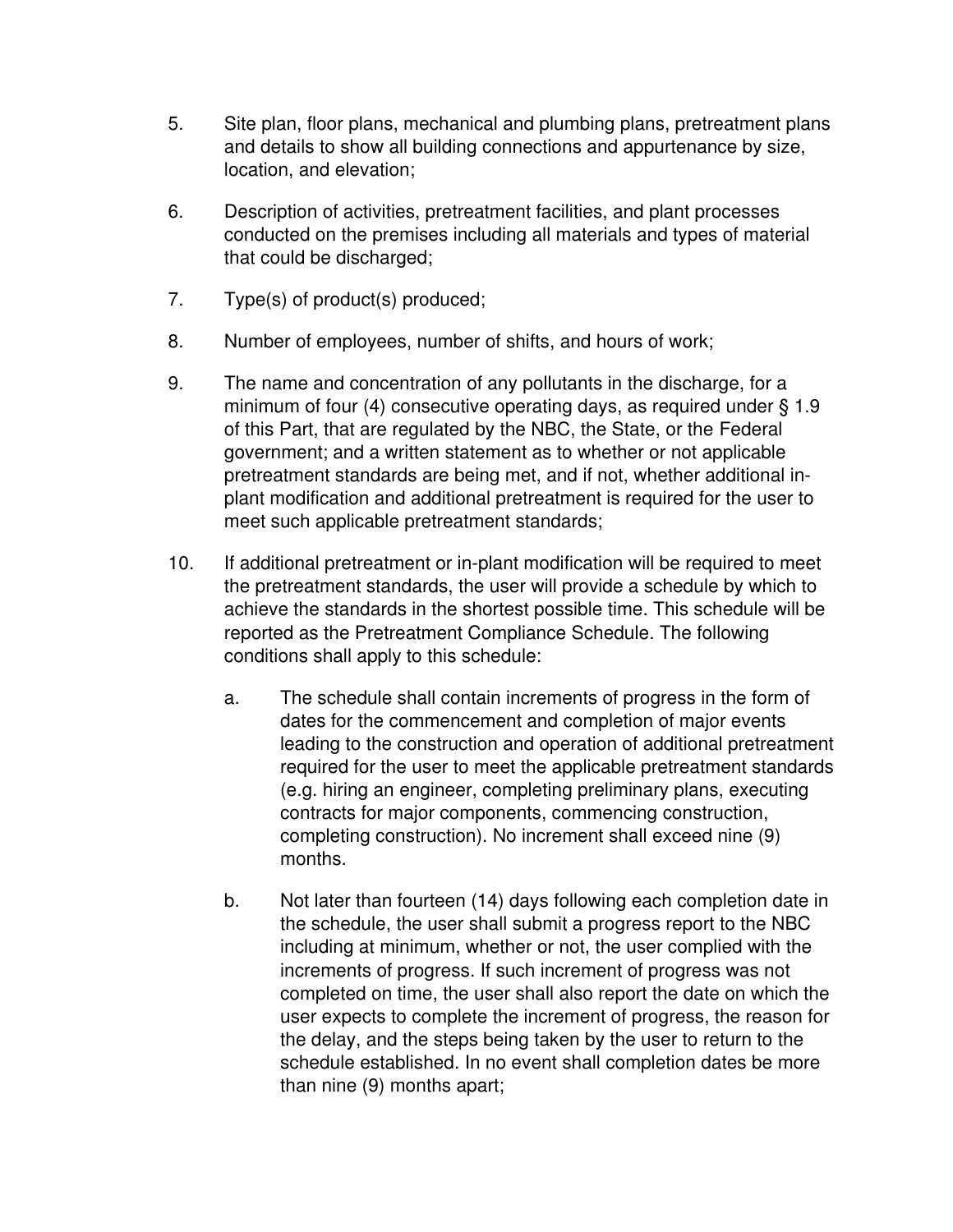- 11. Signatory requirements; and
- 12. Any other pertinent information as may be needed to evaluate the permit application.
- B. The NBC shall evaluate the data furnished by the user and may require additional information. Based on the application, the Executive Director may issue a wastewater discharge permit subject to the terms and conditions enumerated in the permit. A fact sheet explaining the basis of the permit shall be on file at the Pretreatment Office for inspection upon request.
- C. The Executive Director may deny a request for a permit when the information supplied indicates the user will be unable to comply with the NBC's standards. Any person denied a permit may request a hearing in accordance with the provisions of § 1.10 of this Part.

## **1.8.5 Permit Conditions**

- A. Wastewater discharge permits shall be expressly subject to specific permit provisions contained therein as well as to provisions of this Part and all other regulations, user charges, and fees established by the NBC. Wastewater discharge permits may include such conditions as are reasonably deemed necessary by the NBC to prevent Pass Through or Interference, protect the quality of the water body receiving the treatment plant's effluent, protect worker health and safety, facilitate sludge management and disposal, protect ambient air quality, and protect against damage to the NBC's facilities. Such conditions may include, but are not limited to, the following:
	- 1. The average and maximum wastewater constituents and characteristics permitted in the process water discharges;
	- 2. Limits on rate and time of discharge or requirements for flow regulation and equalization;
	- 3. Requirements for installation of inspection and sampling facilities and specifications for self-monitoring;
	- 4. Requirements for the submission of periodic self-monitoring compliance reports, which shall include, but not be limited to, volume or rates of flow, concentrations of controlled pollutants, or other information that relates to the generation of waste;
	- 5. Requirements for maintaining and submitting technical reports and plant records relating to wastewater discharges;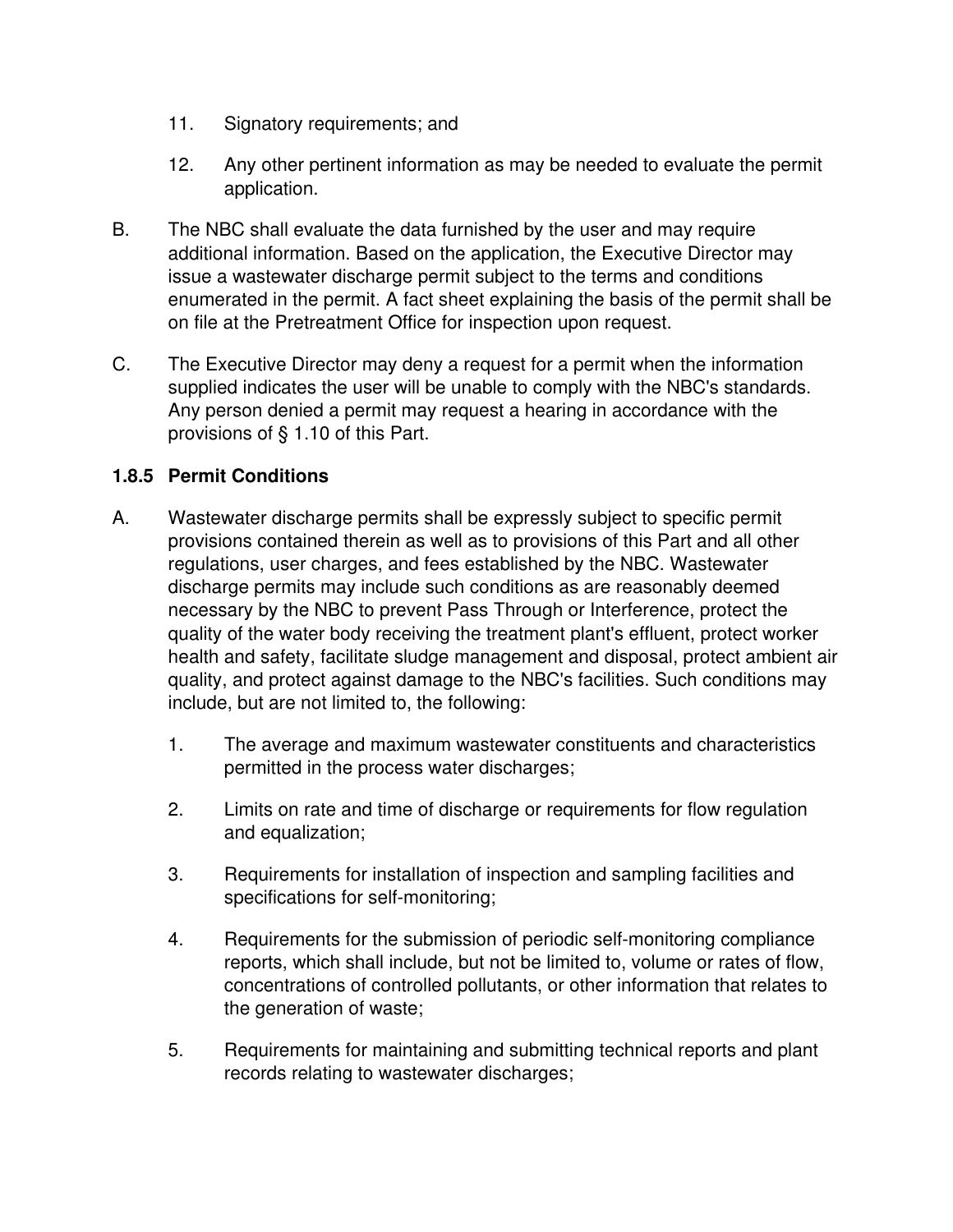- 6. Daily average and daily maximum discharge rates, or other appropriate conditions when pollutants subject to limitations and prohibitions are proposed or present in the user's wastewater discharge permit;
- 7. Compliance schedules;
- 8. Requirements for installation of pretreatment systems, spill and slugprevention control plans and solvent-management plans;
- 9. Provisions for authorized NBC employees and agents to enter and inspect the premises, including provisions for copying records, inspecting monitoring equipment and sampling effluent;
- 10. Compliance with Federal, State, and other governmental laws, Rules, and Regulations;
- 11. Fees and costs including supplemental fees assessed because of the special nature of the user's effluent in accordance with the provisions of § 1.5 of this Part and additional costs and fees based on the costs of enforcing these Regulations or the permit, in accordance with R.I. Gen. Laws § 46-25-5(10);
- 12. Signatory requirements; and
- 13. Any other reasonable conditions necessary to ensure compliance with the provisions of R.I. Gen. Laws § 46-25-1 *et seq.*, or any State and Federal laws, Rules, and Regulations.

## **1.8.6 General Pretreatment Requirements**

A. Users shall provide wastewater treatment as required to comply with this Part, and shall achieve compliance with all Federal, State, and NBC pretreatment standards within the time limitations specified by the Federal, State, and/or NBC pretreatment Regulations. Any equipment or systems required to pretreat wastewater to a level acceptable to the NBC shall be provided, operated, and maintained at the user's expense. The user is responsible for following all equipment instructions provided by the manufacturer. Detailed plans showing the pretreatment equipment, systems, and operating procedures shall be submitted to the NBC for review and shall be acceptable to the NBC prior to construction and operation of the facilities. The design of industrial process wastewater treatment systems must be executed in accordance with R.I. Gen. Laws Chapter 5-8. The following paragraphs set out the minimum requirements for pretreatment and water using process plans. The NBC may require additional documentation and/or detail of plans whenever it determines that such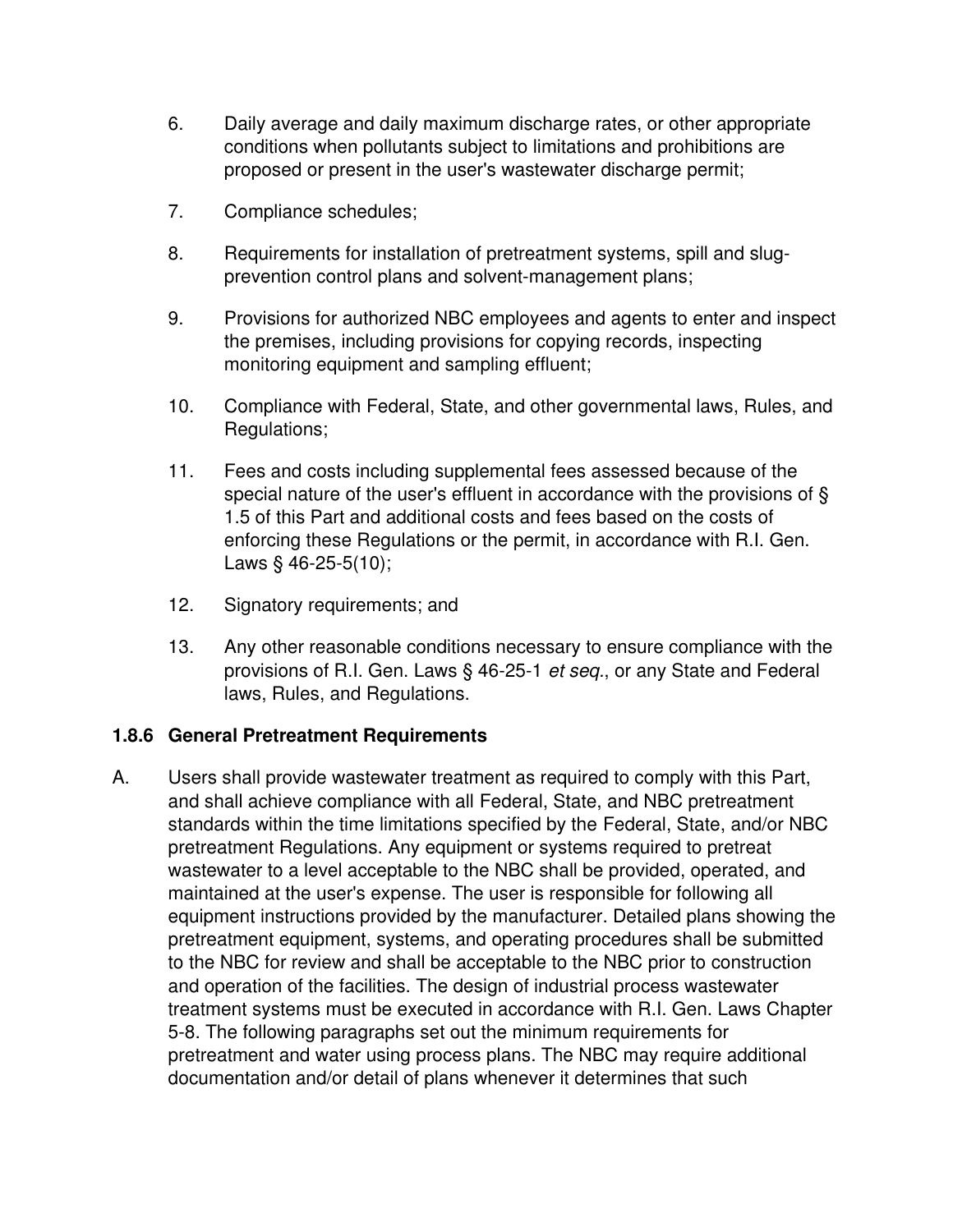information is necessary to evaluate the pretreatment system or process operations.

- B. Any review and inspection conducted by the NBC is for the sole purpose of determining compliance with the technical provisions of these Regulations. The NBC does not assume responsibility for means, methods, or techniques used, or for the safety of construction work, the site, or for compliance by users with applicable laws and Regulations other than this Part.
- C. Review by the NBC does not constitute any form of guarantee or insurance with respect to the performance of the equipment and processes. The review of such plans and operating procedures will in no way relieve the user from the responsibility of modifying the equipment as necessary to produce an effluent acceptable to the NBC under the provisions of this section. Any subsequent significant changes in the pretreatment equipment or method of operation shall be reported to and be acceptable to the NBC prior to the user's initiation of the changes.
	- 1. Pretreatment Plans: The plans for pretreatment systems and process operations must be of professional quality. The NBC may require that said plans be stamped by a Professional Engineer registered in the State of Rhode Island. The NBC may require that said plans/drawings include, but not be limited to, the following:
		- a. All treatment tanks, their size, material of construction, and the projected daily flow(s) to each treatment tank;
		- b. All pumps, piping, valves, mixers, controls, probes, etc.;
		- c. A description of the treatment procedure for each treatment process;
		- d. Type, volume, and/or quantity of ion exchange resin or media. Manufacturer's specific data for all pretreatment process components (i.e. resins, membranes, etc.) for all pretreatment components utilized.
		- e. A process schematic of the pretreatment system;
		- f. A plant layout showing the pretreatment system, water using process tanks, and location of each tank in the facility;
		- g. All sumps, pumps, or effluent transfer stations;
		- h. The wastewater sampling location;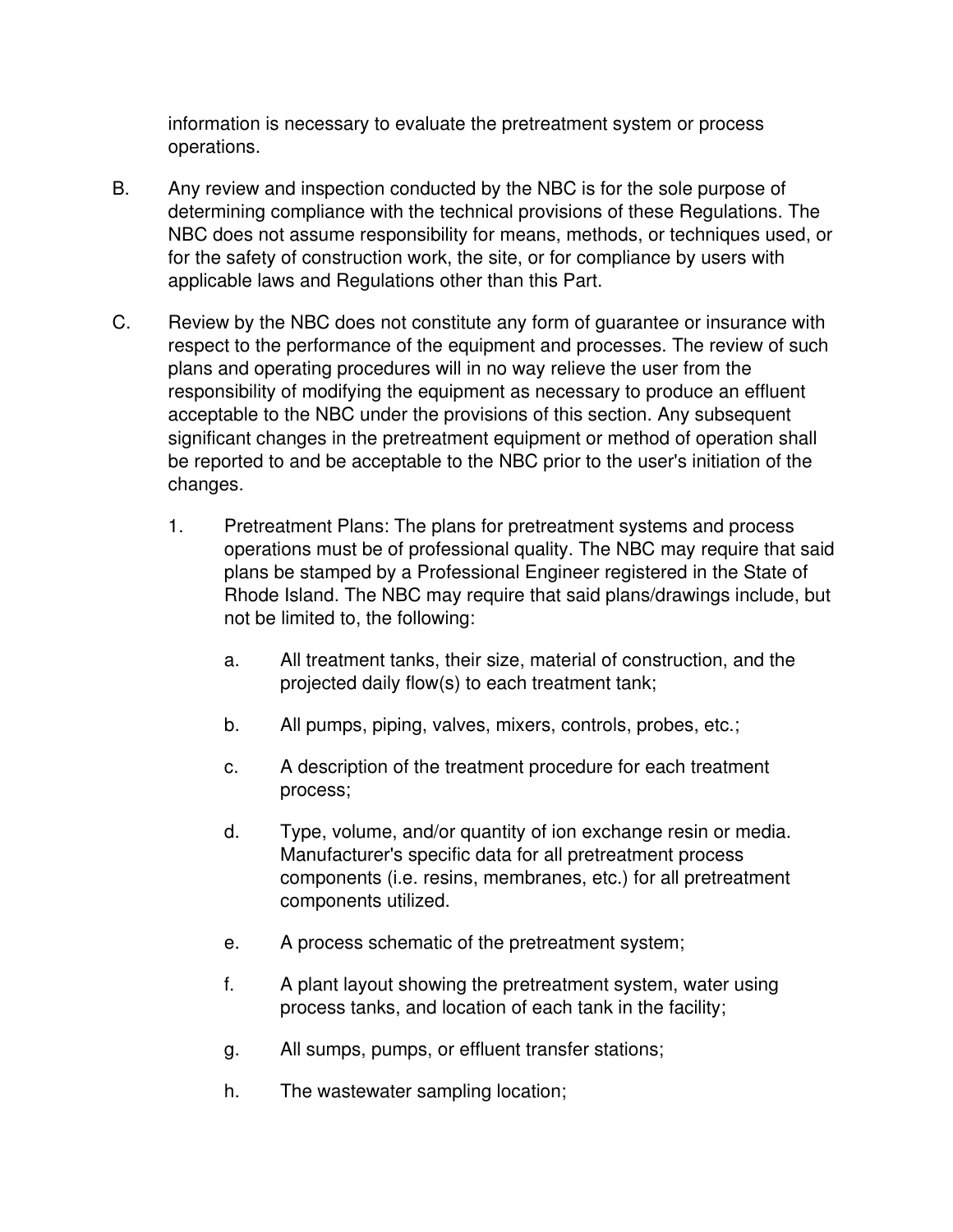- i. Side view or elevation drawings of all interconnected pretreatment tanks showing inlet and outlet connections; and
- j. An original stamp and signature of a registered and licensed Rhode Island Professional Engineer.
- 2. Water Using Process Plans: The NBC may require that water using process plans/drawings include, but not be limited to, the following:
	- a. All tanks, their contents, and volume;
	- b. Identification and quantification of the wastewater discharge from each process tank or process operation, including:
		- (1) Continuous discharges flowrate (gpm or gpd);
		- (2) Batch discharges volume and frequency;
	- c. Where the tank discharges (if the discharge is to pretreatment, the specific pretreatment tank must be indicated);
	- d. All floor drains, trenches, and sumps, including their point of discharge and discharge destination;
	- e. The location of all sewer connections;
	- f. Original stamp and signature of a registered and licensed Rhode Island Professional Engineer.
- D. All process tanks with a batch or continuous discharge must be hard piped to the point of discharge.

## **1.8.7 Installation of Zero Discharge Pretreatment Systems**

- A. Prior to installation of a Zero Discharge Pretreatment System, the user must submit a Zero Discharge Pretreatment System design plan for NBC acceptance. Said plan must be executed in accordance with R.I. Gen. Laws § 5-8-1 *et seq.* In order to obtain NBC acceptance, the user must demonstrate that they will provide full pretreatment of all wastewater and will cease to discharge process wastewater to the facilities by an effective date prescribed by the NBC, and the user must obtain a Zero Discharge permit from the NBC. The Zero Discharge permit may require, among other things, that:
	- 1. The zero discharge system be installed as proposed and be fully operational;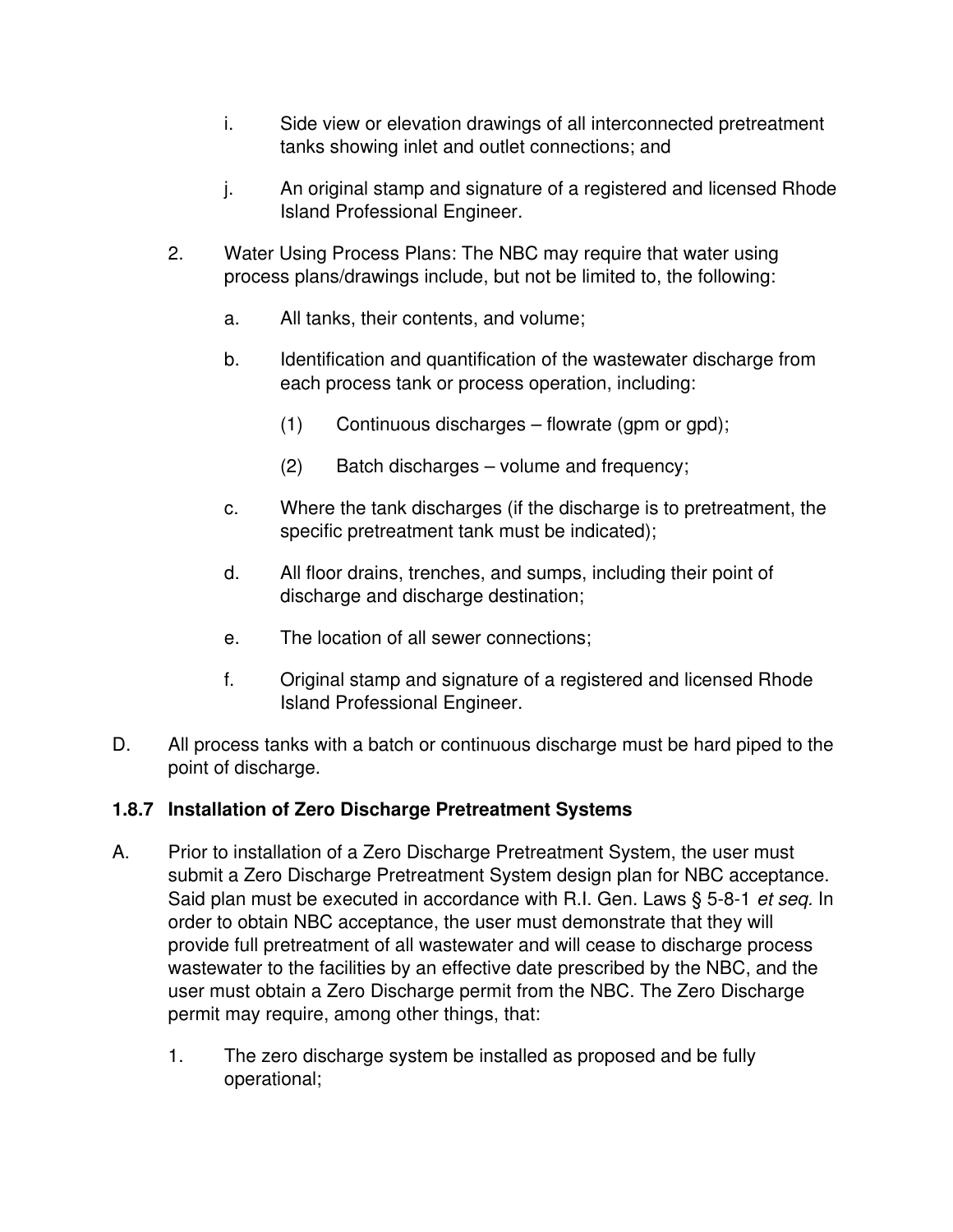- 2. All sewer drain lines in the facility to be capped off and sealed as detailed in § 1.4.20 of this Part;
- 3. The user notify the NBC in writing, and obtain a revised wastewater discharge permit from the NBC before resuming discharge if they wish to reconnect to the sewer; and/or
- 4. NBC personnel be authorized to enter such premises without delay and at reasonable times for the purpose of inspection and as otherwise authorized under R.I. Gen. Laws § 46-25-25.1.

## **1.8.8 Grease Removal Systems**

- A. Grease removal systems must be installed at all connections to the NBC's Facilities from users conducting food preparation or food processing operations including, but not limited to, restaurants, nursing homes, schools, hospitals, or other connections which discharge or have the potential to discharge quantities of grease to the NBC's Facilities in excess of allowable standards. Installation of a grease removal system shall be required when the NBC determines that such discharge or accumulations of grease could result in obstruction to flow in the sewer. Grease removal systems must be installed according to the following specifications:
	- 1. No wastewater, other than from kitchen fixtures or food processing equipment, shall discharge into the grease removal system unless first approved by the NBC in writing. Wastewater from sanitary sources such as toilets and bathroom sinks is prohibited from being discharged to the grease removal system.
	- 2. Any user required to install a grease removal system must install either:
		- a. An outdoor passive in-ground grease interceptor, or
		- b. An automatic electrical/mechanical grease removal unit.
	- 3. In-ground grease removal systems shall have a minimum depth of four feet (4') and a minimum capacity of five hundred (500) gallons, and shall have sufficient capacity to provide at minimum a twenty-four (24) hour detention period for the process flow. The minimum process flow shall be based on fifteen (15) gallons per seat or chair per day or based upon actual water usage for existing facilities.
	- 4. A suitable sampling location shall be provided for sampling of the discharges from grease removal systems. Any plans for such grease removal systems as required in this section shall be submitted for NBC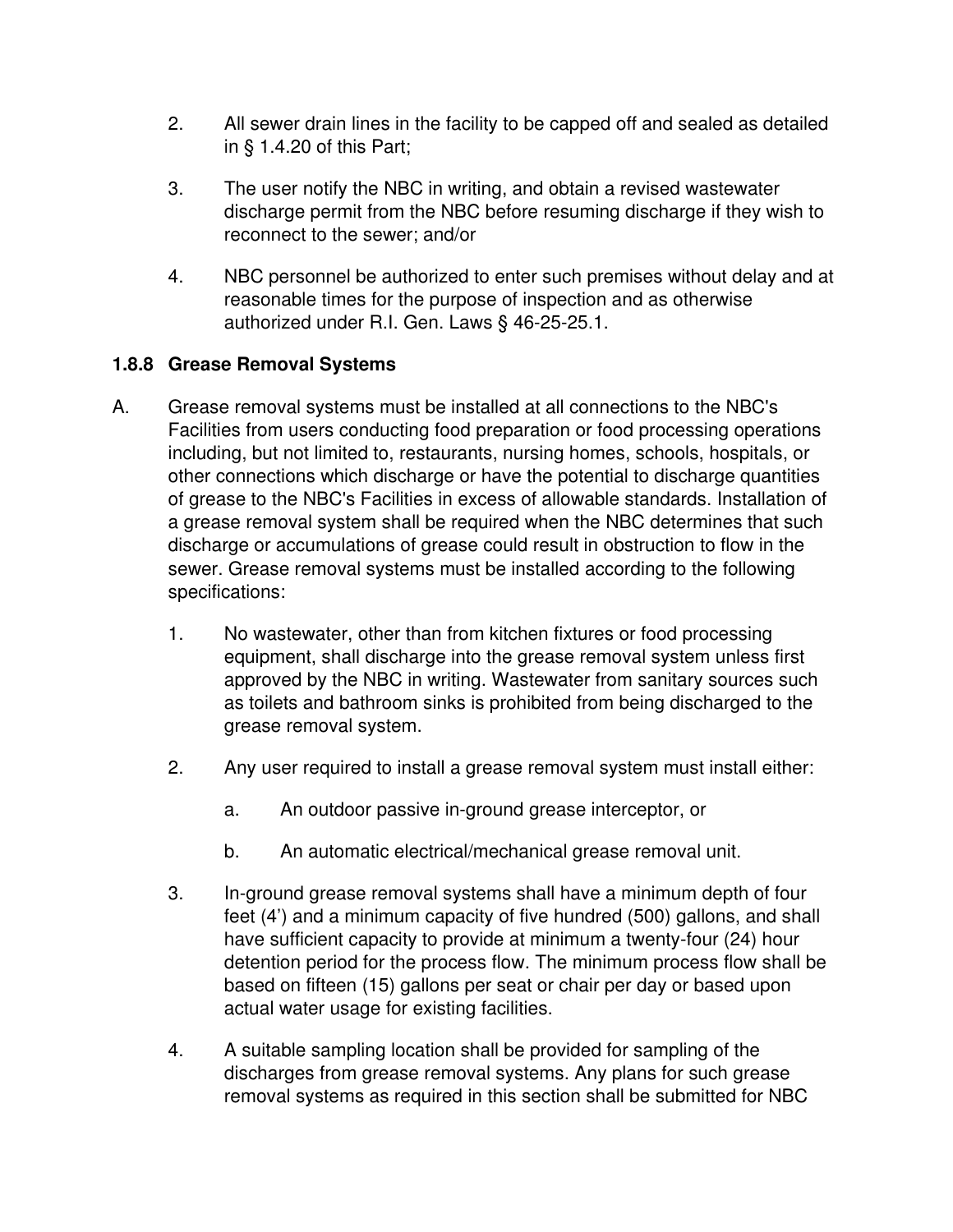review and approval prior to installation. All automatic electrical/mechanical grease removal systems must have a sampling valve installed on the discharge piping with a minimum clearance of eight inches (8") for the installation of sampling bottles.

- 5. The owner(s) shall be responsible for cleaning and maintaining the grease removal system(s) and shall maintain records of the dates of cleaning and means of disposal, subject to review by the NBC. Any removal and hauling of the collected materials not performed by the owner(s) must be performed by licensed waste disposal firms.
- 6. All wastewater from food preparation operations and/or washing and clean-up operations, including, but not limited to, pot sinks, pre-rinse stations, work stations, soup kettles, braising pans, mop sinks and wastewater generated from exhaust fan hood cleaning operations must discharge to the grease removal device. All automatic dishwasher wastewater, excluding pre-rinse stations, must bypass the grease removal device and be discharged directly into the sewer system.
- 7. Garbage disposal units may only be installed in facilities with properly sized and operational in-ground passive type grease interceptors which have been properly designed for retention of settleable solids. Garbage disposal units are prohibited in all other commercial or industrial facilities. Garbage disposal waste shall not be discharged into automatic electrical/mechanical type grease removal systems.

## **1.8.9 Best Management Practices (BMP)**

- A. Permitted users may be required to comply with BMPs. When applicable, these BMPs will be included in the facility's Wastewater Discharge Permit. BMPs may include the following, but are not limited to:
	- 1. Installation of pretreatment equipment;
	- 2. Maintenance requirements;
	- 3. Submittal of Certification of Compliance;
	- 4. Record keeping requirements;
	- 5. Training requirements.
- B. Failure to comply with any BMP may result in the issuance of a Notice of Violation and may result in the user being in Significant Non-Compliance.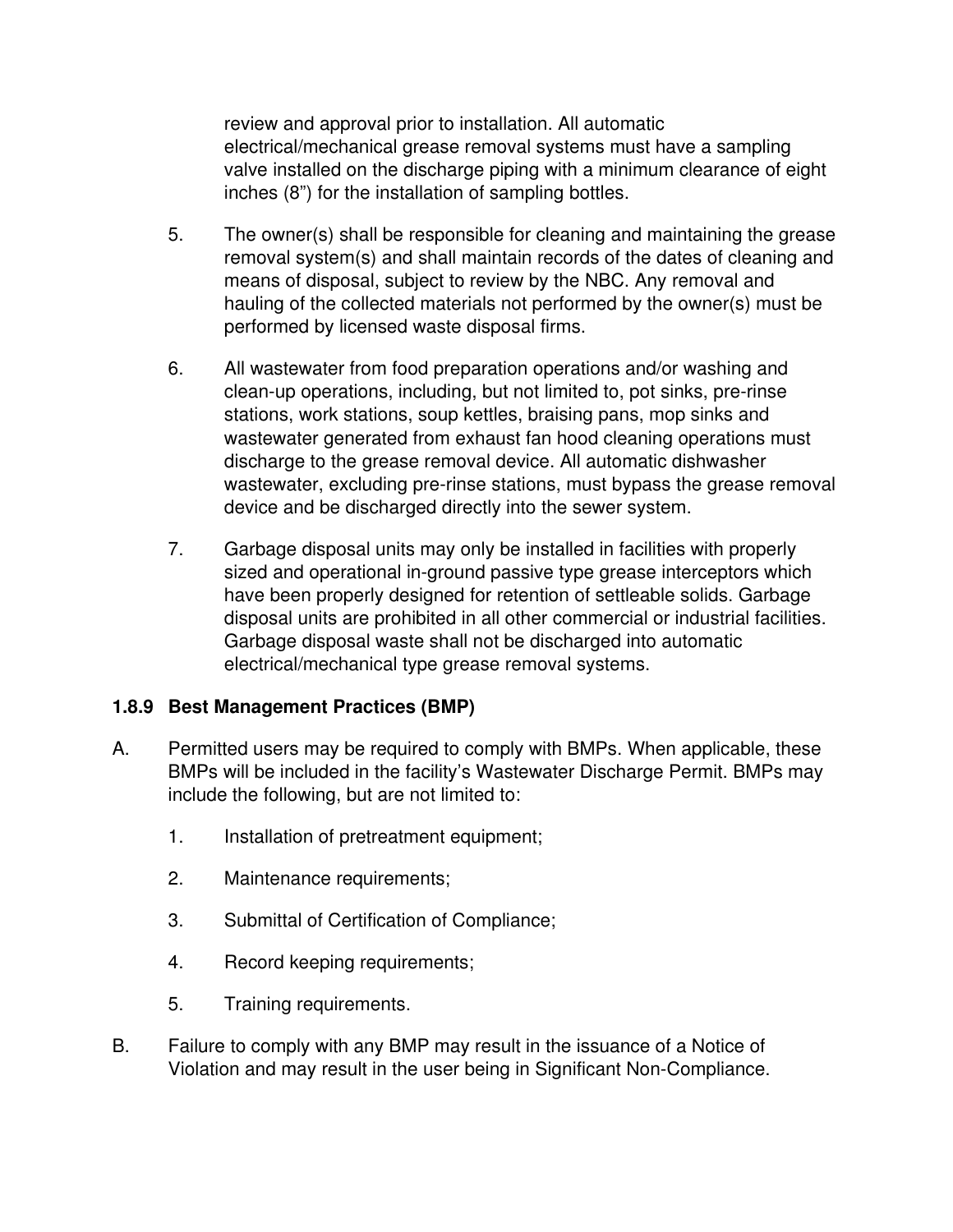## **1.8.10 Compliance Certification**

Any user who discharges or proposes to discharge process wastewater into the NBC's Facilities without pretreatment shall submit a certification to the NBC stating that all discharge limitations will be met and explaining in detail how discharge limitations will be met without pretreatment. Such certification must be prepared, certified, and stamped by a registered Rhode Island Professional Engineer.

## **1.8.11 Spill and Slug Prevention Control and Countermeasures Plan**

- A. Users that store hazardous substances shall not contribute to the NBC's Facilities after the effective date of this Part unless a spill prevention plan has been approved by the NBC. Approval of such plan shall not relieve the user from complying with all other laws and Regulations governing the use, storage, and transportation of hazardous substances.
	- 1. The NBC may evaluate each significant user at least once every two (2) years, and other users as necessary, to determine whether such user needs a plan to control slug discharges. If the NBC decides that a slug control plan is needed, the plan shall contain, at a minimum, the following elements:
		- a. Description of discharge practices, including non-routine batch discharges;
		- b. Description of stored chemicals;
		- c. Procedures for immediately notifying the NBC of slug discharges, including any discharge that would violate a prohibition under §§ 1.5.4 or 1.5.5 of this Part, with procedures for follow-up written notification within five (5) days;
		- d. If necessary, procedures to prevent adverse impact from accidental spills, including inspection and maintenance of storage areas, handling and transfer of materials, loading and unloading operations, control of plant site run-off, worker training, building of containment structures or equipment, measures for containing toxic organic pollutants (including solvents), and/or measures and equipment for emergency response.
	- 2. Each user shall provide protection from accidental discharge of prohibited materials or other substances regulated by this Part that may interfere with the NBC's Facilities by developing spill prevention plans. Equipment necessary to implement these plans shall be provided and maintained at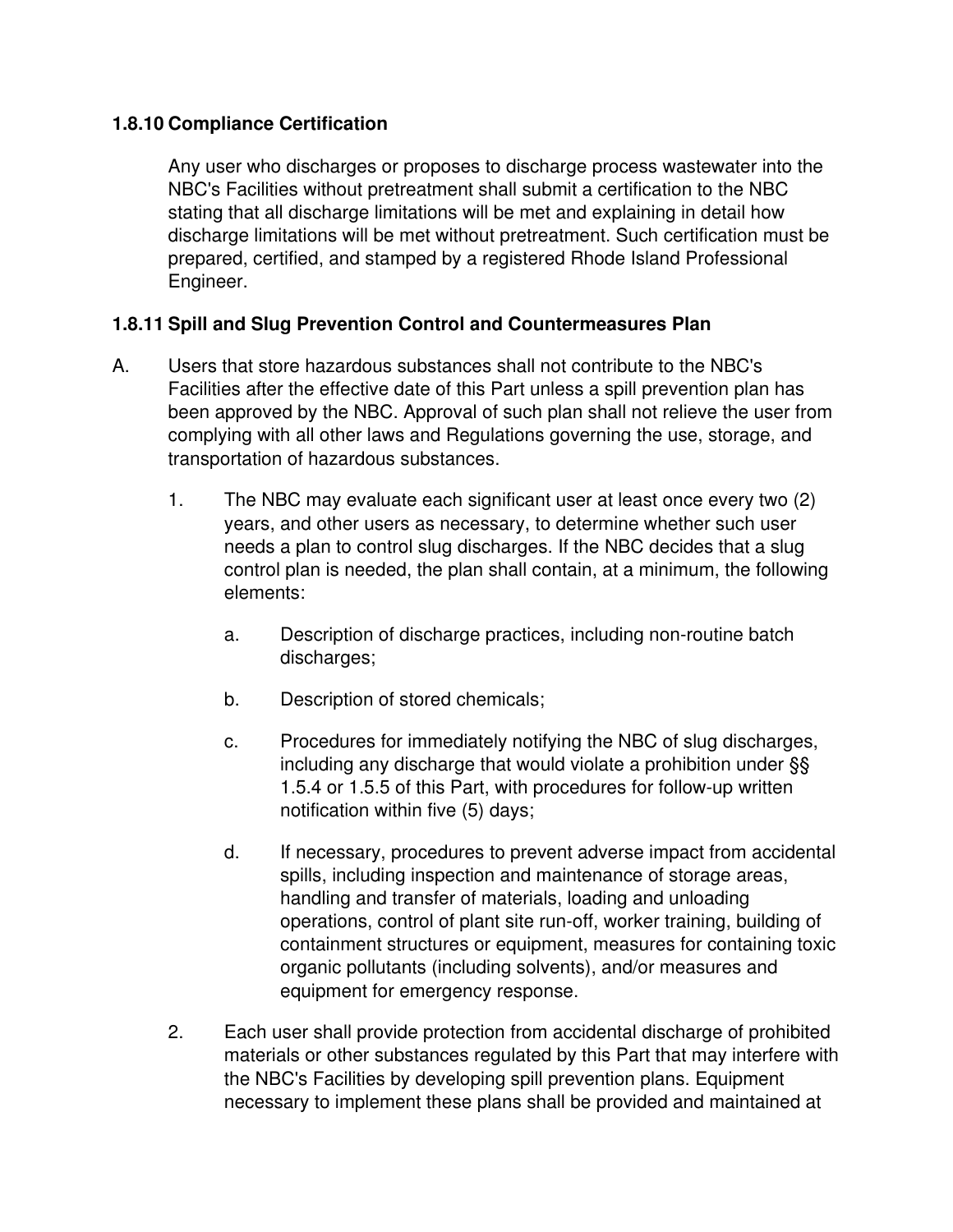the owner's or user's own cost and expense. Detailed plans showing equipment and operating procedures to provide this protection shall be submitted to the NBC for review, and must be approved by the NBC before construction. It is understood that any review and inspection conducted by the NBC is for the sole purpose of determining compliance with the technical provisions of these Regulations. Review by the NBC does not constitute any form of guarantee or insurance with respect to the performance of the equipment and processes.

3. All existing users shall also complete such a plan as required by a compliance schedule or permit. No new user proposing to discharge into the facilities shall be permitted to introduce pollutants into the facilities until accidental discharge procedures have been approved by the NBC. Review and approval of such plans and operating procedures shall not relieve the user from the responsibility of modifying the user's equipment as necessary to meet the requirements of this Part.

## **1.8.12 Duration of Permits/Reissuance of Permits**

Permits shall be issued for a specified time period, not to exceed five (5) years. A permit may be issued for a period of less than one (1) year or may be stated to expire on a specific date. The user shall apply for permit reissuance at least one hundred eighty (180) days prior to the expiration of the user's existing permit.

## **1.8.13 Modification of Permits**

- A. A user may apply for modification of a discharge permit by filing a new application form showing substantial, significant, and/or material changes that have been proposed since filing the original application. No application for modification will be considered unless it demonstrates such changes.
- B. After review of the application and inspection of the facility, the NBC may, at its discretion, modify the original permit. If such application is rejected, the existing permit shall remain in full force and effect.
- C. The terms and conditions of the permit may be subject to modification and changed by the NBC during the life of the permit. The NBC may, in its sole discretion, place further restrictions, limitations and conditions in a permit to carry out the provisions of R.I. Gen. Laws § 46-25-1 *et seq.* The user shall be informed of any proposed changes in his or her permit at least thirty (30) days prior to the effective date of change. Any changes or new conditions in the permit shall include a hearing on modifications to his or her permit in accordance with the provisions of § 1.10 of this Part.

## **1.8.14 Transfer of Permits**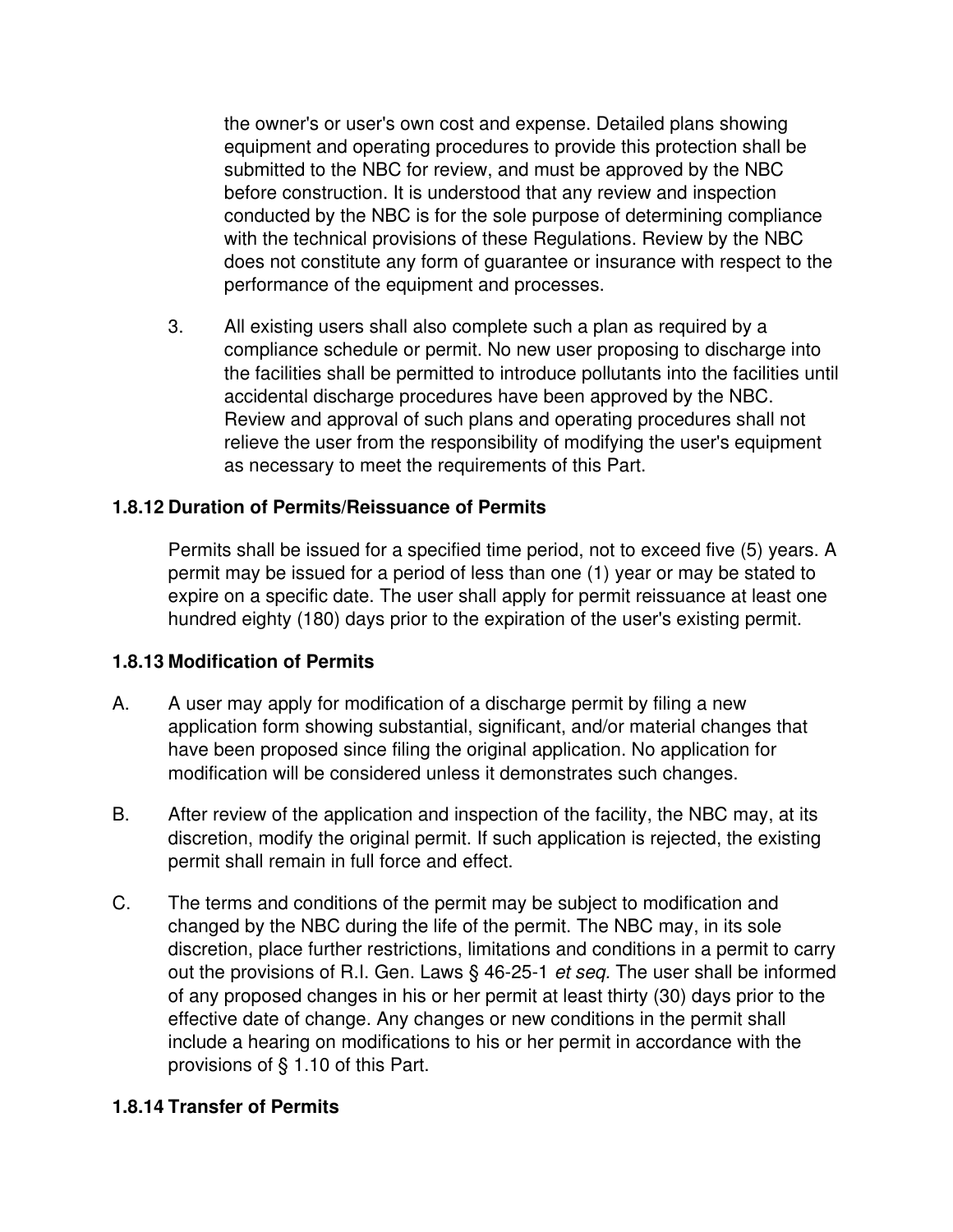- A. Wastewater discharge permits may be reassigned or transferred to a new owner and/or operator only if the permittee gives at least ninety (90) days advance notice to the NBC and the NBC approves the wastewater discharge permit transfer. The notice to the NBC must include a written certification by the new owner and/or operator, which:
	- 1. States that the new owner and/or operator has no immediate intent to change the facility's operations and processes.
	- 2. Identifies the specific date on which the transfer is to occur.
	- 3. Acknowledges full responsibility for complying with the existing wastewater discharge permit.
- B. Failure to provide advance notice of a transfer renders the wastewater discharge permit void on the date of facility transfer.

## **1.8.15 Wastewater Discharge Permit Revocation**

- A. Wastewater discharge permits may be revoked for the following reasons:
	- 1. Failure to notify the NBC of significant changes in the quantity and quality of wastewater discharged prior to implementing such changes
	- 2. Misrepresentation or failure to fully disclose all relevant facts in the wastewater discharge permit application
	- 3. Falsifying self-monitoring reports
	- 4. Tampering with monitoring equipment
	- 5. Refusing to allow the NBC timely access to the facility premises and records
	- 6. Failure to meet effluent limitations
	- 7. Failure to pay fines
	- 8. Failure to pay user fees
	- 9. Failure to meet compliance schedules
	- 10. Failure to complete a wastewater survey or the wastewater discharge permit application
	- 11. Failure to provide advance notice of the transfer of a permitted facility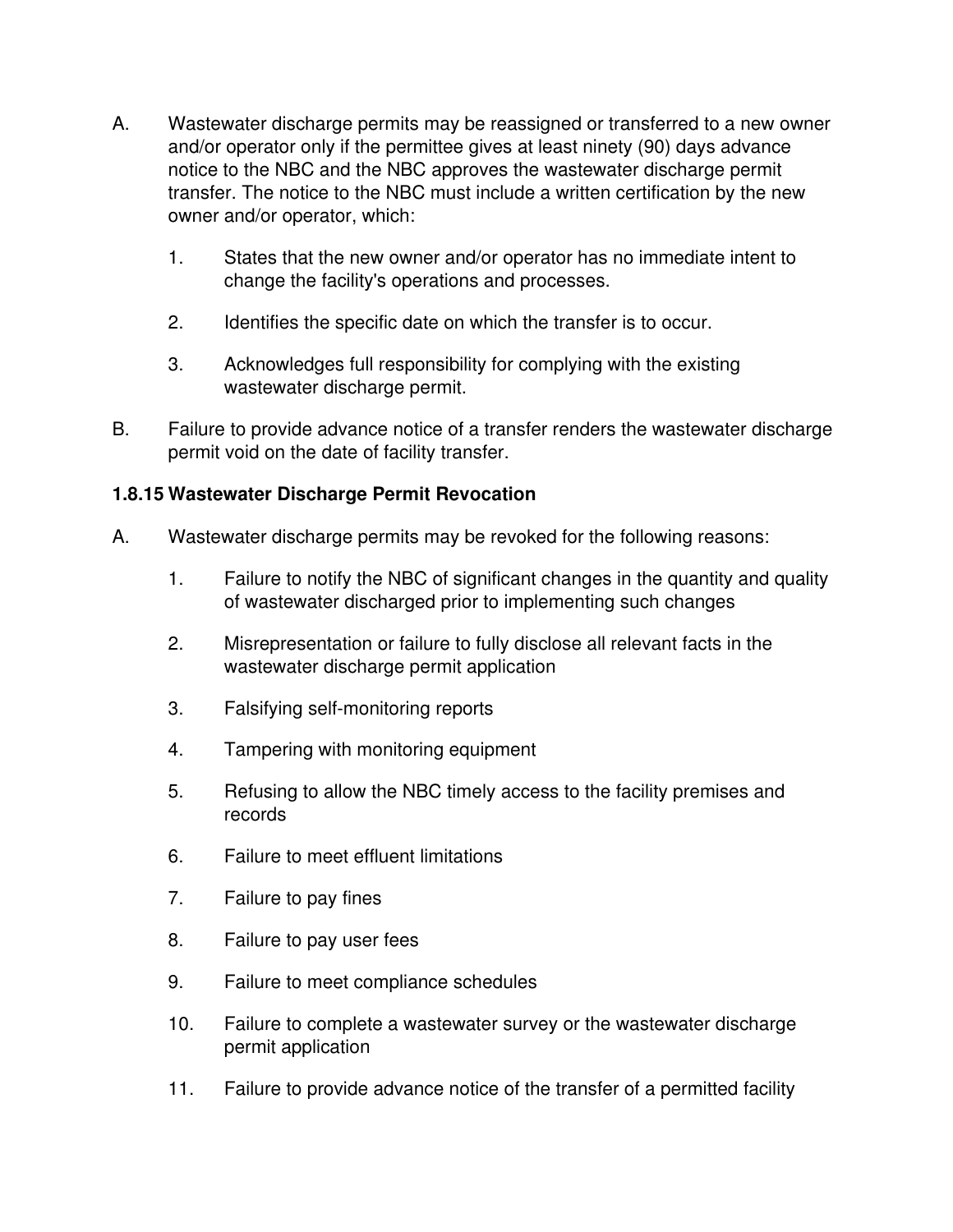- 12. Violation of any pretreatment standard or requirement, or any terms of the wastewater discharge permit or the ordinance
- B. Wastewater discharge permits shall be voidable upon non-use, cessation of operations, or transfer of business ownership. All wastewater discharge permits are voidable upon the issuance of a new wastewater discharge permit.

## **1.8.16 Suspension of Permit**

- A. The Executive Director may suspend the wastewater discharge permit of any user who ceases operations for any period exceeding one (1) month. The suspension will not act as a revocation of the permit, but rather as a temporary suspension of the user's rights under the permit while operations have ceased. During such suspension, the user's connection to the facilities shall be plugged. The user shall still be required to pay the permit fee, since the permit itself will not be revoked. During such suspension, the user shall be disconnected from the facility. The NBC shall have the authority to make periodic inspections during this time to determine whether the user is continuing to discharge regulated wastewater. Such discharge may be considered grounds for revocation of the wastewater discharge permit.
- B. The user shall give NBC personnel written notice five (5) working days prior to reactivating operations. The user shall not reactivate operations until after receiving written approval from the NBC following an NBC inspection.

## **1.8.17 Reinstatement of Permit**

Before any further discharge of industrial wastewater may be made by a user whose permit has been revoked, the user must apply for, and be granted, a reinstatement of the terminated permit, or a new permit, as the Executive Director may require, and pay any delinquent fees and all fines, charges, and other costs occasioned by the violation. Costs shall include, but not be limited to: inspection, monitoring, sampling, and related expenses; restitution to other affected parties; reasonable attorney's fees incurred by the NBC in enforcing the permit; disconnecting and reconnecting the user to the facility; and other actual damages incurred due to the violation. Any such fines, fees, charges and costs shall be paid for by the user before any new permit will be issued. When costs cannot be readily determined the NBC may require and accept a bond or irrevocable letter of credit that it considers sufficient and will be subject to appropriate adjustment after all costs have been determined.

# **1.9 Wastewater Monitoring and Reporting**

## **1.9.1 Records and Monitoring**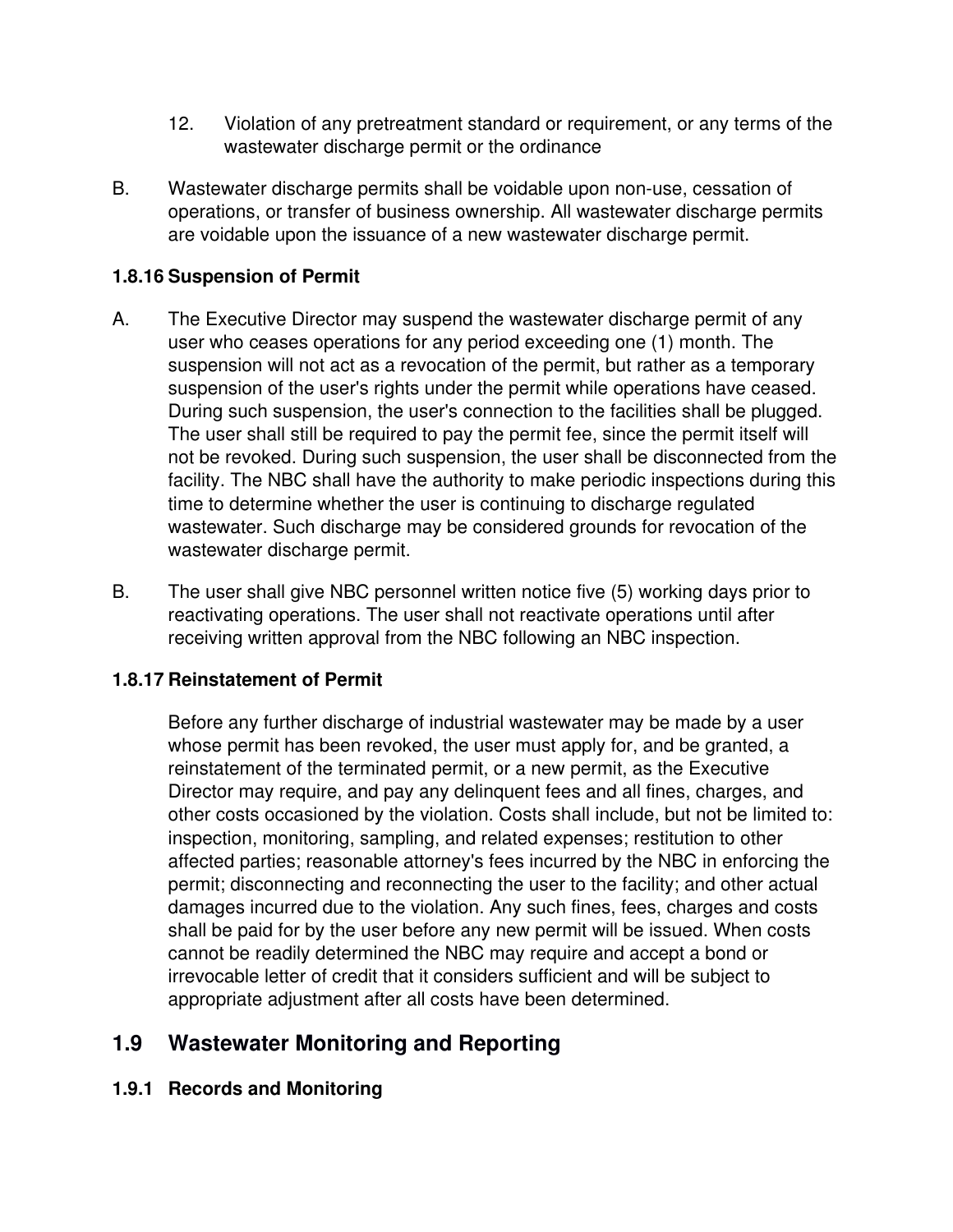- A. All users who discharge or propose to discharge wastewater directly or indirectly to the facilities shall maintain records that substantiate any information supplied in permit applications. Such records shall include, but not be limited to, pH tapes, chemical usage data, log sheets, hazardous waste manifests, water meter readings, effluent monitoring reports, self-monitoring compliance reports and any other informational requirements of this Part or required by a user's wastewater discharge permit or any applicable State and Federal laws and Regulations. These records are to be kept for a period of three (3) years unless there is a pending dispute or pending litigation involving the subject of these records, in which case these records are to be kept for a period of three (3) years following resolution of such dispute or litigation.
- B. Access to Information/Confidential Information
	- 1. All such records described in § 1.9.1(A) of this Part shall be available, in accordance with R.I. Gen. Laws § 46-25-25.1 upon request, to the NBC.
	- 2. Information and data (other than effluent data) about a user obtained from reports, questionnaires, permit applications, permits, monitoring programs, and inspections shall be available to the public unless the user specifically requests and is able to demonstrate to the satisfaction of the NBC that the release of such information would divulge processes or methods of production entitled to protection as trade secrets of the user. Any such request must be asserted at the time of submission of the information or data. When such a confidentiality claim is asserted, the information shall be treated as confidential until a determination is made by the NBC. Effluent data shall be available to the public without restriction.
	- 3. If the NBC determines that the information is entitled to protection as a trade secret, the portions of a report that might disclose trade secrets or secret processes shall not be made available for inspection except by the State or EPA for uses related to this Part, the permit, or the pretreatment program. Confidential portions of a report shall be available for use by the state or EPA in judicial review or enforcement proceedings involving the person furnishing the report. Effluent data will not be recognized as confidential information.
- C. The NBC may require a user to install, at his or her own cost, suitable monitoring or metering equipment to facilitate the accurate observation, sampling, and measurement of the wastewater discharge. Such equipment shall be maintained in proper working order by the user and shall be kept safe and accessible at all times. The monitoring and metering equipment shall be located and maintained on the user's premises. When such a location would be impractical or cause undue hardship to the user, the NBC may allow such facility to be constructed in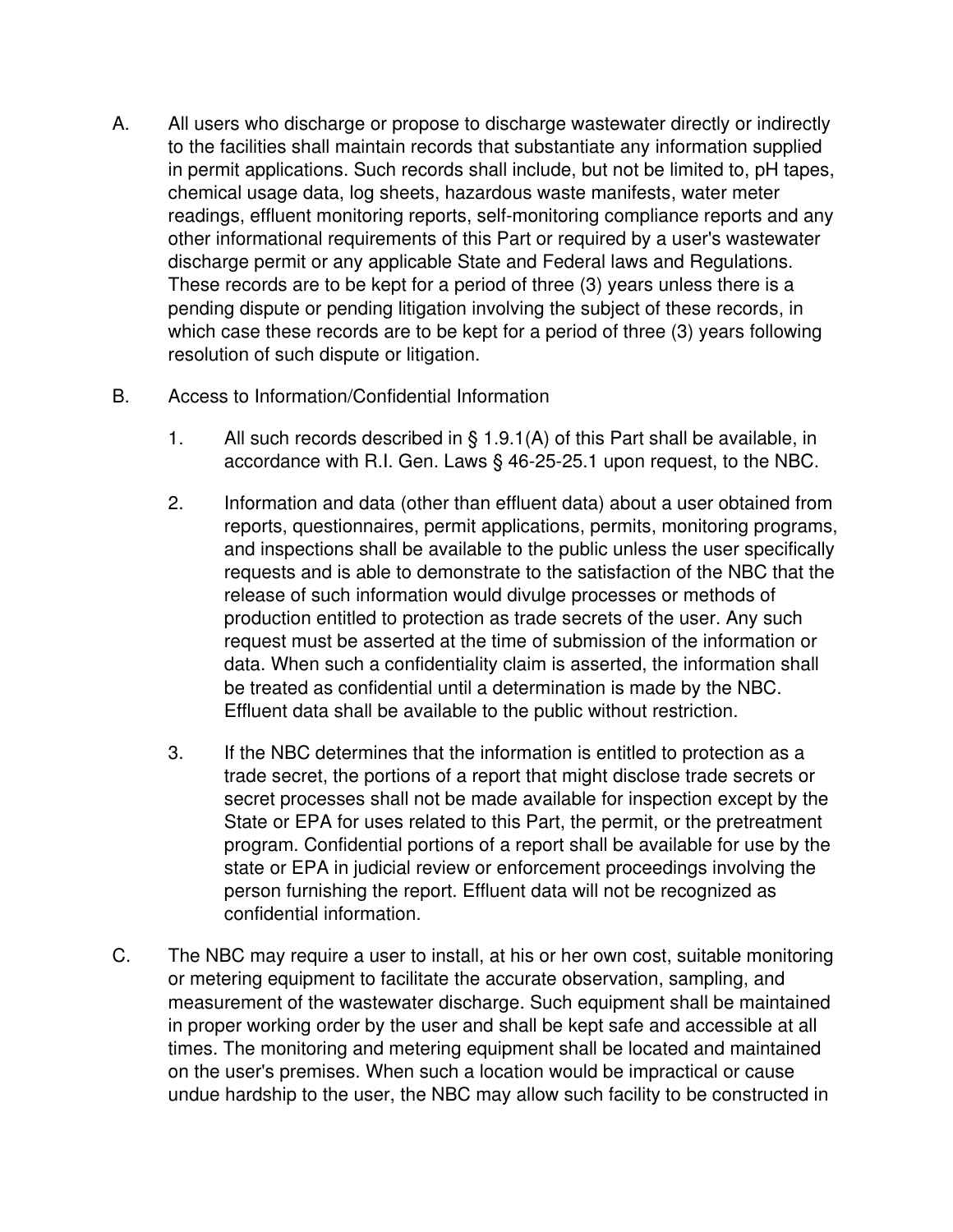the public street or sidewalk area, with the approval of the public agency having jurisdiction over such street or sidewalk, and located so the discharge will not be obstructed by public utilities, landscaping, or parked vehicles.

- D. When more than one (1) user discharges into a common sewer, the NBC may require installation of separate monitoring and metering equipment for each user. When there is a significant difference in wastewater constituents and characteristics produced by different operations of a single user, the NBC may require that separate monitoring and metering facilities be installed for each separate discharge.
- E. Whether constructed on public or private property, the monitoring facilities shall be constructed in accordance with this Part and any applicable construction standards required by the NBC or by local, State, or Federal law.

## **1.9.2 Inspection and Sampling**

- A. The NBC shall have the right to enter the facilities of any user to ascertain whether the purposes of this Part are being met and all requirements are being complied with. Users shall allow the NBC ready access to all parts of the premises for the purposes of inspection, sampling, records examination and copying, and the performance of any additional duties.
	- 1. Where a user has security measures in force that require proper identification and clearance before entry into their premises, the user shall make necessary arrangements with its security guards so that, upon presentation of suitable identification, personnel from the NBC, State, and/or EPA will be permitted to enter, without delay, for the purposes of performing their specific responsibilities.
	- 2. The NBC, the State, and EPA shall have the right to set up or require installation of, on the user's property, such devices as are necessary to conduct sampling and/or metering of the user's operations.
	- 3. The NBC may require the user to install monitoring equipment, as necessary. The facility's sampling and monitoring equipment shall be maintained at all times in safe and proper operating condition by the user at the user's expense. All devices used to measure wastewater flow and quality shall be calibrated periodically to ensure their accuracy.
	- 4. Safe and easy access must be provided for NBC personnel. Any temporary or permanent obstruction to safe and easy access in and around the facility to be inspected and/or sampled shall be promptly removed and/or repaired by the user at the written or verbal request of the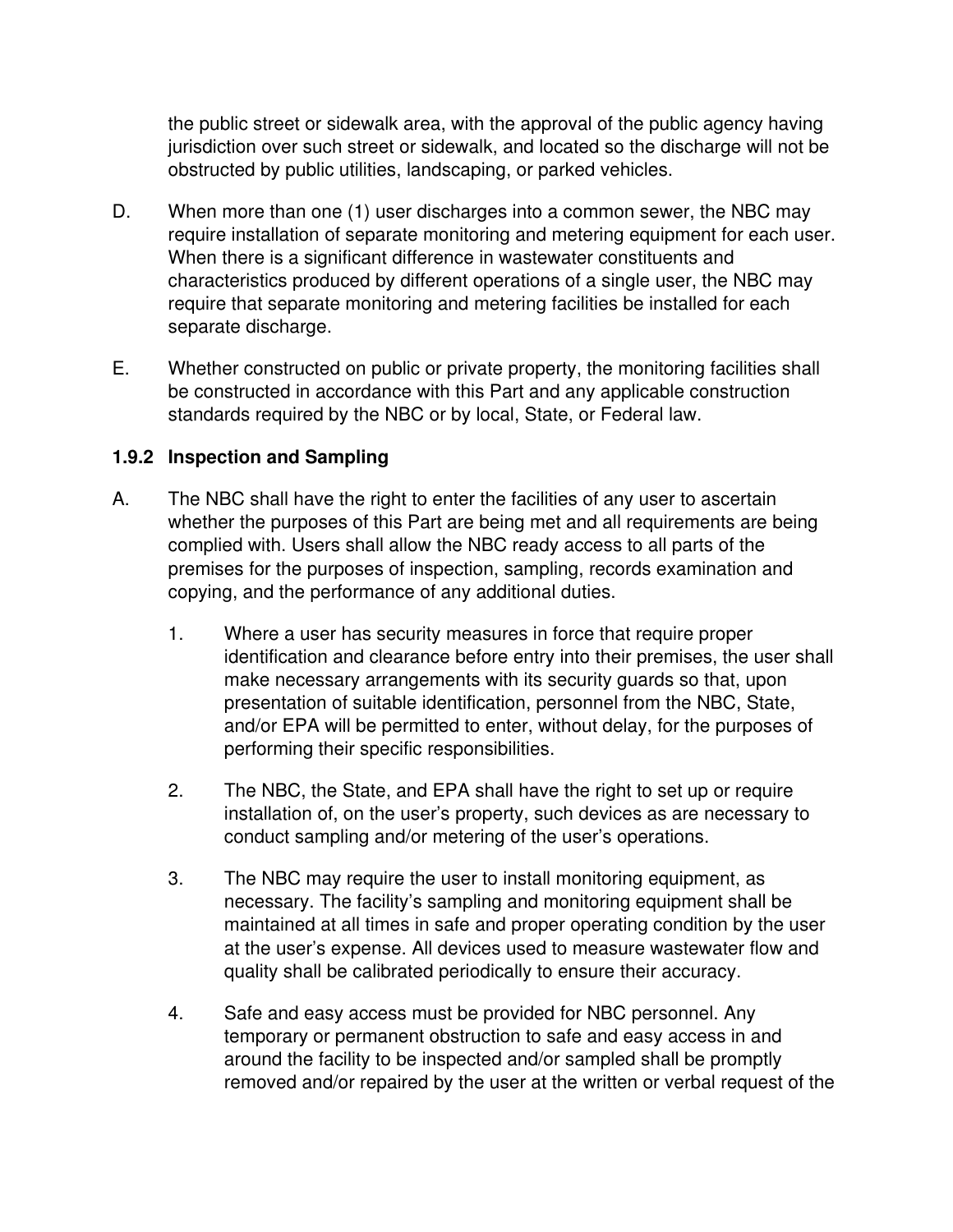NBC. The costs associated with said removal and/or repair shall be borne by the user.

5. Unreasonable delays in allowing NBC personnel access to the user's premises shall be a violation of this Part.

## **1.9.3 Monitoring and Analysis of Process Wastewater**

- A. Sampling and analysis of industrial wastewater for the purpose of compliance determinations with respect to § 1.5 of this Part shall be done through industry self-monitoring and through monitoring performed by the NBC. All analyses, including sampling results submitted in support of any application reports, evidence, or as required by any permit or order shall be performed in accordance with the techniques prescribed in 40 C.F.R. Part 136 (2018) incorporated herein by reference, not including later amendments, or, if 40 C.F.R. Part 136 (2018) does not contain sampling or analytical techniques for the pollutant in question, in accordance with procedures approved by EPA. The NBC may, at its sole discretion, require any user to monitor for any parameter which may pose a public health risk, may adversely impact NBC facilities, cause treatment plant process Interference or Pass through, and/or impact receiving water quality, including but not limited to, any new pollutants such as emerging pollutants of concern, which include, but are not limited to, PFAS compounds, pharmaceuticals, etc. The NBC may, at its discretion, require an independent laboratory to conduct the sampling and analysis at the user's own cost.
	- 1. Self-Monitoring Requirements
		- a. Self-monitoring results must be accompanied by a certified laboratory analysis sheet, indicating the EPA approved test procedure for each parameter analyzed. The user must also submit a self-monitoring report with the results on a form prescribed by the NBC.
		- b. All Self-Monitoring Reports must be signed and certified in accordance with § 1.9.10 of this Part.
		- c. If any sampling performed by a user indicates any violation(s) of discharge limitations, the user shall notify the NBC within twentyfour (24) hours of becoming aware of the violation(s). The user shall repeat the analysis immediately for the parameters determined to be in violation and submit the resampling results to the NBC within thirty (30) days after becoming aware of the violation(s).
	- 2. Sample Collection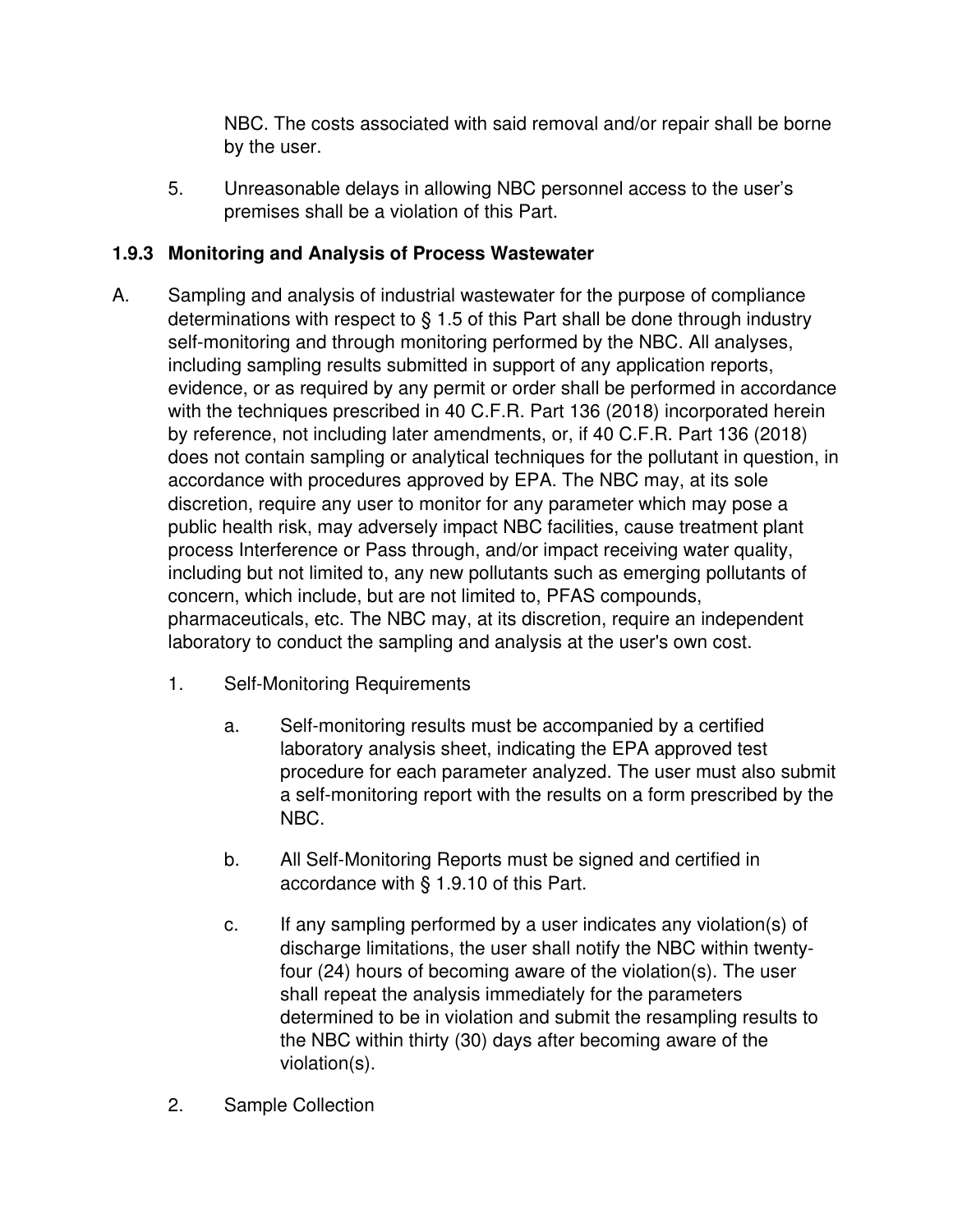- a. Except as indicated in § 1.9.3(A)(3) of this Part below, wastewater samples collected for the purpose of determining user compliance with pretreatment standards and requirements must be obtained using flow proportional composite sample collection techniques. In the event that flow proportional sampling is not feasible, the NBC may authorize the use of time proportional sampling.
- b. For automatic samplers, the intake line hose must be at least one quarter inch (1/4") (0.6 cm) internal diameter and the velocity in the intake line must be maintained at least at two feet (2') per second.
- c. Samples for oil and grease, temperature, pH, cyanide, phenols, toxicity, sulfides, and volatile organic chemicals must be obtained using a grab sample.
- 3. Analysis of Wastewater Samples

Laboratory analysis and sample preservation of industrial wastewater samples for user self-monitoring and compliance monitoring by the NBC shall be performed in accordance with EPA approved methods. Where applicable, the laboratory must be certified by the State in which it is located.

## **1.9.4 Baseline Monitoring Report**

- A. Within one hundred eighty (180) days after the effective date of a categorical pretreatment standard, or the final administrative decision on a category determination under 40 C.F.R. § 403.6 (2018) incorporated herein by reference, not including later amendments, whichever is later, existing significant industrial users subject to such categorical pretreatment standards, and currently discharging to or scheduled to discharge to the NBC's Facilities shall be required to submit to the NBC a report that contains the information listed below. At least ninety (90) days prior to commencement of their discharge, new sources, including sources that become users subsequent to the promulgation of an applicable categorical standard, including existing users who have changed their operation or processes so as to become new sources, shall be required to submit to the NBC a report that contains the information listed below. A new source shall also be required to report the method of pretreatment it intends to use to meet applicable pretreatment standards, estimates of its anticipated flow, and estimates of the quantity of pollutants to be discharged.
	- 1. The information required by this section includes:
		- a. Identifying Information: The name and address of the facility including the name of the operator and owner(s);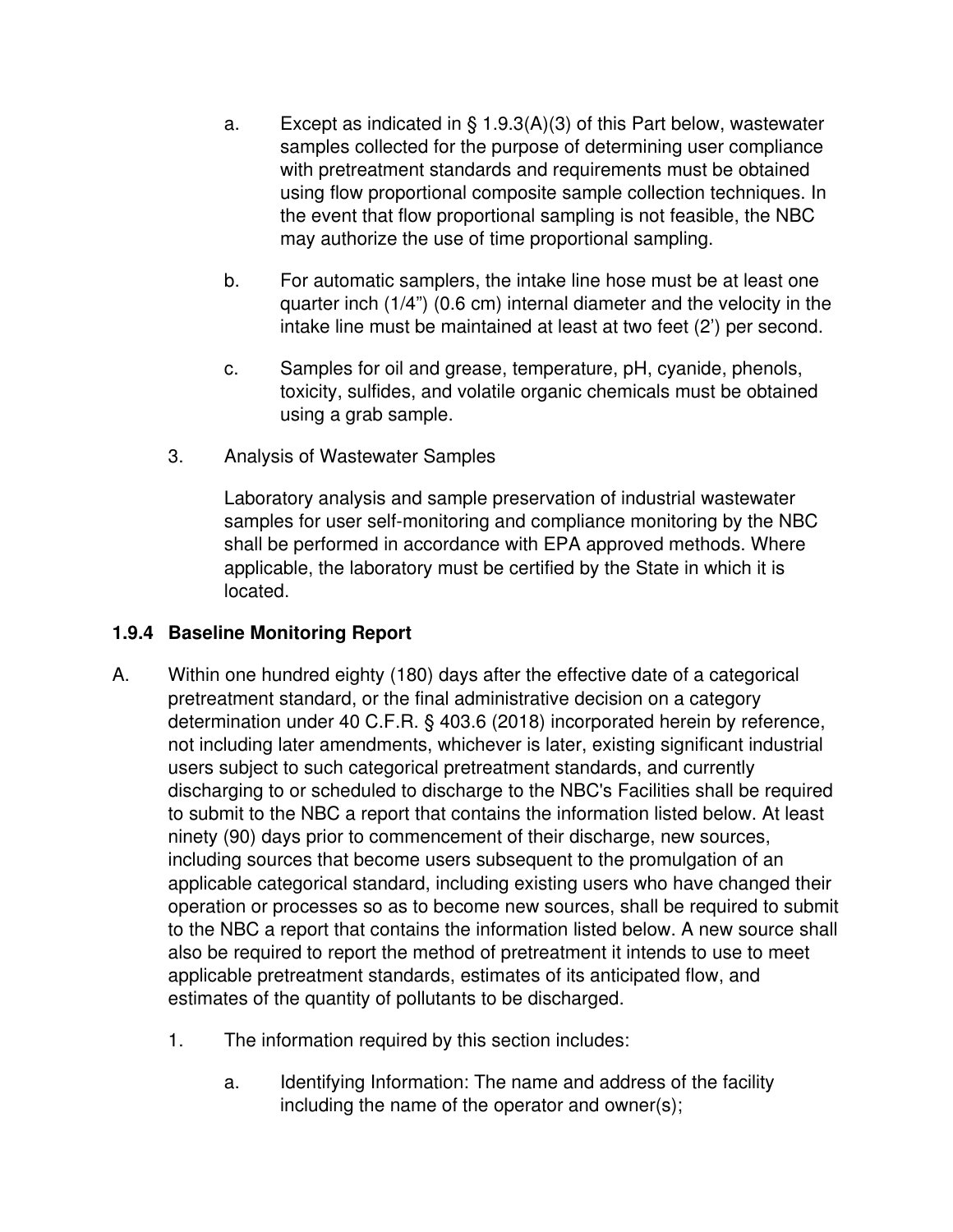- b. Wastewater Discharge Permits: A list of any environmental control wastewater discharge permits held by or for the facility;
- c. Description of Operations: A brief description of the nature, average rate of production, and standard industrial classifications of the operation(s) carried out by such user. This description should include a schematic process diagram that indicates points of discharge to the NBC's sewer system from the regulated processes;
- d. Flow Measurement: Information showing the measured average daily and maximum daily flow, in gallons per day, to the NBC's sewer system from regulated process streams and other streams as necessary to allow use of the combined waste stream formula set out in 40 C.F.R. § 403.6(e) (2018);
- e. Measurements of Pollutants
	- (1) Identify the categorical pretreatment standards applicable to each regulated process;
	- (2) Submit the results of sampling and analysis identifying the nature and concentration (and/or mass, where required by the standard or NBC) of regulated process. Instantaneous daily maximum and long-term average concentrations (or mass, where required) shall be reported. The sample shall be representative of daily operations and shall be performed in accordance with procedures set out in 40 C.F.R. Part 136 (2018).
- f. Certification: A statement reviewed by an authorized representative of the user and certified by a qualified professional, indicating whether pretreatment standards are being met on a consistent basis, and if not, whether additional operation and maintenance and/or additional pretreatment is required in order to meet the pretreatment standards and requirements;
- g. Compliance Schedule: If additional pretreatment and/or operations and maintenance will be required to meet the pretreatment standards; the shortest schedule by which the user will provide such additional pretreatment and/or operations and maintenance shall be applied. The completion date in this schedule shall not be later than the compliance date established for the applicable pretreatment standard; and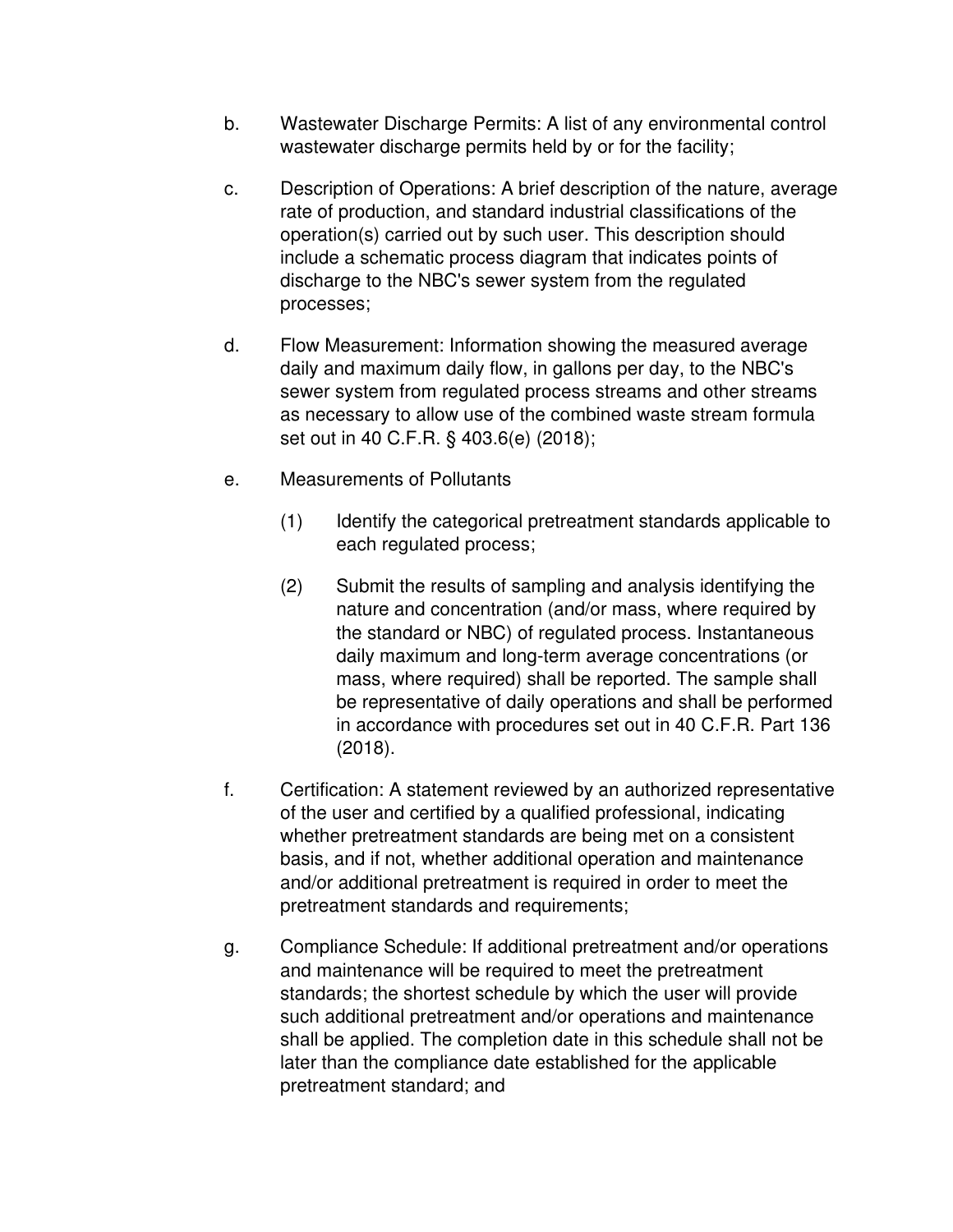h. Signatory Certification: All baseline monitoring reports must be signed and certified in accordance with § 1.9.10 of this Part below.

## **1.9.5 Compliance Schedule Progress Report**

The following conditions shall apply to the schedule required by  $\S$  1.9.4(A)(1)(g) of this Part. The schedule shall contain progress increments in the form of dates for the commencement and completion of major events leading to the construction and operation of additional pretreatment required for the user to meet the applicable pretreatment standards (such events include hiring an engineer, completing preliminary and final plans, executing contracts for major components, commencing and completing construction, beginning and conducting routine operation). No increment referred to above shall exceed nine (9) months. The user shall submit a progress report to the NBC no later than fourteen (14) days following each date in the schedule and the final date of compliance including, as a minimum, whether or not it complied with the increment of progress, the reason for any delay, and, if appropriate, the steps being taken by the user to return to the established schedule. In no event shall more than nine (9) months elapse between such progress reports to the NBC.

## **1.9.6 Report on Compliance with Categorical Pretreatment Standard Deadline**

Within ninety (90) days following the date for final compliance with applicable categorical pretreatment standards, or in the case of a new source following commencement of the introduction of wastewater into the NBC's Facilities, any user subject to such pretreatment standards and requirements shall submit to the NBC a report containing the information described in § 1.9.4 of this Part. For users subject to equivalent mass or concentration limits established in accordance with the procedures in 40 C.F.R. § 403.6 (2018), this report shall contain a reasonable measure of the user's long-term production rate. For all other users subject to categorical pretreatment standards expressed in terms of allowable pollutant discharge per unit of production (or other measure of operation), this report shall include the user's actual production during the appropriate sampling period. All compliance reports must be signed and certified in accordance with § 1.9.10 of this Part.

## **1.9.7 Periodic Compliance Reports**

A. Any significant industrial user subject to a pretreatment standard shall, at a frequency determined by the NBC but in no case less than twice per year, submit a report indicating the nature and concentration of pollutants in the discharge that are limited by such pretreatment standards and the measured or estimated average and maximum daily flows for the reporting period. All periodic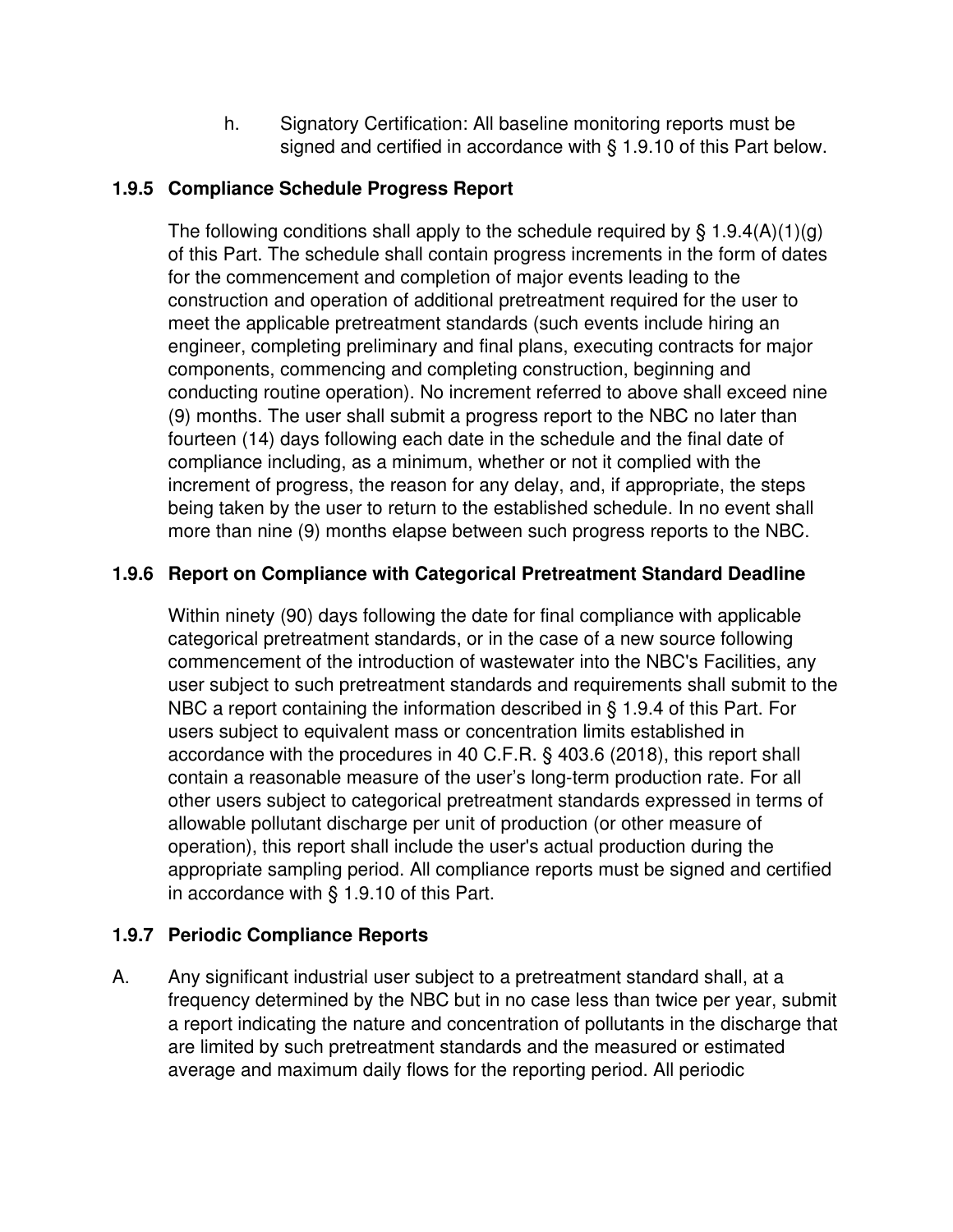compliance reports must be signed and certified in accordance with § 1.9.10 of this Part.

- B. All wastewater samples must be representative of the user's discharge. Wastewater monitoring and flow measurement facilities shall be properly operated, kept clean, and maintained in good working order at all times. The failure of a user to keep its monitoring facility in good working order shall not be grounds for the user to claim that analytical results are not representative of its discharge.
- C. If a user subject to the reporting requirement in and of this section monitors any pollutant more frequently than required by the NBC, using the procedures prescribed in § 1.9.3(A)(2) of this Part, the results of this monitoring shall be included in the report.

## **1.9.8 Notification/Reporting Requirements**

A. Report of Changed Conditions

Users are required to submit written notification to the NBC in advance of any substantial change to the user's pretreatment operations or system that might alter the nature, quality, or volume of its wastewater at least thirty (30) days prior to instituting any such change, including the listed or characteristic hazardous wastes for which the user has submitted initial notification under 40 C.F.R. § 403.12(p) (2018).

B. Sampling Violations

If sampling performed by a user indicates a violation of discharge limitations, the user must notify the NBC within twenty-four (24) hours of becoming aware of the violation. The user shall also repeat the sampling and analysis and submit the results of the repeat analysis to the NBC within thirty (30) days of becoming aware of the violation.

- C. Potential Problems
	- 1. Notification of Accidental Spills

In the case of an accidental discharge into the facility, it is the responsibility of the user to immediately contact the NBC and inform them of the incident at the emergency phone numbers referenced in the user's permit. The notification shall include location of discharge, type of waste, concentration and volume, and corrective actions. Within five (5) days following an accidental discharge into the facilities, the user shall submit a detailed written report describing the nature and cause of the discharge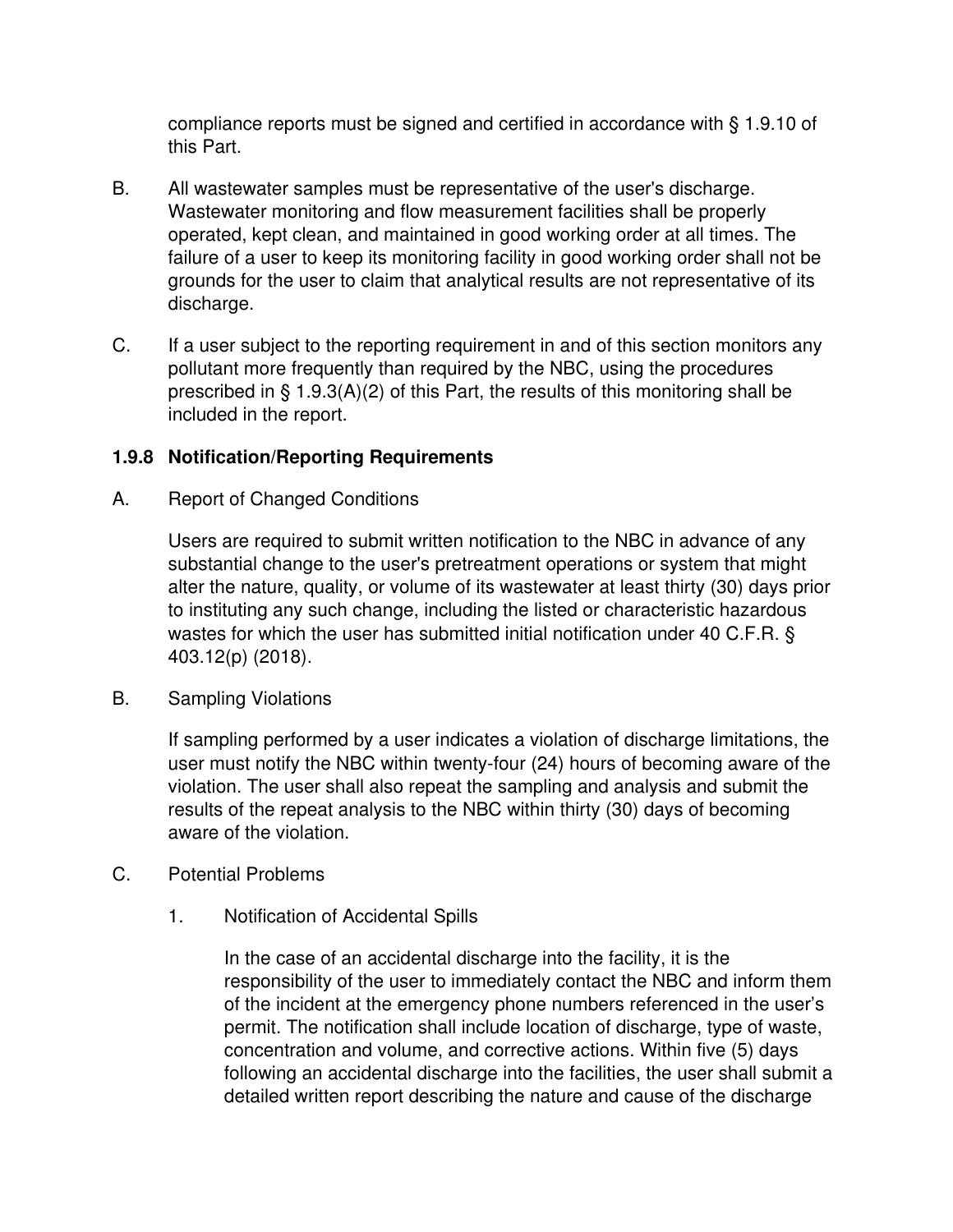and the measures to be taken by the user to prevent similar future occurrences. Such notification shall not relieve the user of any expense, loss, damage, or other liability resulting from the discharge. Notification will not exempt the user from any fines, civil or criminal penalties, or any other liability that may be imposed under this Part or other applicable State or Federal law.

- 2. In the case of any discharge, including but not limited to, discharges of a non-routine, episodic nature, a non-customary batch discharge, or a slug load that may cause potential problems for the NBC (including a violation of the prohibited discharge standards in § 1.5 of this Part), it is the responsibility of the user to immediately telephone and notify the NBC of the incident at the emergency phone numbers referenced in the user's permit. The notification shall include location of discharge, type of waste, concentration and volume, and corrective actions. Within five (5) days following an accidental discharge into the facilities, the user shall submit a detailed written report describing the nature and cause of the discharge and the measures to be taken by the user to prevent similar future occurrences. Such notification shall not relieve the user of any expense, loss, damage, or other liability resulting from the discharge. Notification will not exempt the user from any fines, civil or criminal penalties, or any other liability that may be imposed under this Part or other applicable State or Federal law.
- 3. Failure to notify the NBC of potential problem discharges shall be deemed a separate violation of this Part.
- 4. A notice shall be permanently posted on the user's bulletin board or other prominent place advising employees whom to call in the event of a discharge described in § 1.9.8 of this Part. Employers shall ensure that all employees, who may cause or suffer such discharge to occur, are advised of the emergency notification procedure.
- D. Selling, Closing, or Moving a Business

Any user who will be selling, closing, or moving a business from its present location must notify the NBC in writing thirty (30) days before disposing of any process waste associated with the move or the cessation of business. The NBC has a facility shutdown procedure that must be adhered to upon selling, closing, or moving a business or operation. Failure to notify the NBC prior to such change may subject the user to civil or criminal penalties in accordance with R.I. Gen. Laws §§ 46-25-25.2 and 46-25-25.3.

E. The facility shutdown procedure includes, but is not limited to, the following: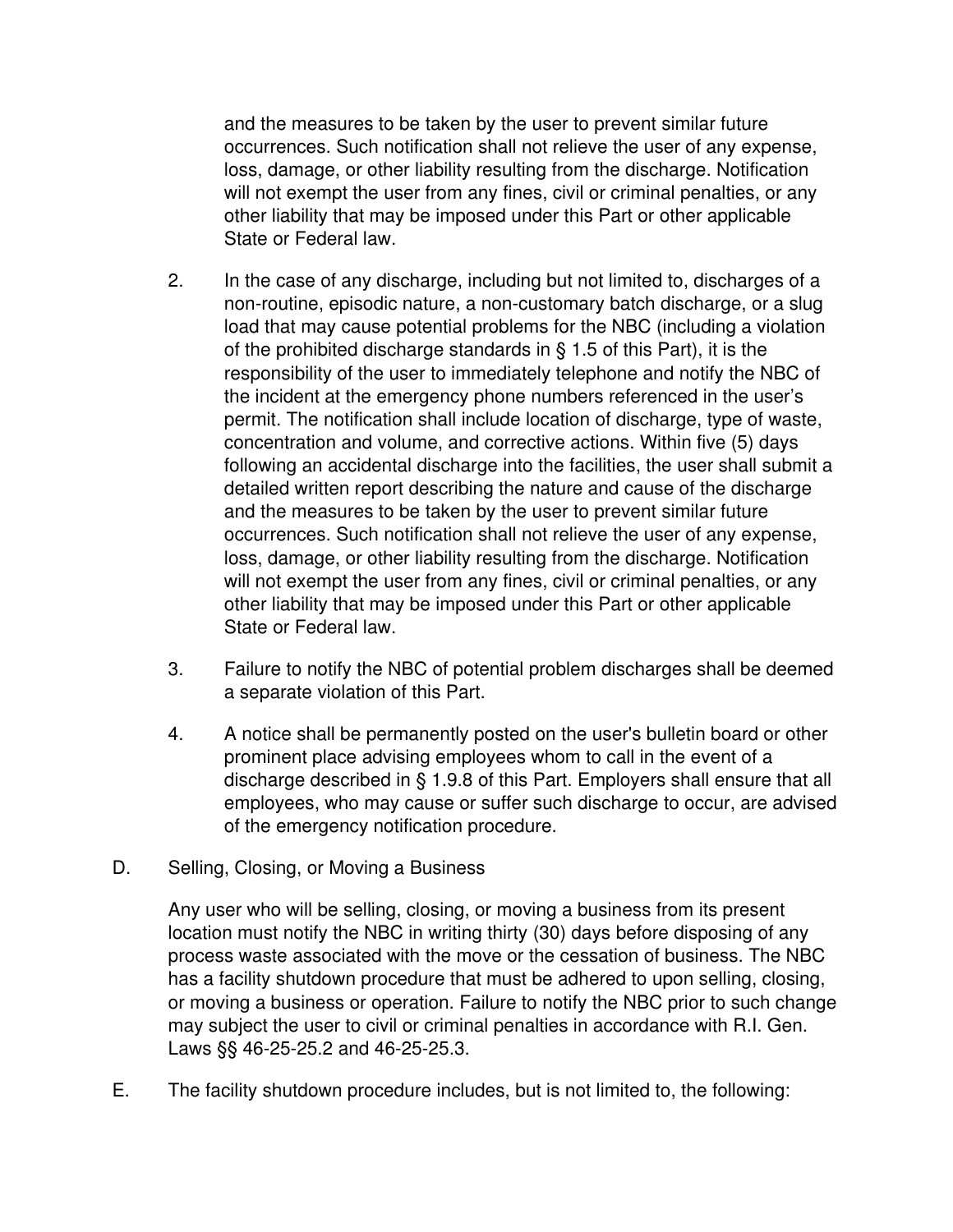- 1. An inventory specifying the amount of each chemical and each solution on the premises, whether in storage drums or in process tanks;
- 2. A written plan detailing how each chemical and solution is to be disposed of (e.g. discharged to sewer with or without pretreatment, sold, returned to the supplier, or hauled off as hazardous waste);
- 3. The information required in §§ 1.9.8(E)(1) and (2) of this Part above must be reviewed and approved by the NBC prior to any solutions or chemicals being disposed of. Only those solutions approved by the NBC may be discharged to the sewer system. The NBC must be informed at least fortyeight (48) hours in advance of when chemicals are to be shipped off-site or discharged to the sewer. A copy of each hazardous waste manifest form for any chemicals or solutions disposed of off-site must be submitted to the NBC as soon as they are completed. A copy of each sales receipt, credit slip, etc., for any chemicals or solutions that are sold or returned to the supplier must be submitted to the NBC as soon as they are completed.

## **1.9.9 Hazardous Waste Notification**

- A. Any user, except as specified in § 1.9.9(E) of this Part, that discharges to the NBC's Facilities any substance that, if disposed of, would be listed or characterized as hazardous waste under 40 C.F.R. Part 261 (2018) incorporated herein by reference, not including later amendments, shall notify the NBC in writing of such discharge.
- B. All hazardous waste notifications shall include:
	- 1. The name of the hazardous waste as set forth in 40 C.F.R. Part 261 (2018);
	- 2. The EPA hazardous waste number;
	- 3. The type of discharge (continuous, batch, or other); and
	- 4. A certification that the user has a program in place to reduce the volume and toxicity of hazardous waste generated to the degree it has determined to be economically practical.
- C. In addition to the information submitted in  $\S$  1.9.9(B) of this Part, users discharging more than one hundred kilograms (100 kg) of hazardous waste per calendar month to the NBC's Facilities shall include the following information to the extent such information is known and readily available to the user:
	- 1. An identification of the hazardous constituents contained in the waste;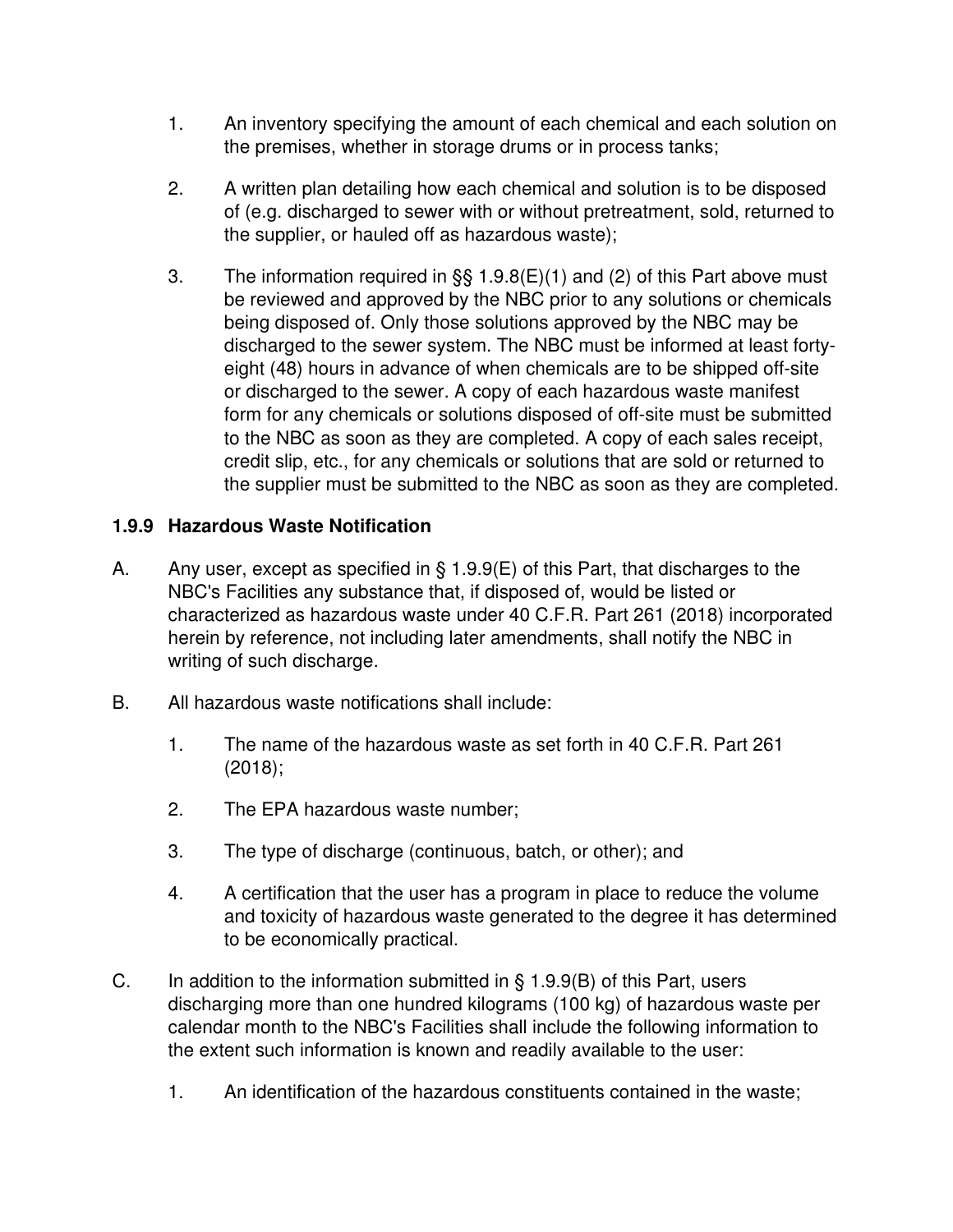- 2. An estimation of the mass and concentration of such constituents in the waste stream discharged during that calendar month; and
- 3. An estimation of the mass of constituents in the waste stream expected to be discharged during the following twelve (12) months.
- D. Discharge of more than fifteen kilograms (15 kg) of non-acute hazardous wastes in a calendar month, or of any quantity of acute hazardous wastes as specified in 40 C.F.R. §§ 261.30(d) (2018) incorporated herein by reference, not including later amendments, and 261.33(e) (2018) incorporated herein by reference, not including later amendments, requires a one (1) time notification.
- E. Dischargers are exempt from the requirements of §§ 1.9.9(A) through (C) of this Part during a calendar month in which they discharge no more than fifteen kilograms (15 kg) of hazardous waste unless the wastes are acute hazardous wastes as specified in 40 C.F.R. §§ 261.30(d) (2018) and 261.33(e) (2018).

## **1.9.10 Signatories and Certification**

All wastewater discharge permit applications and user's reports shall contain a certification statement as outlined in 40 C.F.R. § 403.6 (2018) and shall be signed by an authorized representative of the user.

## **1.10 Enforcement**

## **1.10.1 Administrative Enforcement Options**

- A. The NBC may implement any combination of the following administrative and/or judicial responses if a user is in violation of any provision of State or Federal requirements, R.I. Gen. Laws Chapter 46-25, this Part, a permit, or an order issued by the NBC.
	- 1. Issue a Notice of Violation;
	- 2. Require the user to attend a mandatory compliance meeting at the NBC Corporate Office during business hours, or at any other reasonable time, to discuss its violations or alleged violations, the remedial actions that it might take, and the actions the NBC might take under the Act and this Part;
	- 3. Issue an Administrative Order requiring any action that the NBC is authorized to require;
	- 4. Enter into a Consent Order or Settlement Agreement with the user;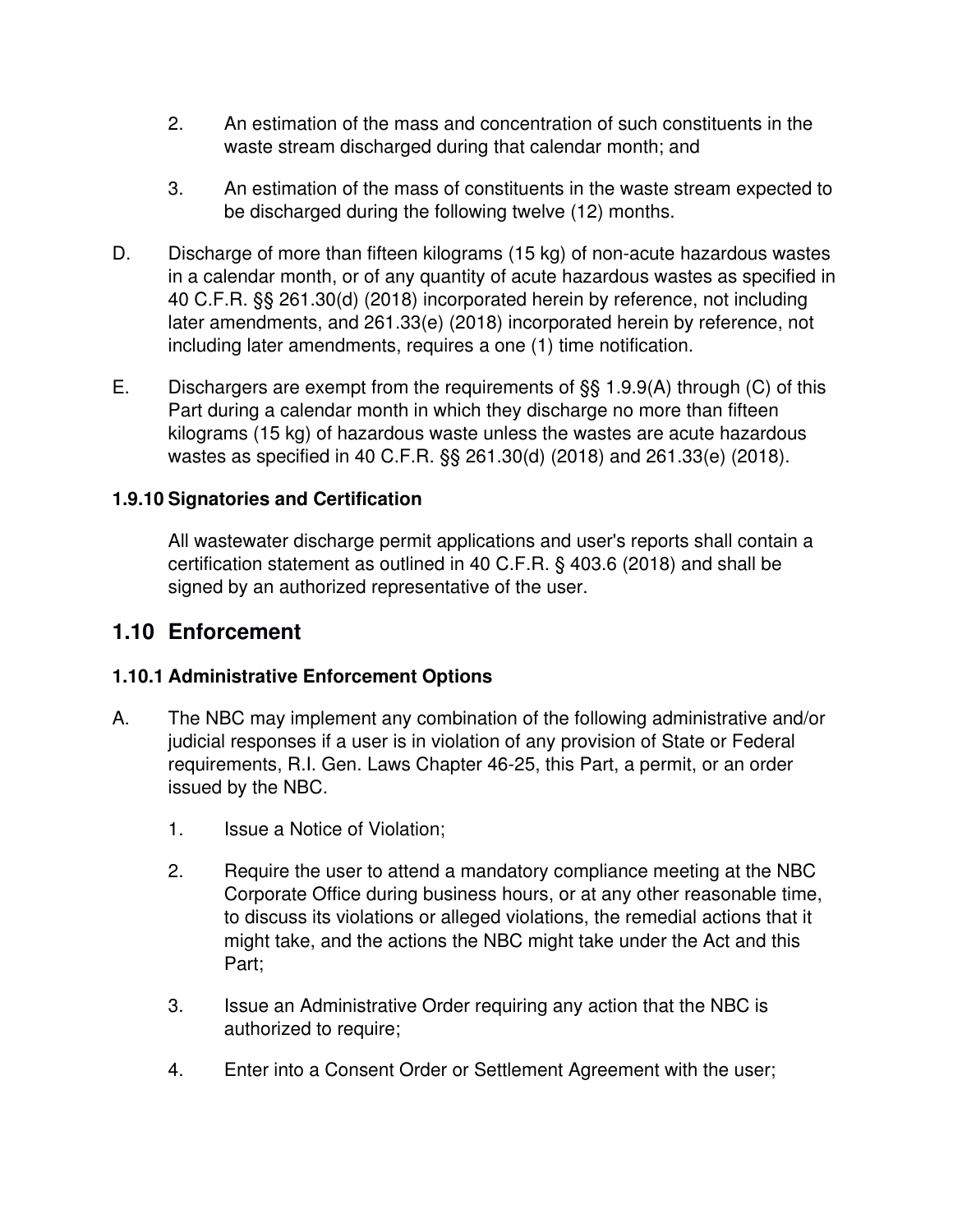- 5. Revoke, modify, deny, suspend, or refuse to renew a permit issued under the Act;
- 6. Terminate or suspend sewer services provided to the user;
- 7. Assess a civil administrative penalty;
- 8. Institute a court action for civil penalties, criminal fines and/or other criminal punishment, injunctive relief, reimbursement of costs and/or damages resulting from a violation or threatened violation; and/or any other relief authorized by law or Regulation.

## **1.10.2 Notice of Violations**

Whenever the NBC finds that a user has violated or is violating this Part, the Act, a permit, or order issued by the NBC, the NBC may serve upon said user written notice of the violation. The Notice of Violation ("NOV") shall identify each requirement the NBC asserts was violated, the occasion that each requirement was violated, and may require the user to comply by a date certain with the requirement(s) identified in the NOV and/or submit to the NBC by a date certain a written report describing the measures the user will take to achieve compliance with the requirements identified in the NOV and the date by which such measures will be taken. The issuance of a NOV does not preclude the NBC from taking any additional enforcement action it deems necessary and appropriate. The NOV may direct the user to submit written proposals for achieving compliance, may direct the user to increase the frequency of self-monitoring, or may require the user to comply with any other requirements the NBC deems necessary and appropriate to address the noncompliance. Submission of any plan to achieve compliance shall in no way relieve the user of liability for any violations occurring before or after receipt of the NOV. Nothing in this section shall limit the authority of the NBC to take any action, including emergency actions or any other enforcement action, without first issuing a Notice of Violation.

## **1.10.3 Administrative Orders**

#### A. Immediate Compliance Order

When the NBC finds that a user has violated or continues to violate this Part, the Act, a permit or order issued by the NBC, or any other pretreatment standard or requirement, the NBC may issue an order to the user responsible for the discharge, directing that the user come into compliance within a reasonable time period established by the NBC. Compliance Orders may also contain such other requirements as may be reasonably necessary and appropriate to address the noncompliance, including, but not limited to, the installation of pretreatment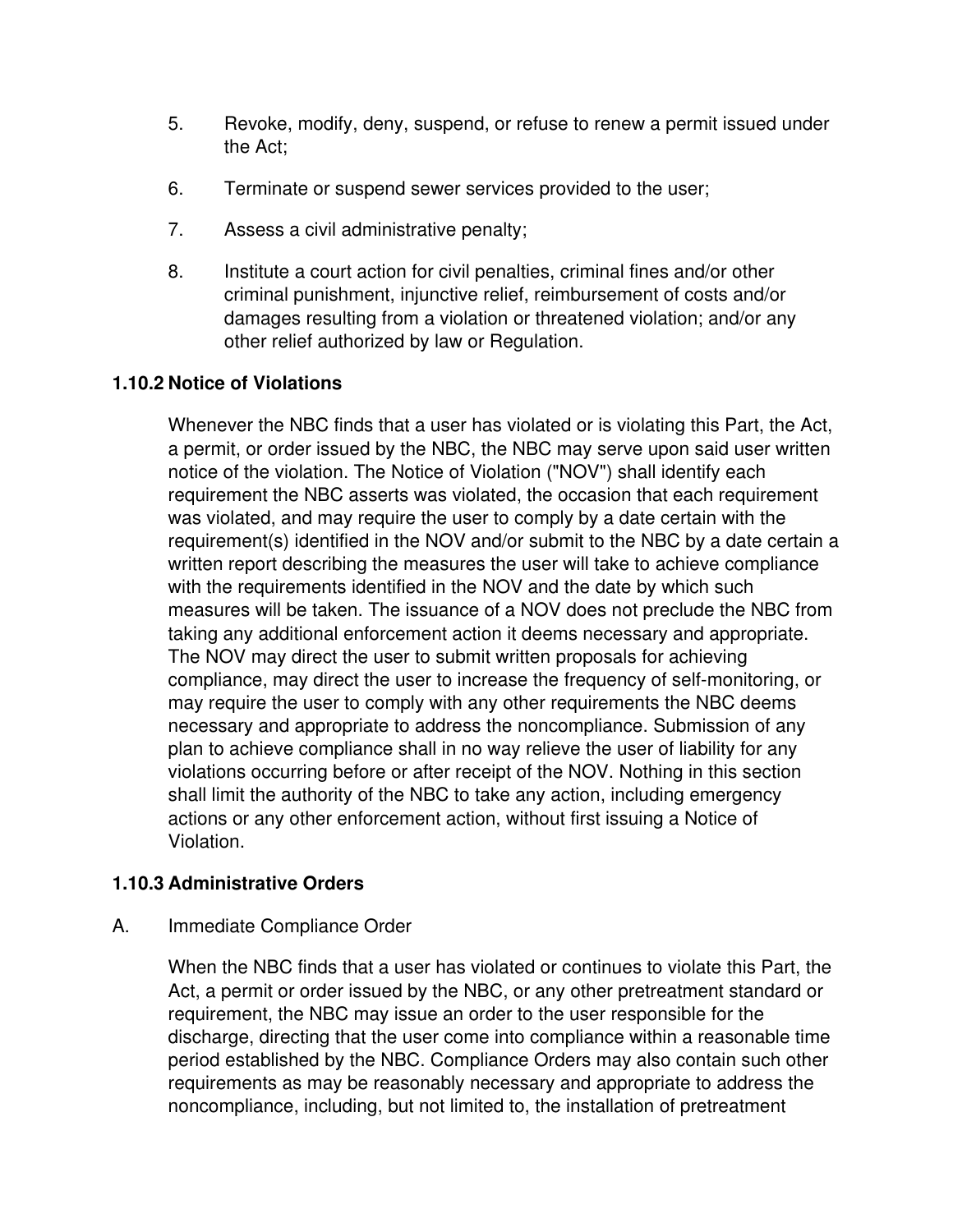technology and/or additional self-monitoring and management practices designed to minimize the amount of pollutants discharged to the sewer. A Compliance Order does not relieve the user of liability for any violation, including any continuing violation. Issuance of a Compliance Order shall not be a prerequisite to taking any other action against the user, including, but not limited to, assessment of an Administrative Penalty.

- B. Cease and Desist Orders
	- 1. When the NBC finds that a user is violating this Part, the Act, a permit or any order issued by the NBC, or any other pretreatment standard or requirement, or that the user's violations are likely to reoccur and/or continue, the NBC may issue an order to the user directing the user to halt all illegal or unauthorized discharges to the NBC's Facilities immediately.
		- a. If the NBC determines that an emergency exists, the Cease and Desist Order may be given verbally and/or telephonically.
		- b. Issuance of a Cease and Desist Order shall not be a prerequisite to taking any other action against the user, including but not limited to, assessment of an Administrative Penalty.

#### **1.10.4 Consent Orders**

When the NBC is able to reach an agreement with the user responsible for the noncompliance, the NBC and the user may enter into a Consent Order, Assurance of Voluntary Compliance, or other similar document establishing the agreement with the user. Such orders typically include: specific actions to be taken by the user within a particular time frame; a schedule for payment of the fines and enforcement costs; and stipulated penalties. Consent Orders shall have the same force and effect as Administrative Orders and shall be judicially enforceable.

#### **1.10.5 Suspension of Permit or Service**

The NBC may suspend wastewater treatment service and/or a permit to effectively halt or prevent any actual or threatened illegal or unauthorized discharge of pollutants into the NBC's Facilities. The NBC shall notify the user of the suspension, by certified and regular mail, at which time the user may utilize the hearing procedures included herein.

#### **1.10.6 Emergency Suspensions**

A. Whenever the NBC determines that suspension of wastewater treatment service or of a permit is necessary to stop an actual or threatened discharge presenting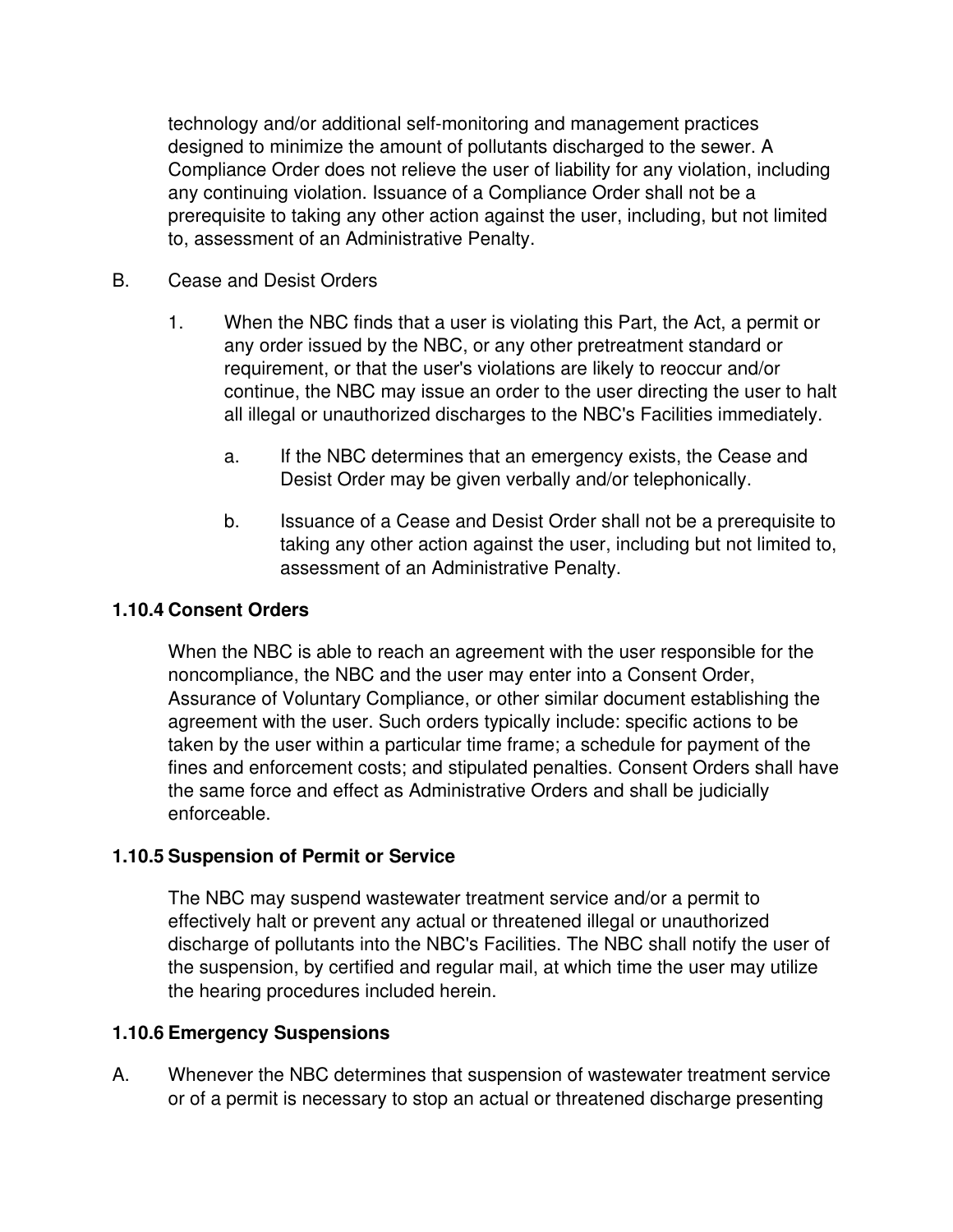or causing an imminent or substantial endangerment to the health or welfare of persons, the POTW, or the environment, the NBC may give the user informal notice of the suspension. Informal notice shall consist of a telephone call to the discharging facility's owner or any agent or officer of a corporation. The order to suspend discharging shall become effective notwithstanding the inability to contact the user. A registered or certified letter, return receipt requested, that states the existence of the violation and the action deemed necessary will be sent within five (5) days to the user. No request for a hearing prior to the issuance of the Emergency Order to suspend discharging may be made.

- B. Any user notified of an emergency suspension of their wastewater treatment service and/or suspension of their wastewater discharge permit shall immediately stop or eliminate its contribution. In the event of a user's failure to immediately comply voluntarily with the Suspension Order, the NBC shall take such steps as deemed necessary, including immediate severance from the sewer facilities, to prevent or minimize damage to the NBC, its receiving stream, or any individuals. The NBC shall allow the user to recommence its discharge when the endangerment has passed, unless proceedings are initiated to terminate the user's permit.
- C. A user that is responsible, in whole or in part, for imminent endangerment to the health and welfare of persons shall submit a detailed written statement describing the causes of the harmful contribution and the measures taken to prevent any further occurrence to the NBC within five (5) days of the occurrence that led to the emergency suspension.

## **1.10.7 Termination of Permit and/or Wastewater Treatment Service**

- A. Grounds for termination of a permit and/or wastewater treatment service include, but are not limited to, the following:
	- 1. Failure to apply for and/or obtain a required permit from the NBC prior to discharge into the NBC's Facilities.
	- 2. Violation of any of the conditions outlined in the user's permit.
	- 3. Violation of any of the provisions of this Part, the Act, any permit or order issued by the NBC, or any applicable State or Federal law.
- B. Any user issued an Administrative Order terminating their permit and/or their wastewater treatment service shall be entitled to utilize the hearing procedures included herein.

## **1.10.8 Security Requirements**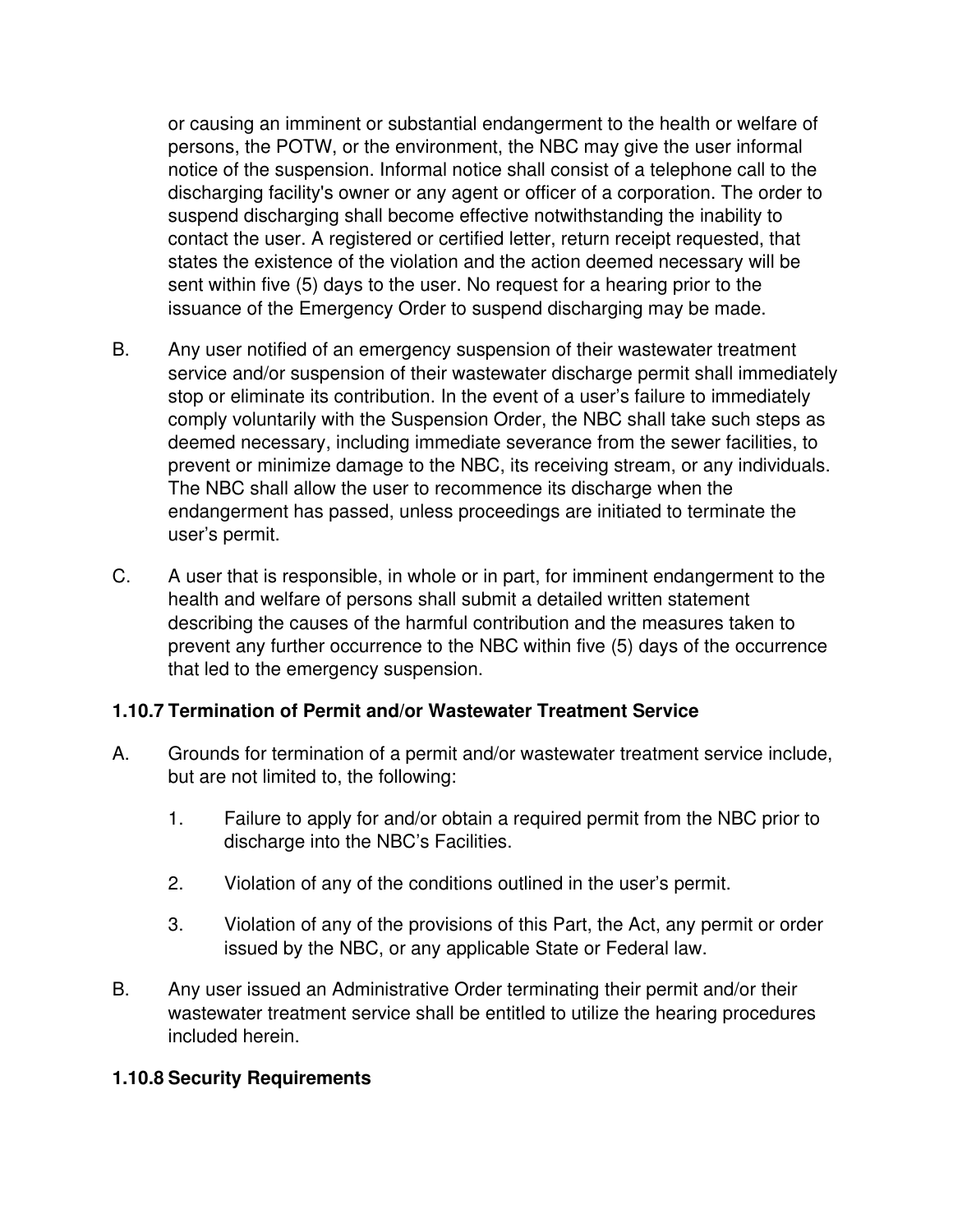- A. Performance Bonds. The NBC may decline to reissue a permit to any user that has failed to comply with the provisions of this Part, the Act, any order or previous permit issued hereunder unless such user first files with the NBC a satisfactory bond, payable to the NBC, in a sum not to exceed a value determined by the NBC to be necessary to achieve consistent compliance.
- B. Liability Insurance. The NBC may decline to reissue a permit to any user that has failed to comply with the provisions of this Part, the Act, or any previous permit issued hereunder, unless the user first submits proof that it has obtained financial assurance sufficient to restore or repair NBC damage caused by its discharge.

## **1.10.9 Administrative Penalties**

- A. Notwithstanding any other section of this Part, any user who is found to have violated any provision of this Part, or a permit or order issued hereunder, may be fined in an amount not to exceed twenty-five thousand dollars (\$25,000.00) per day per violation. Each day during which noncompliance occurs or continues shall be deemed a separate and distinct violation.
	- 1. Such assessments may be added to the user's next scheduled sewer service charge.
	- 2. Unpaid charges, fines, and penalties may constitute a lien against the individual user's property.
	- 3. Interest on the unpaid balance of charges, fines, and penalties shall accrue at a rate established by the NBC and approved by the Rhode Island Public Utilities Commission.
	- 4. Users desiring to dispute fines assessed by the NBC must file a written request for hearing within ten (10) days of receipt of the order assessing the fine, in accordance with the hearing procedure outlined herein.
	- 5. The NBC may impose escalating fines in instances of repeated violations.
	- 6. The NBC shall calculate the fine in accordance with § 1.10.10 of this Part herein.
	- 7. Nothing in this section shall limit the authority of the NBC to impose the maximum Administrative Penalty for violation of any provision of Federal or State laws or Regulations, this Part, or any permit or order issued pursuant thereto.

## **1.10.10 Calculation of Administrative Penalty**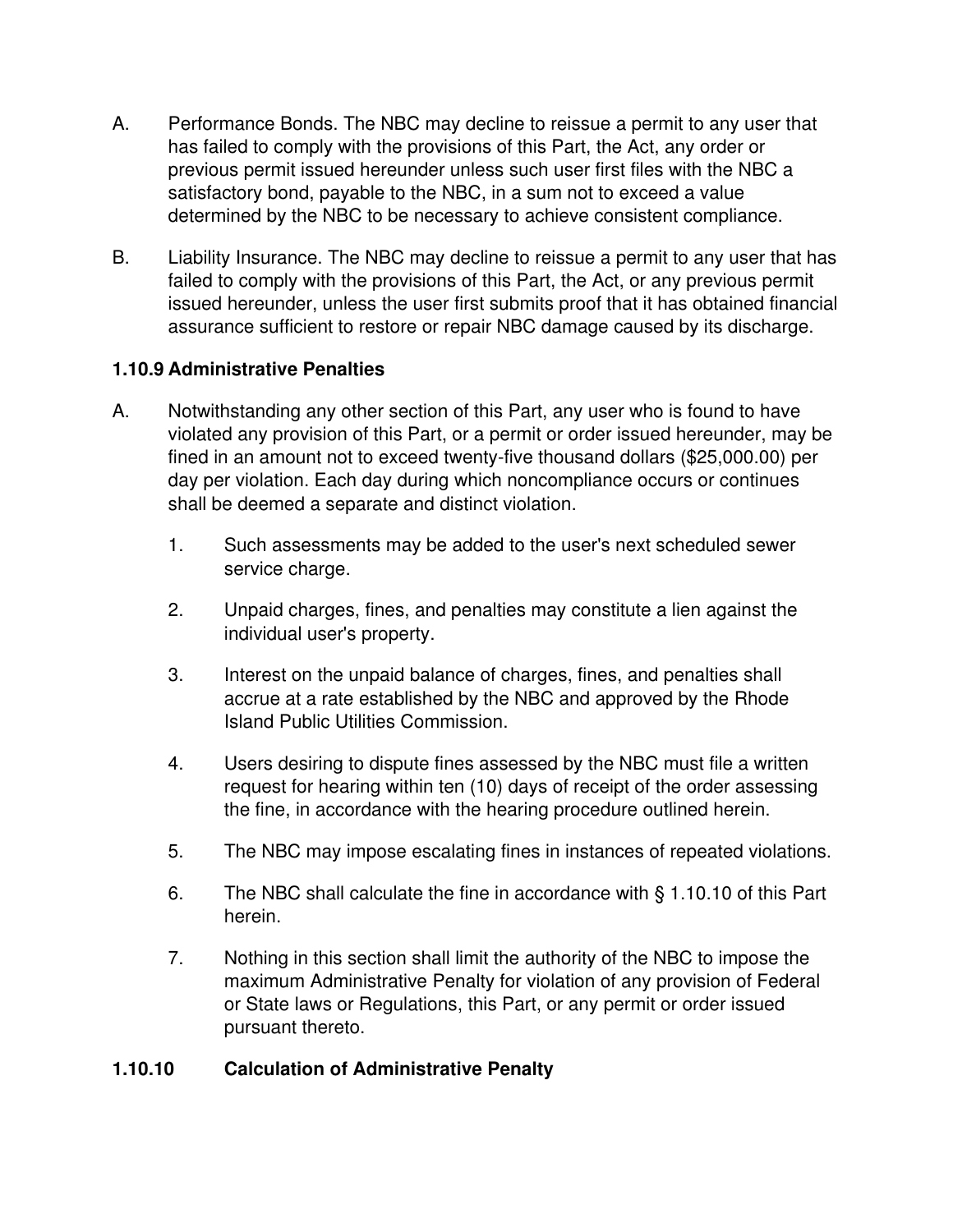A. Penalties may be calculated according to the following penalty matrix for violations of R.I. Gen. Laws § 46-25-25 and all Rules and Regulations, permits and orders issued pursuant thereto. In accordance with R.I. Gen. Laws § 46-25- 25.2, penalties are assessed for each day of noncompliance.

|                            | <b>TYPE OF VIOLATION</b>         |                                 |                                |
|----------------------------|----------------------------------|---------------------------------|--------------------------------|
| Deviation from<br>Standard |                                  | Ш                               | Ш                              |
| Major                      | \$25,000.00<br>to<br>\$10,000.00 | \$10,000.00<br>to<br>\$5,000.00 | \$5,000.00<br>to<br>\$1,000.00 |
| Moderate                   | \$10,000.00<br>to \$5,000.00∣    | \$5,000.00<br>to<br>\$1,000.00  | \$1,000.00<br>to \$500.00      |
| Minor                      | \$5,000.00 to<br>\$1,000.00      | \$1,000.00<br>to \$500.00       | \$500.00 to<br>\$100.00        |

- 1. Type of Violation. Refers to the nature of the legal requirement allegedly violated. "Type" includes, but is not limited to, the following examples:
	- a. Type I
		- (1) Violations of legal requirements identified by the NBC as directly related to the protection of the public health, safety, welfare, or environment
		- (2) Violation of wastewater discharge limits
		- (3) Violations of compliance schedule milestones
		- (4) Failure to provide reports (compliance schedules, selfmonitoring data, BMR & FCMR)
		- (5) Failure to accurately report noncompliance
		- (6) Failure to obtain required permit from the NBC
		- (7) Failure to take remedial action to mitigate a known harm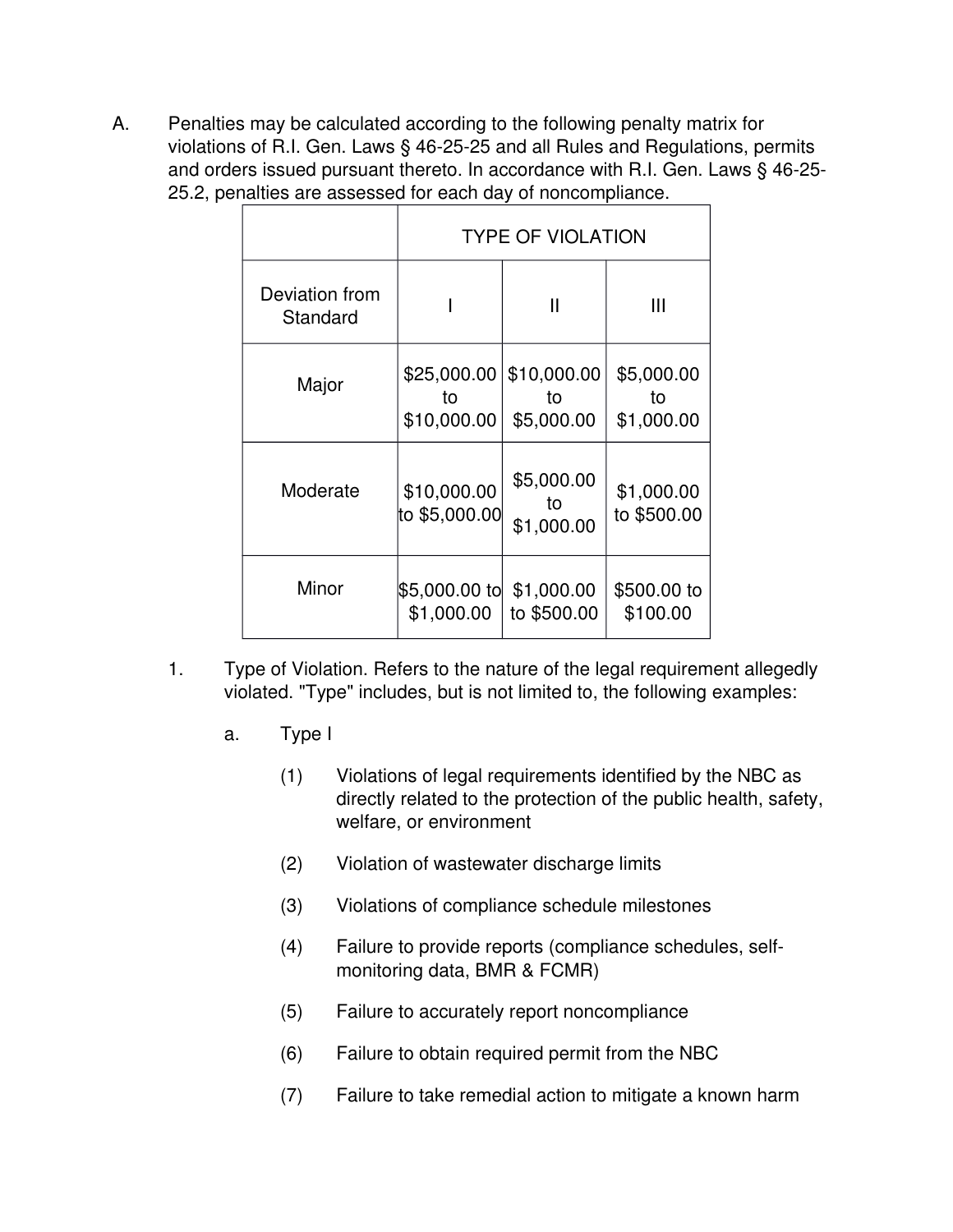- (8) Any other violation or group of violations that the NBC considers to be significant including a pattern of Type II and Type III violations
- b. Type II
	- (1) Violation of legal requirements indirectly related to public or environmental protection, e.g., late reports (but with notification to the NBC that sampling has been performed)
	- (2) Failure to comply with an equipment or design specification or any other operational methods or procedure required by the NBC or specified in this Part, which is indirectly related to protection of the public health and welfare and/or the environment, e.g. the discharge of noncontact cooling water without approval
	- (3) A pattern of Type III violations
- c. Type III

Violation of legal requirements identified by the NBC as important but incidental to the protection of the plant workers and environment, e.g. late sampling.

- 2. Deviation from Standard. Refers to the degree to which the violation is out of compliance with the requirement allegedly violated. The NBC will evaluate the circumstances of each case to assess whether a violation is a minor, moderate, or major deviation from the standard with reference to the following factors:
	- a. The extent to which the act or failure to act was out of compliance;
	- b. Environmental conditions;
	- c. The amount, toxicity, and/or nature of the pollutant;
	- d. The duration of the violation;
	- e. The areal extent of the violation;
	- f. Whether the user took reasonable and appropriate steps to prevent and/or mitigate the non-compliance;
	- g. The user's history of noncompliance;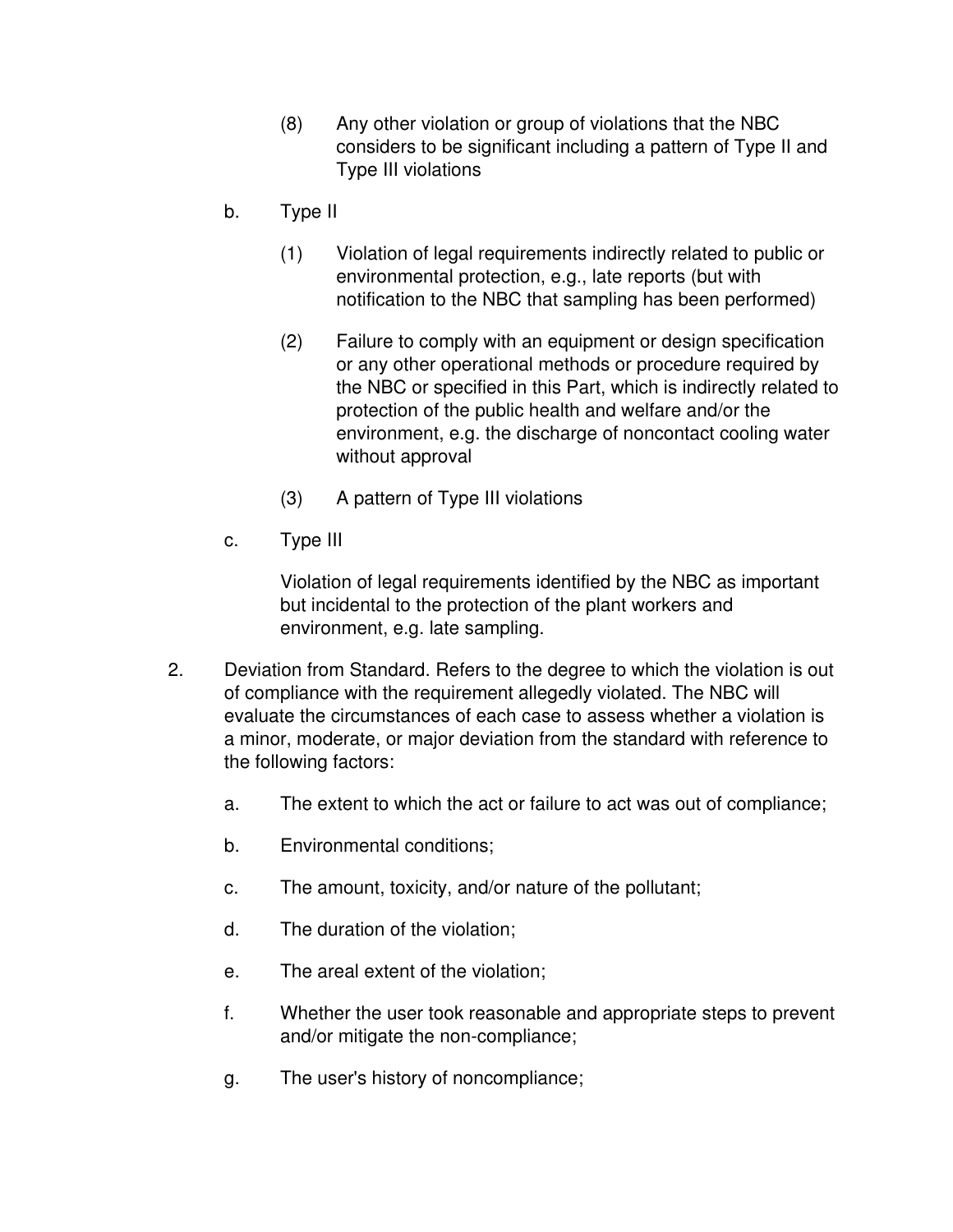- h. The degree of willfulness or negligence, including but not limited to, how much control the violator had over the occurrence of the violation and whether the violation was foreseeable;
- i. Willingness to participate in supplemental environmental projects that are directly related to addressing compliance problems of the industry within which the violation took place. Such projects are subject to the NBC's approval and control;
- j. The economic benefit achieved by noncompliance;
- k. Any other factor(s) that may be relevant in determining the amount of a penalty, provided that, said other factor(s) shall be set forth in the Notice of Violation, Order, or other written notice of the Assessment of Penalty.

## **1.10.11 Administrative Hearings**

A. Right to Hearing

Any order or assessment of Administrative Penalty shall inform the user that a written request for a hearing on the alleged violations, order, and/or penalty must be filed within ten (10) days after service of the notice to preserve the user's right to hearing. The notice will be deemed properly served upon the user if a copy is served upon him or her personally, or sent by registered or certified mail to his or her last known address, or if he or she is served with notice by any other method of service now or hereafter authorized in civil actions under the laws of the State. In an emergency situation, if written request for a hearing is not made by the user within ten (10) days of the service of notice, the user will be foreclosed from hearing regarding any penalty assessed. In a non-emergency situation if written request for a hearing is not made by the user within ten (10) days of the service of notice, the user will be foreclosed from hearing regarding both the order and any penalty assessed.

B. Hearing Request and Conference Option

As stated immediately above, a written request for hearing must be filed within ten (10) days from service to preserve the user's rights. At that time, the user may also request a conference with the NBC prior to the scheduling of an administrative hearing. Said conference will include appropriate members of the NBC from the pretreatment and enforcement staffs. Violations and penalties will be explained and discussed. Electing this option does not foreclose and/or affect the user's right to hearing provided that the written request for hearing was filed within ten (10) days of service as noted above. The purpose of this option is to provide the user with an informal forum within which to discuss the alleged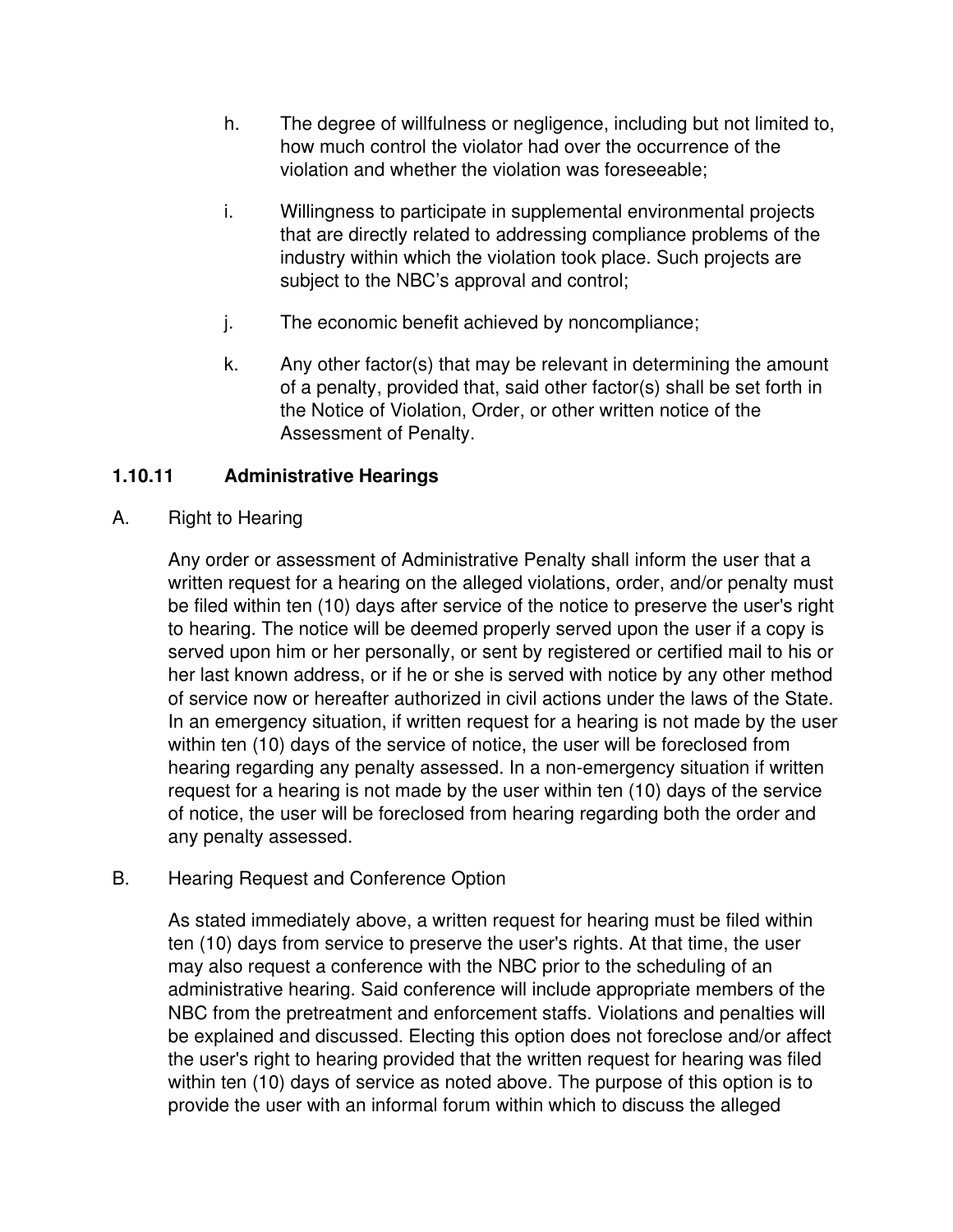violations and to expedite conclusion and/or resolution of outstanding enforcement actions. If resolution is not reached within ninety (90) days from the date of the scheduled conference, the NBC shall schedule the matter for formal hearing. In any event, either party may request a formal hearing at any point during the conference proceedings.

C. Scheduling of Hearing/Appointment of Hearing Officers

If a user wishes to proceed directly to hearing, without exercising the conference option, the Executive Director shall appoint a hearing officer within ten (10) days of the receipt of said hearing request. If the user requests a conference prior to hearing, the appointment of a hearing officer shall be postponed until further request by NBC staff and/or the user. The hearing officer shall set the procedures and schedules for the hearing.

- D. Designation of Hearing Officers
	- 1. Notwithstanding any other provisions of the NBC bylaws or any other Rule and Regulation of the NBC, and in accordance with the criteria promulgated by the NBC, the Board of Commissioners shall designate certain persons to act as hearing officers in cases arising under this Part.
	- 2. With the adoption of this Part, the Executive Director is empowered to appoint persons who are duly designated by the Board of Commissioners and who are not involved in the enforcement action to act as hearing officers. A person designated as a hearing officer shall be a person who meets specific qualifications adopted by the Board of Commissioners.
	- 3. The hearing officer shall:
		- a. Have the right to issue subpoenas in the name of the NBC, to compel the appearance of witnesses and the production of any books, records, or other documentation
		- b. Take evidence
		- c. Transmit in a timely manner a report of the evidence and hearing, including transcripts and other evidence, together with findings of fact and conclusions of law and recommendations of action to the Executive Director. The hearing officer may also issue findings as to the number of days during which the violation occurred and appropriate penalties. In establishing any penalty, the hearing officer and the Executive Director shall take into account the factors used to determine the severity of a violation outlined in § 1.10.10 of this Part.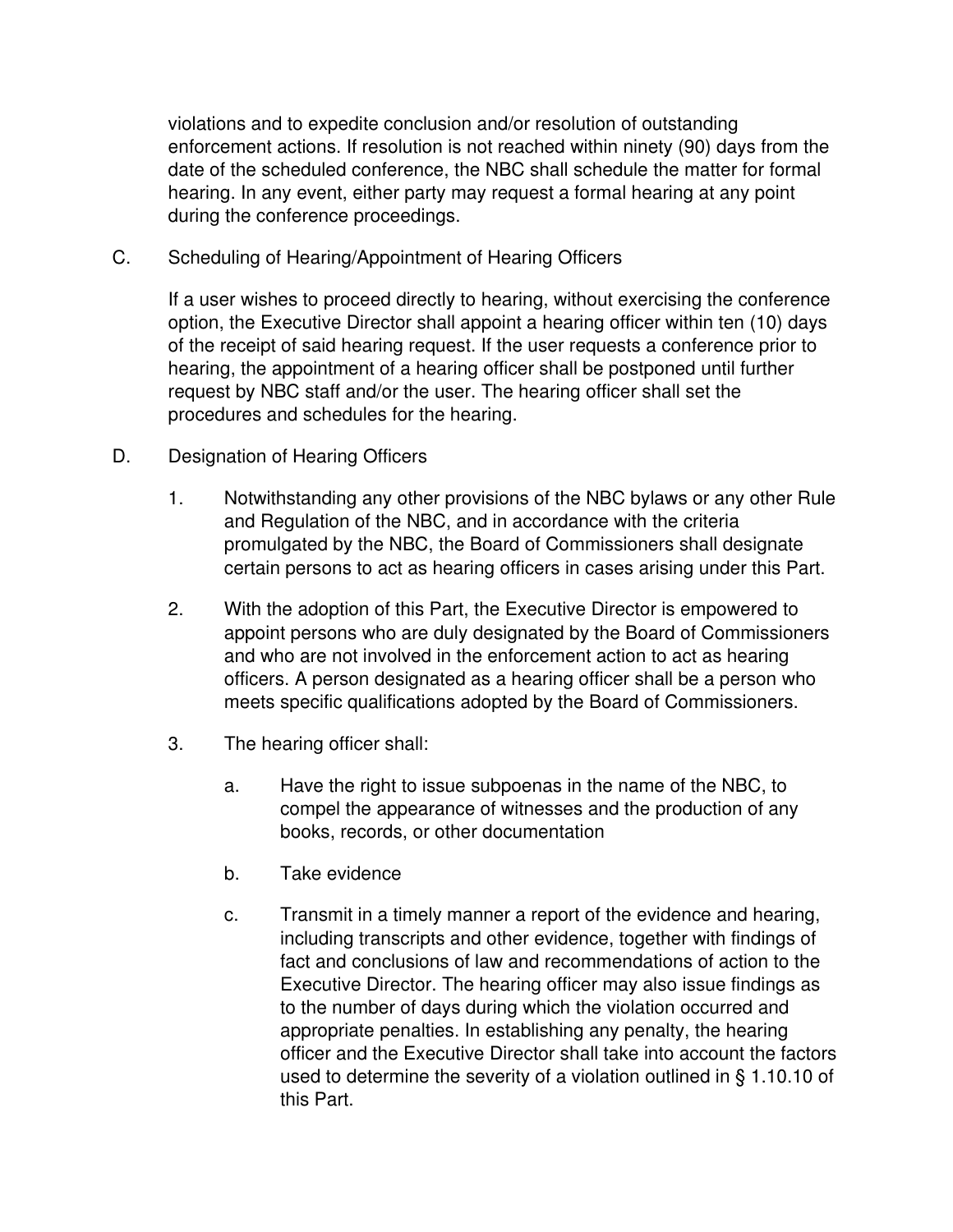#### E. Other Hearings

All other provisions for public hearings not specifically described herein shall be in accordance with R.I. Gen. Laws § 42-35-9.

F. Orders by the Executive Director

After the Executive Director has reviewed the Administrative Decision of the hearing officer, he or she may issue an order to the violator to cease and desist committing such violations, assess fines, to remedy such violations, to revoke the violator's discharge permit, and to recover statutory enforcement costs. Such enforcement costs include, but are not limited to, the costs of implementing any action, as well as any administrative costs incurred therein, such as the reasonable expenses of the hearing officer, stenographer, staff, expert witnesses and reasonable attorney's fees. The decision may include a finding as to the number of days during which the violation occurred. Every day in which the violation occurred shall be deemed a separate offense. The Superior Court shall have jurisdiction to enforce such order and the Executive Director may institute civil or criminal proceedings in the name of the NBC.

## **1.10.12 Equal Access to Justice Application**

Within thirty (30) days of the conclusion of any administrative hearing or within thirty (30) days of the informal disposition or termination of any hearing by the NBC, the prevailing party may apply to the hearing officer for the award of reasonable litigation expenses incurred by that party in connection with the proceeding, in accordance with the provisions of R.I. Gen. Laws § 42-92-1 *et seq.* The hearing officer shall not award fees or expenses to the prevailing party if he or she finds that the NBC was substantially justified in the actions leading to the hearing and in the hearing itself. The hearing officer may, at his or her discretion, deny fees or expenses if special circumstances make an award unjust. The decision of the hearing officer shall be made part of the record and shall include written findings and conclusions. The Executive Director may not review the award. Any party dissatisfied with the fee determination by the hearing officer may appeal to the Superior Court. The terms "substantial justification" and "prevailing party" shall be defined in R.I. Gen. Laws § 42-92-1 *et seq.*

## **1.10.13 Petitions for Declaratory Rulings**

A. Any person affected by any statutory provision administered by the NBC or affected by any rule or order of the NBC may, in accordance with R.I. Gen. Laws § 42-35-8 and this Part, petition the Executive Director for a declaratory ruling as to the applicability of such statute, Rule, or order. The petition shall clearly and concisely identify: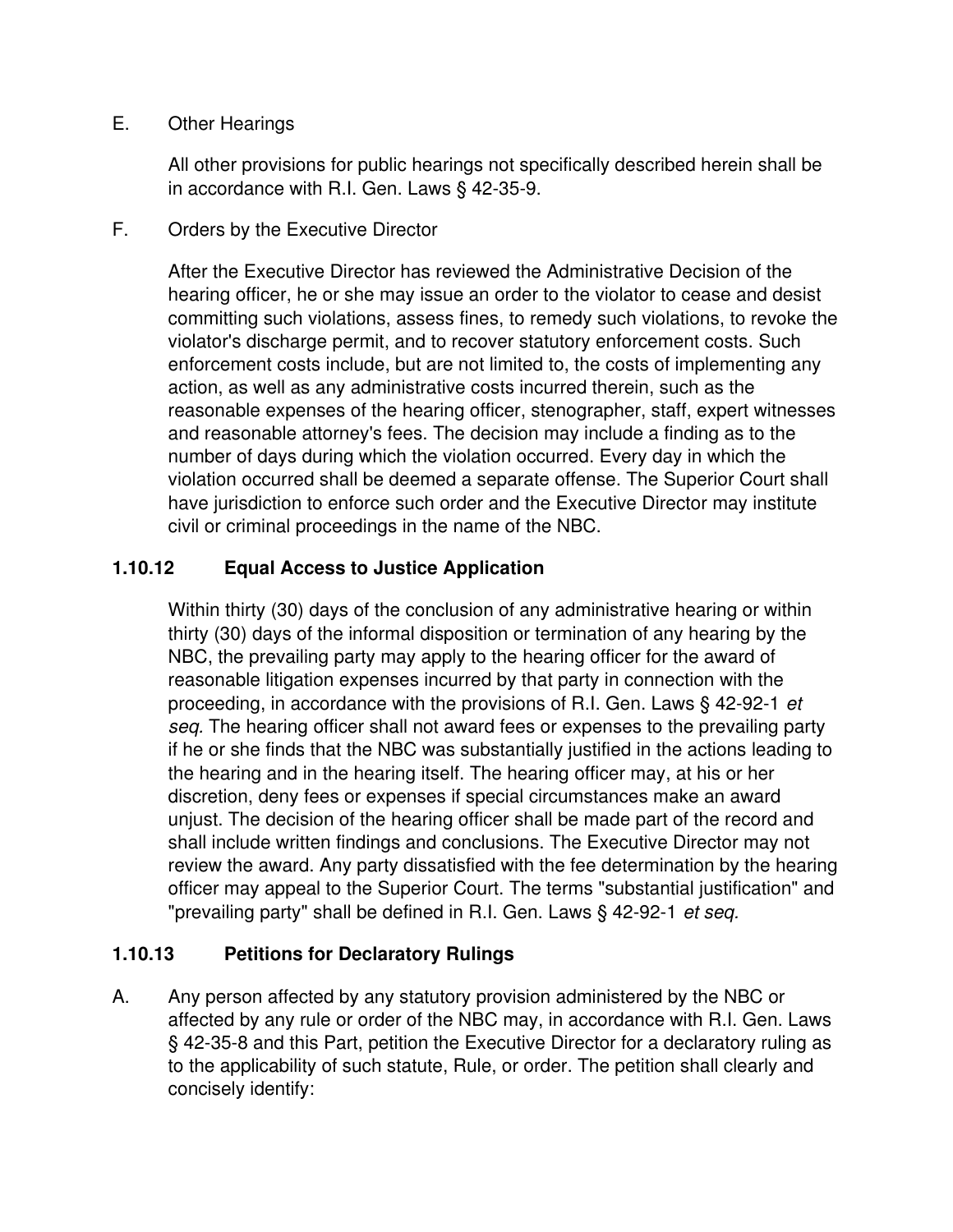- 1. The precise statute, rule, or order under which a declaratory ruling is sought;
- 2. How the petitioner is affected by the statute, Rule, or order;
- 3. The petitioner's position on how the applicable statute, Rule, or order should be interpreted, including citations to any applicable documents or law that support the petitioner's position.

## **1.10.14 Judicial Remedies**

- A. If any person discharges sewage, industrial wastes, or other wastes into the wastewater disposal system contrary to the provisions of this Part, the Act, a permit or order issued by the NBC, or any other pretreatment requirements, the NBC may commence an action for appropriate legal and/or equitable relief in the Superior Court.
	- 1. Injunctive Relief

Whenever a user has violated or continues to violate the provisions of this Part, the Act, a permit or order issued by the NBC, or any other pretreatment requirements, the NBC may petition the Court for the issuance of a preliminary injunction, permanent injunction, or both (as may be appropriate) which restrains or compels the activities on the part of the user.

- 2. Civil Penalties
	- a. Any user who has violated or continues to violate the Rules and Regulations, the Act, a permit or order issued by the NBC, or any other pretreatment requirements shall be liable to the NBC for a civil penalty of not more than twenty-five thousand dollars (\$25,000.00) per violation per day for each day during which the violation occurs plus actual damages incurred by the NBC for as long as the violation occurs. In addition to the above described penalty and damages, the NBC may recover reasonable attorney's fees, court costs, and other expenses associated with the enforcement activities, including sampling, monitoring and analysis expenses.
	- b. The NBC shall petition the Court to impose, assess, and recover such sums. In determining the amount of liability, the Court shall take into account all relevant circumstances, including, but not limited to, the extent of harm caused by the violation, the magnitude and duration, any economic benefit gained through the user's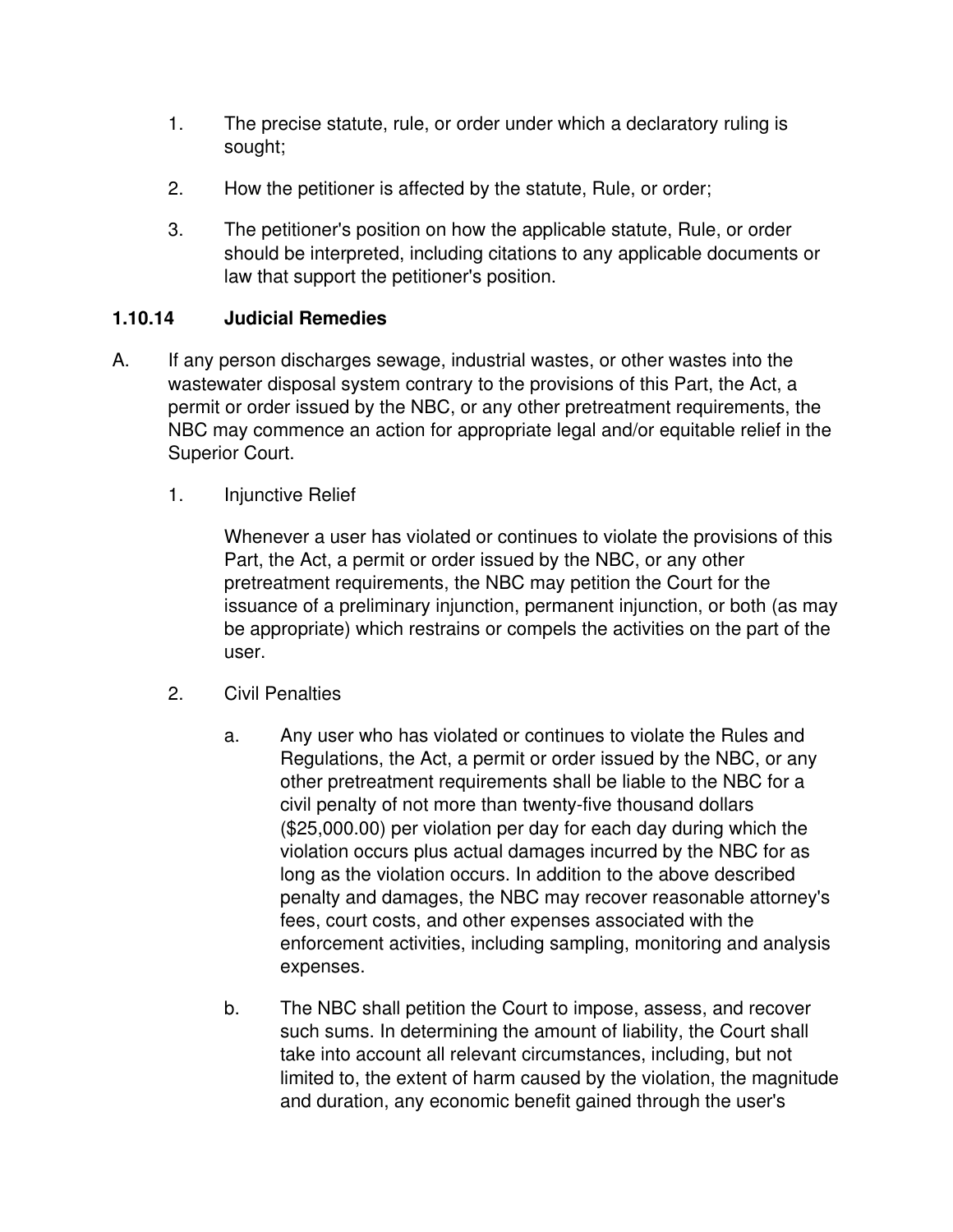violation, corrective actions by the user, the compliance history of the user, and any other factor as justice requires.

3. Criminal Prosecution

Any user who willfully or negligently violates any provision of this Part, the Act, a permit or order issued by the NBC, or any other pretreatment requirements shall upon conviction, be guilty of a misdemeanor, punishable by a fine not to exceed twenty-five thousand dollars (\$25,000.00) per violation per day or imprisonment for not more than one (1) year.

## **1.10.15 Costs**

- A. In addition to such administrative, civil, or criminal fines as may be imposed, any user who violates any provision of this Part or any condition of a permit, or plan approval related thereto, shall be financially responsible and liable to the NBC, in addition to normal service charges and surcharges for industrial investigation and monitoring of compliance with this Part, including, but not limited to, the following:
	- 1. Cost of mileage, labor, and materials incurred in detecting and correcting the violation;
	- 2. Laboratory analysis costs associated with detecting and correcting the violation;
	- 3. Additional treatment costs caused by the violation or associated with detecting and correcting the violation;
	- 4. Costs of any additional equipment acquired or expended by the NBC for detecting or correcting the violation.
	- 5. Repair and/or replacement of any part of the facility damaged by the violation;
	- 6. Any liability, damages, fines, or penalties incurred by the NBC as a result of the violation;
	- 7. Costs incurred in enforcing compliance, including prosecution and/or settlement of outstanding violations;
	- 8. Other costs as are associated with the prosecution, negotiation and/or settlement of a violation.

## **1.10.16 Annual Publication of Users in Significant Noncompliance**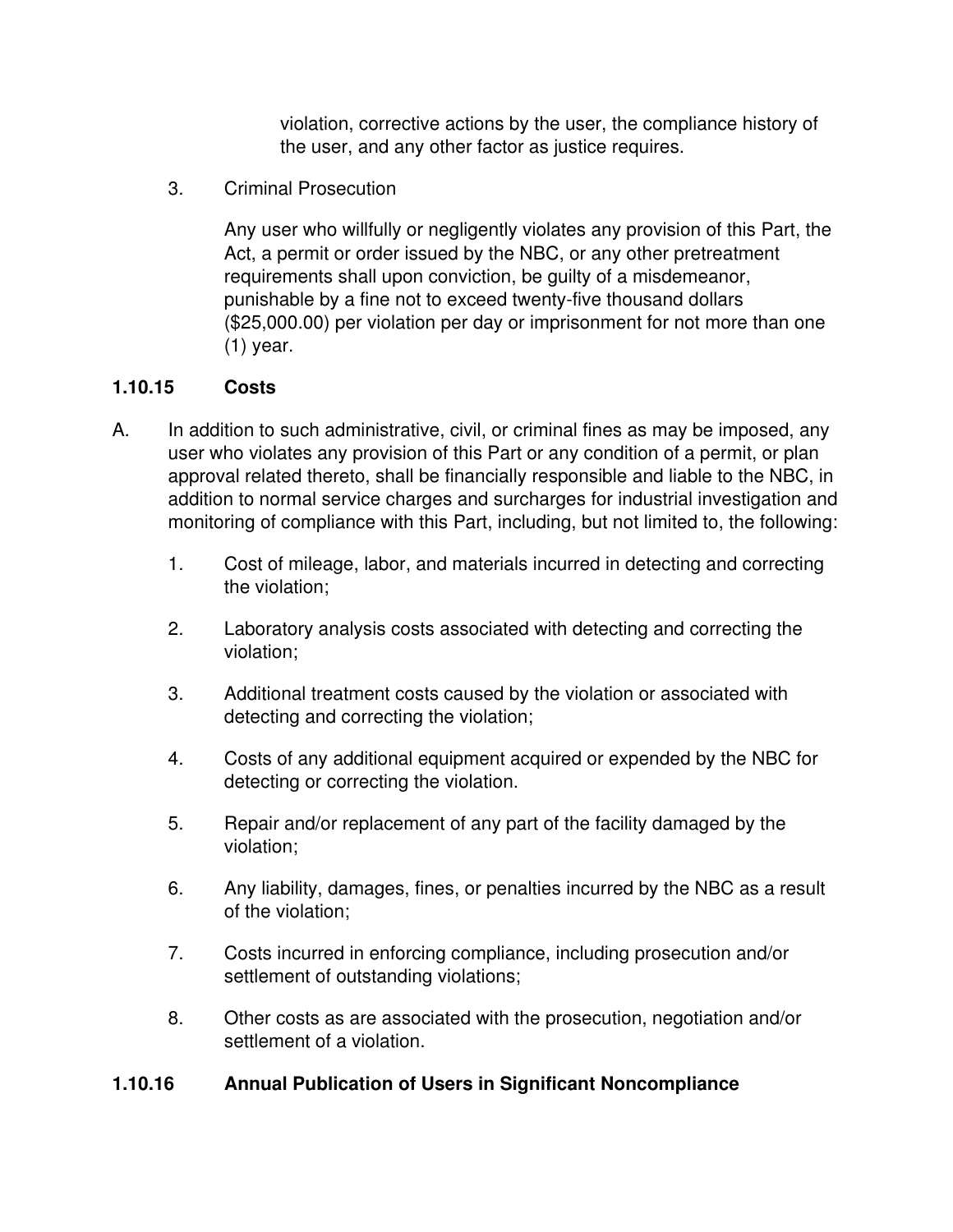The NBC shall publish annually in the largest daily newspaper circulated in the service area, a description of those users who are found to be in significant noncompliance, as defined in § 1.2 of this Part, with any provisions during the period since the previous publication. Users found to be in significant noncompliance must reimburse the NBC for their *pro rata* share of the cost of the public notice.

## **1.10.17 Denial of Access**

If the NBC or its duly authorized employees and agents, upon presenting identification and appropriate credentials, are denied access to carry out inspection, surveillance, and/or monitoring procedures as described under R.I. Gen. Laws § 46-25-25.1, the Executive Director may immediately institute civil proceedings, including proceedings for necessary injunctive relief, or criminal proceedings in Superior Court.

## **1.10.18 Inspection of Connections**

If any person shall construct, install, alter, or repair any sewer or connect to any sewer in violation of the requirements of this Part, the NBC may, in its discretion, order or direct such person to uncover and fully expose any or all portions of such sewer or connection and allow the NBC and its representatives adequate opportunity for examination and inspection of the work. If the connection and appurtenances thereto shall be found not to be in full accord with the requirements of this Part and the standards established under its provisions, then the NBC may serve the offender with a written notice as provided in § 1.10 of this Part.

## **1.10.19 Affirmative Defenses to Discharge Violations**

- A. Upset Provisions
	- 1. For the purposes of this section, "Upset" means an exceptional incident in which there is unintentional and temporary noncompliance with pretreatment standards because of factors beyond the reasonable control of the user. An Upset does not include noncompliance to the extent caused by operational error, improperly designed treatment facilities, inadequate treatment facilities, lack of preventive maintenance, or careless or improper operation.
	- 2. An Upset shall constitute an affirmative defense to an action brought for noncompliance with pretreatment standards if the requirements of § 1.10.19(A)(3) of this Part are met.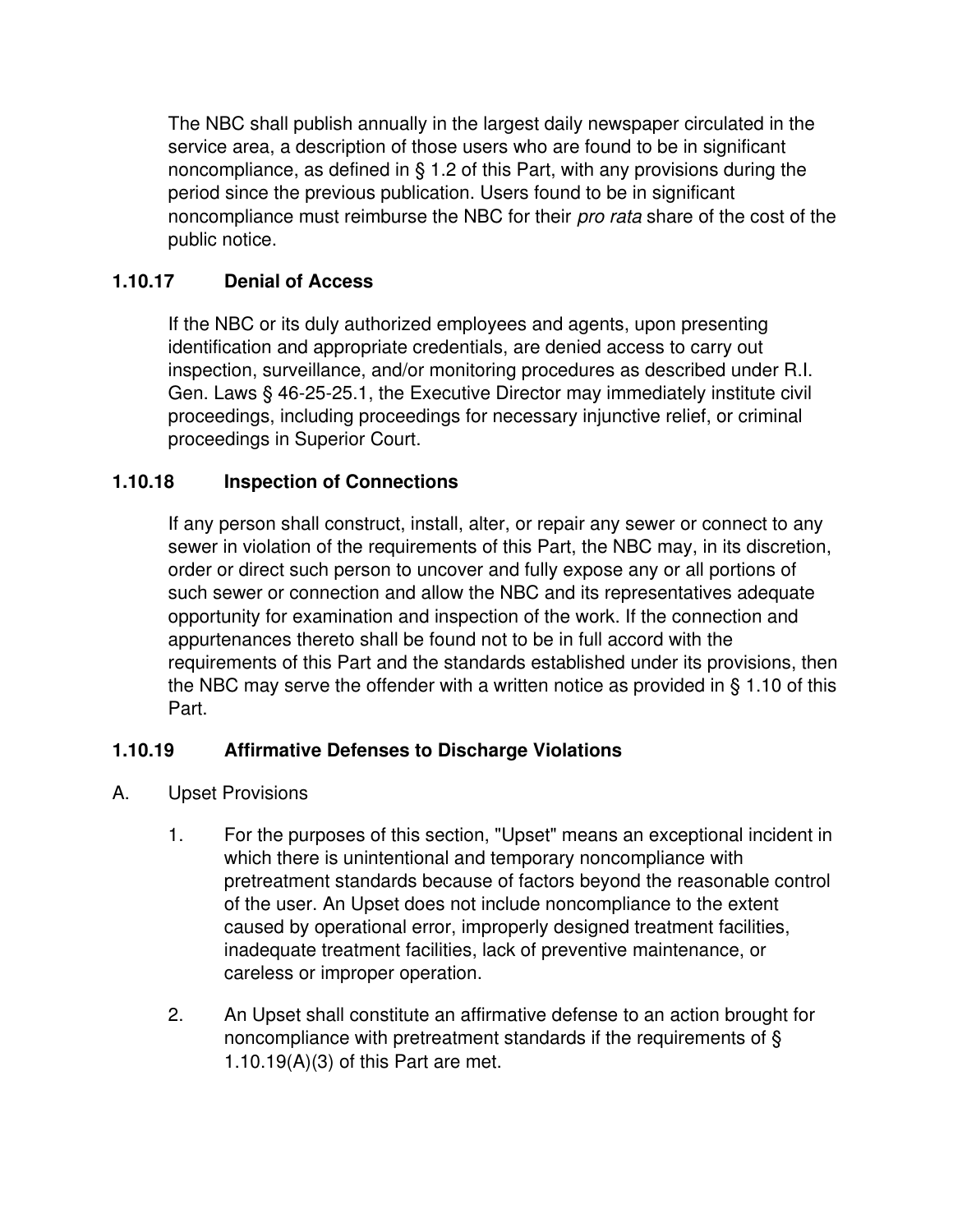- 3. A user who wishes to establish the affirmative defense of Upset shall demonstrate, through properly signed, contemporaneous operating logs, or other relevant evidence that:
	- a. An Upset occurred and the user can identify the cause(s) of the Upset;
	- b. The facility was at the time being operated in a prudent and workman-like manner and in compliance with applicable operation and maintenance procedures;
	- c. The user has submitted the following information to the NBC within twenty-four (24) hours of becoming aware of the Upset (if this information is provided orally, a written submission must be provided within five (5) days);
		- (1) A description of the discharge and cause of noncompliance;
		- (2) The period of noncompliance, including exact dates and times or, if not corrected, the anticipated time the noncompliance is expected to continue;
		- (3) Steps being taken and/or planned to reduce, eliminate, and prevent recurrence of the noncompliance.
	- d. In any enforcement proceeding the user seeking to establish the occurrence of an Upset shall have the burden of proof; and
	- e. The user shall control production of all discharges to the extent necessary to maintain compliance with pretreatment standards upon reduction, loss, or failure of its treatment facility until the facility is restored or an alternative method of treatment is provided. This requirement applies in the situation where, among other things, the primary source of power of the treatment facility is reduced, lost, or fails.
- B. Bypass
	- 1. "Bypass" means the intentional diversion of waste streams from any portion of the user's treatment facility.
	- 2. "Severe property damage" means substantial physical damage to property, damage to the treatment facilities that causes them to become inoperable, or substantial and permanent loss of natural resources that can reasonably be expected to occur in the absence of a Bypass. Severe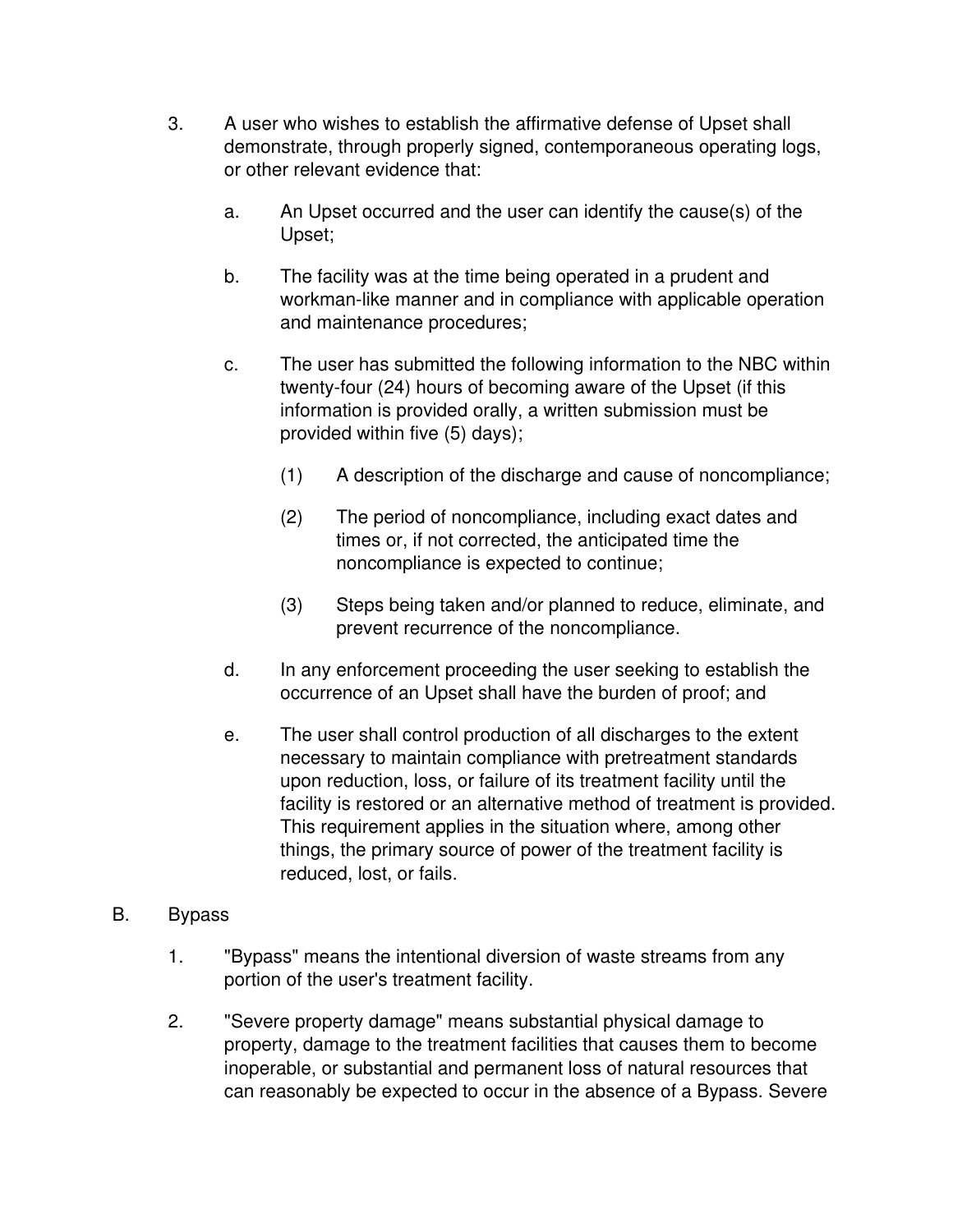property damage does not mean economic loss caused by delays in production.

- 3. A user may allow Bypass to occur where it does not violate pretreatment standards or requirements, and only if it is necessary to assure efficient maintenance and/or operation. These bypasses are not subject to §§ 1.10.19(B)(4), (5) and (6) of this Part.
- 4. If a user knows in advance of the need for a Bypass, it shall submit prior notice to the NBC, if possible, at least ten (10) days before the date of the Bypass.
- 5. A user shall orally notify the NBC of an unanticipated Bypass that exceeds applicable pretreatment standards or requirements within twenty-four (24) hours of becoming aware of the Bypass. A written submission shall also be provided within five (5) days of becoming aware of the Bypass, including exact times and dates, and if the Bypass has not been corrected, the anticipated time it is expected to continue; and steps taken or planned to reduce, eliminate, and prevent recurrence of the Bypass.
- 6. Bypass is prohibited, and the NBC may take enforcement action against an individual user for a Bypass, unless:
	- a. Bypass was unavoidable to prevent loss of life, personal injury, or severe property damage;
	- b. There are no feasible alternatives to Bypass, such as use of auxiliary treatment facilities, retention of wastes, or maintenance during normal periods of downtime. This condition is not satisfied if adequate back-up equipment should have been installed to prevent Bypass, which occurred during normal periods of equipment downtime or preventative maintenance; and
	- c. The user submitted notices as required by § 1.10.19(B) of this Part.
- 7. The NBC may approve an anticipated Bypass, after considering its adverse effects, if the NBC determines that it will meet the three (3) conditions listed in § 1.10.19(B)(6) of this Part.

# **1.11 Interpretation of Requirements**

### **1.11.1 Construction**

The provisions of this Part with respect to the meaning of technical terms and phrases, the restrictions as to what wastes may be discharged into sewer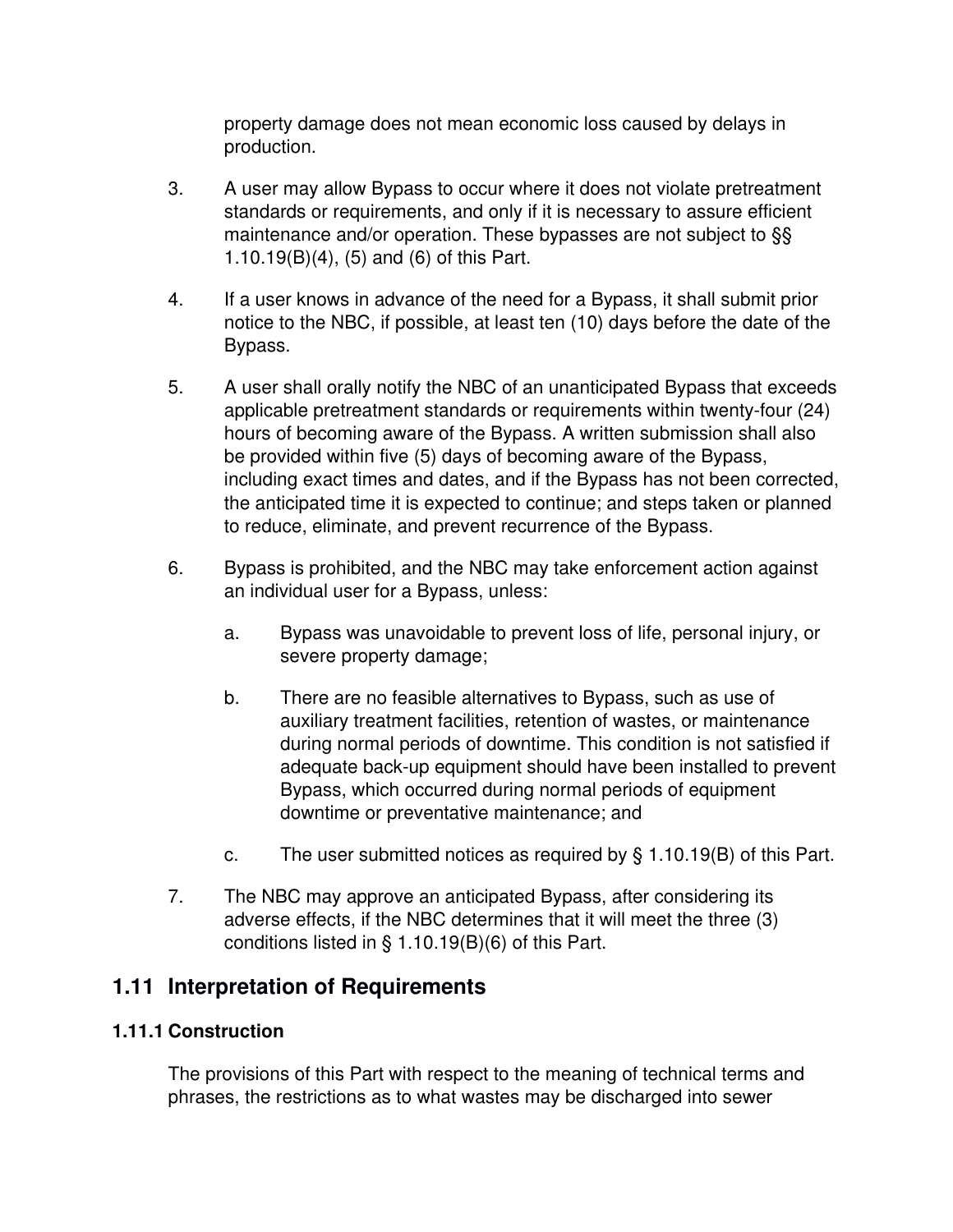interceptors, the Regulations with respect to making connections to sewer interceptors, and other technical matters shall be interpreted and administered by the Executive Director.

### **1.11.2 Captions**

Captions and headings are for reference only and shall not limit or otherwise affect the meaning of the paragraphs thereunder.

### **1.11.3 Severability**

If any provision of this Part or the application thereof to any person or circumstances is held invalid by a court of competent jurisdiction, the remainder of this Part shall not be affected thereby. The invalidity of any section or sections or parts of any section or sections shall not affect the validity of the remainder of this Part.

## **1.12 Amendments to Rules and Regulations**

The Rules and Regulations established herein may be amended, from time to time, as may, in the opinion of the NBC, be necessary. Whenever the NBC shall amend any such Rules and Regulations, it shall do so and give notice of such amendment in accordance with the procedures outlined in R.I. Gen. Laws § 42- 35-1 *et seq.* and R.I. Gen. Laws § 46-25-1 *et seq.*

# **1.13 (Reserved)**

# **1.14 Septage Discharge Permit System**

### **1.14.1 Septage Permitting System**

- A. Licensed septage haulers shall obtain a valid permit from the NBC and comply with all the conditions of this permit and this Part. The permit may be suspended or revoked according to the policies outlined in § 1.8 of this Part. Haulers shall apply for this permit on forms provided by the NBC and shall submit, together with the permit fee, an application containing the following information:
	- 1. Name, company name, address, telephone number;
	- 2. Vehicle identification, make, and capacity;
	- 3. Copy of septage hauler's license from the Rhode Island Department of Environmental Management;
	- 4. Any additional information requested by the NBC;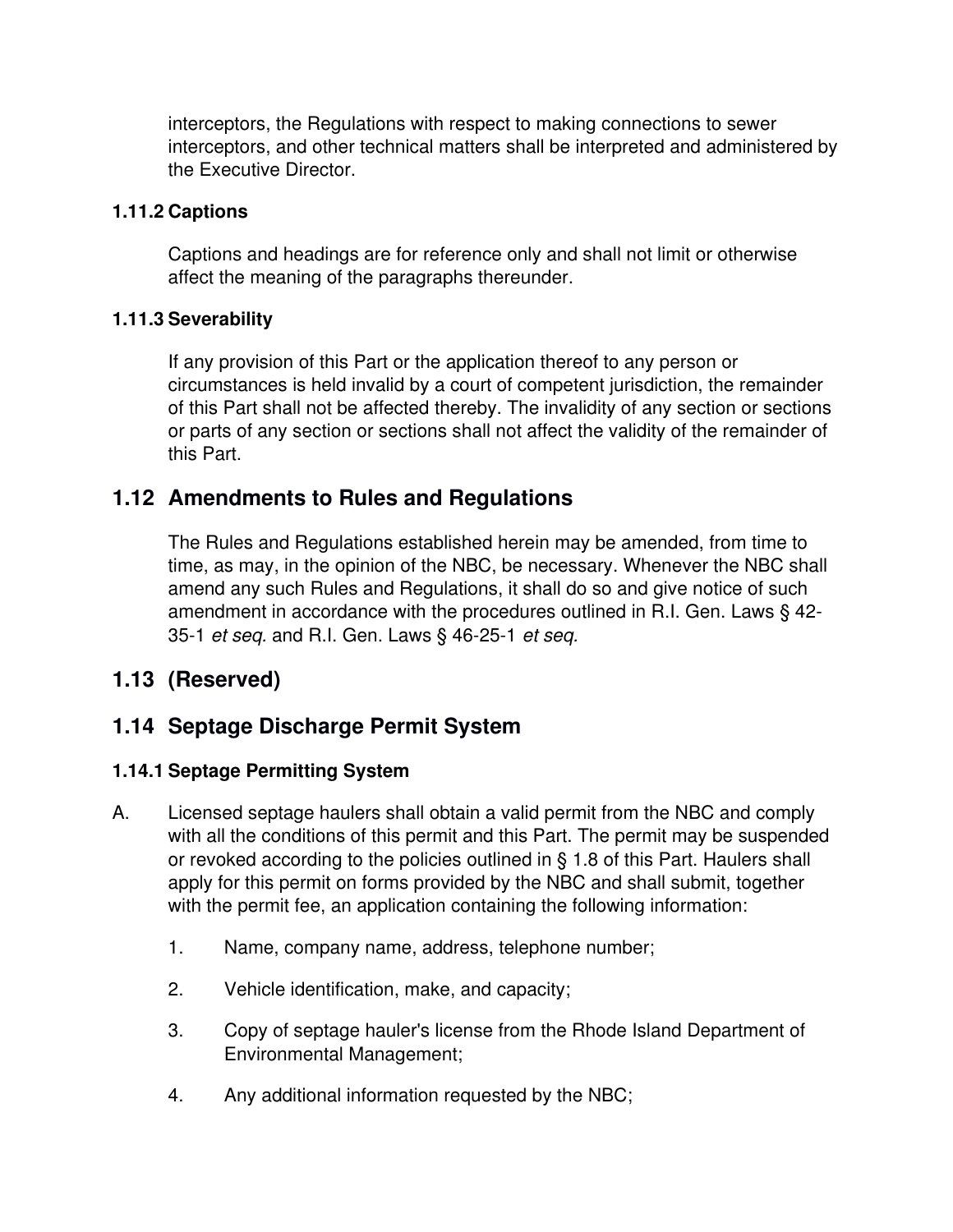5. Signed and notarized statement certifying that the information presented in the application is correct.

### **1.14.2 Septage Sources**

Septage discharged to the receiving facilities of the NBC must have been generated from residential septic systems within the boundaries of the State of Rhode Island.

## **1.14.3 Payment for Septage Loads**

- A. Septage haulers shall be responsible for payment of septage loads discharged at the NBC's Facilities. Septage haulers will be billed on rates approved by the Rhode Island Public Utilities Commission. The billing procedures may include, but are not limited to, the following:
	- 1. Septage haulers may be required to create and maintain an account with the NBC with a credit balance;
	- 2. The volume of each permitted truck and/or trailers may be periodically calculated by NBC personnel for billing purposes;
	- 3. The NBC may equip each permitted truck and/or trailer with a computer chip provided by the NBC to track vehicle information such as owner, tank volume, etc.;
	- 4. The amount due for each septage load may be automatically deducted from the septage hauler's account.
- B. The NBC septage billing procedures may be revised at any time.

## **1.14.4 Septage Disposal**

- A. Septage shall only be discharged to one (1) of the NBC's authorized septage receiving facilities, or other authorized location as the NBC may designate. The septage hauler shall be responsible for cleaning the area surrounding the discharge disposal location after discharge.
- B. Septage shall be discharged only within the hours specified by the NBC and only under the supervision of the NBC. Gallonage and hours for delivery of waste may be reduced, extended, increased, or otherwise changed or altered by and at the discretion of the NBC. NBC personnel may require that the load be dumped over a period of a half-hour or more, depending upon the flow and characteristics of the incoming sewage at the NBC's treatment plant.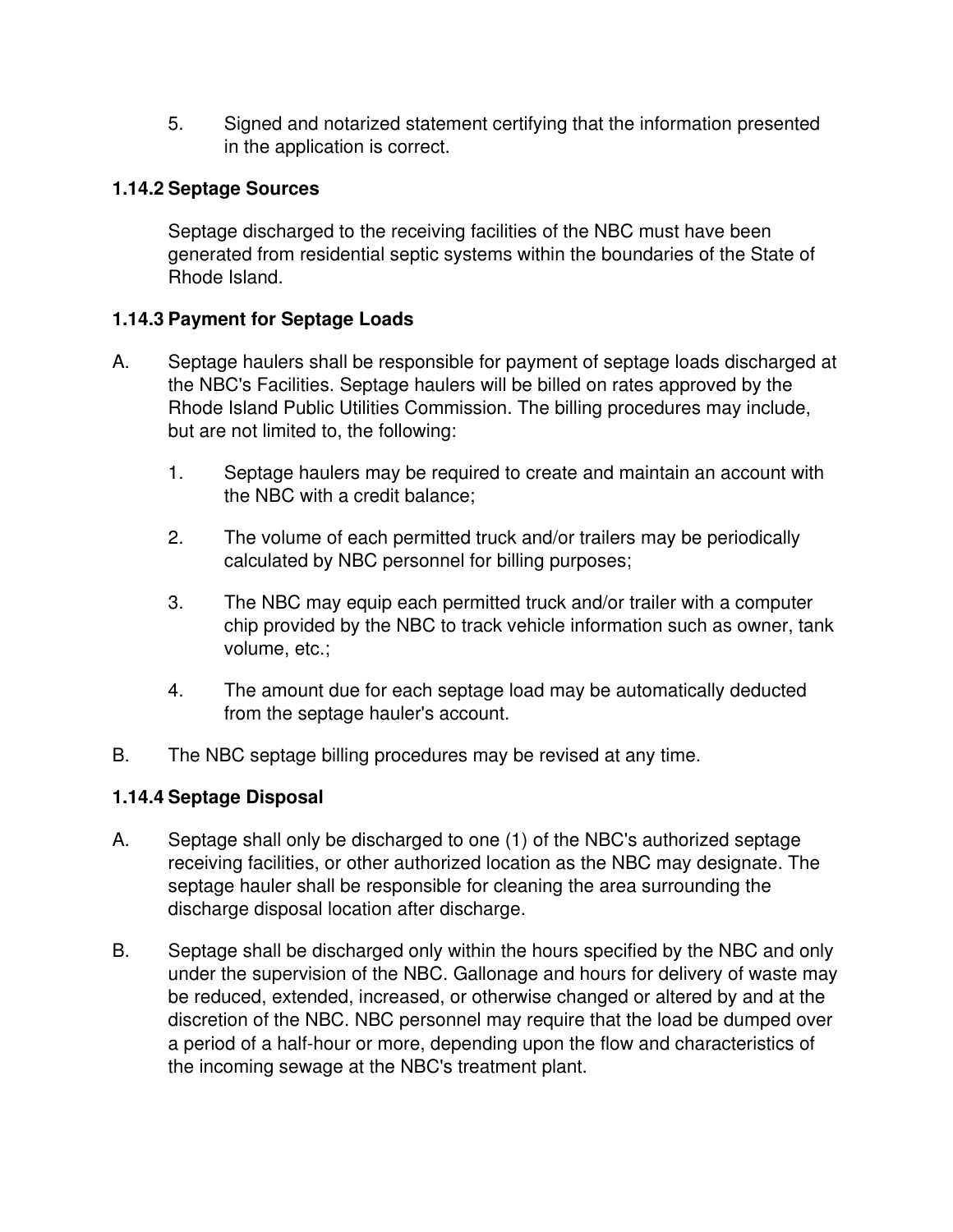- C. Each septage hauler shall adhere to disposal procedures established by the NBC. These procedures may include, but are not limited to, the following:
	- 1. Completed Septage Load Manifest forms, provided by the NBC, must be submitted by the septage hauler upon arrival to the septage receiving station;
	- 2. The septage hauler may be required to collect septage samples from the truck/trailer, under the supervision of the NBC operator, prior to the septage hauler discharging to the NBC system;
	- 3. The NBC operator may collect or direct the septage hauler to collect additional samples of the load during the discharge period;
	- 4. Once the discharge of the load has been completed, the septage hauler shall disconnect from the system and clean the area.
- D. The hauler shall keep a copy of his or her official permit in the truck, and display the NBC issued permit sticker on the windshield.
- E. If the NBC wastewater treatment plant and/or the NBC wastewater facilities can accept some but not all of the septage offered for disposal, priority will be given to such waste which is generated within the geographic boundaries of the District.

### **1.14.5 Septage Prohibitions**

Septage haulers shall not discharge specifically prohibited waters, wastewaters, or substances to the NBC Facilities in accordance with § 1.5 of this Part.

### **1.14.6 Septage Records**

Vehicles shall be maintained and records shall be kept in accordance with DEM's Rules and Regulations for Hazardous Waste Management, 250-RICR-140-10-1.

#### **1.14.7 Compliance Required**

No statement contained in § 1.14 of this Part shall exempt the hauler from complying with all Federal, State, or local requirements.